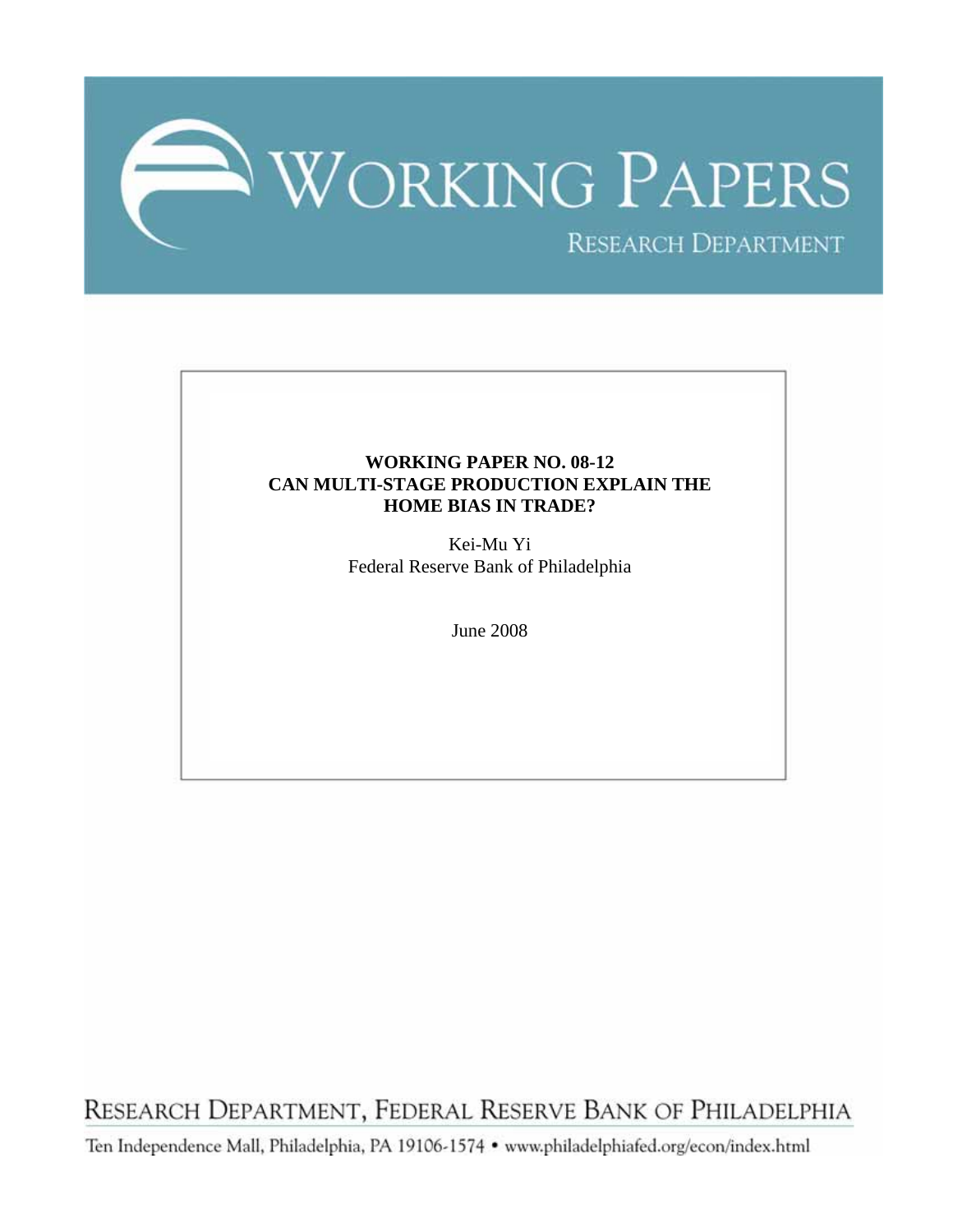# Can Multi-Stage Production Explain the Home Bias in Trade?

Kei-Mu Yi<sup>1</sup>

June 2008

1Research Department, Federal Reserve Bank of Philadelphia, 10 Independence Mall, Philadelphia, PA 19106; Kei-Mu.Yi@phil.frb.org. The previous version of this paper was called "Vertical Specialization and the Border Effect." I thank George Alessandria, Scott Baier, Gadi Barlevy, Chad Bown, Satyajit Chatterjee, Zhiqui Chen, Ed Dozier, Jonathan Eaton, Caroline Freund, Gordon Hanson, Rebecca Hellerstein, Russell Hillberry, Tom Holmes, David Hummels, Aubhik Khan, Narayana Kocherlakota, Sam Kortum, Ayhan Kose, Jim MacGee, Philippe Martin, Thierry Mayer, Esteban Rossi-Hansberg, Stanislaw Rzeznik, Eric van Wincoop, Neil Wallace, John Whalley, and participants at the SED Meetings, AEA Meetings, Pittsburgh, Dartmouth Summer Trade Camp, San Francisco Fed, Stanford, Western Ontario, Carleton, Clemson, Duke, Georgia Tech, Emory, Texas, Penn State, NBER ITI workshop, Vanderbilt, Iowa, Midwest Macro Meetings, Chicago Fed, Philadelphia Fed, Villanova, and Michigan for very useful comments. I also thank Keith Head for providing his CUSFTA staging data and John Helliwell and Eric van Wincoop for providing me with their data. Special thanks go to Ron Rioux of Statistics Canada for going to great lengths to prepare data and answer questions. Mohan Anand, Mychal Campos, James Gillard, Matthew Kondratowicz, and especially Edith Ostapik provided excellent research assistance. The views expressed in this paper are those of the author and are not necessarily reflective of views of the Federal Reserve Bank of Philadelphia or the Federal Reserve System. This paper is available free of charge at www.philadelphiafed.org/econ/wps/index.html.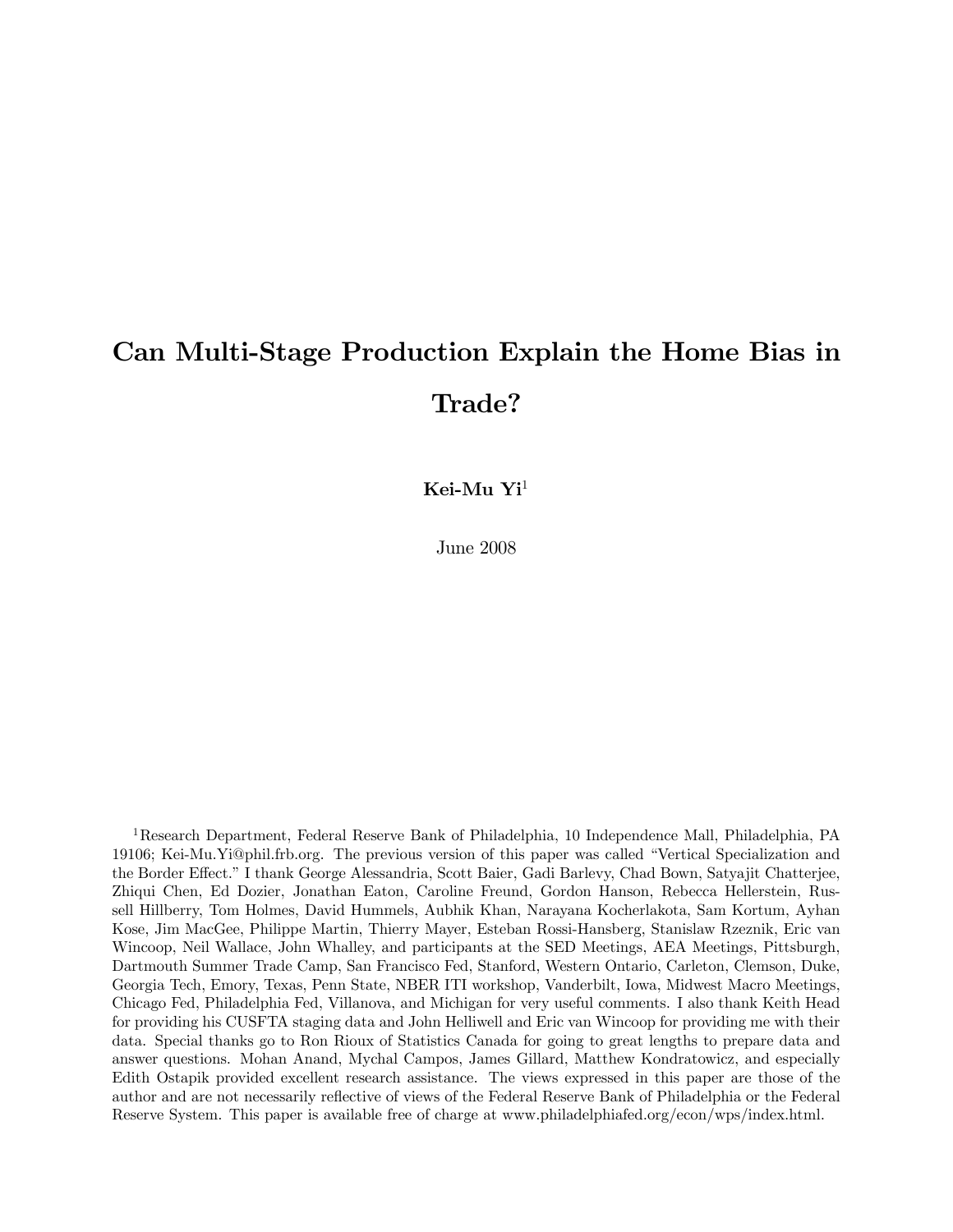#### Abstract

A large empirical literature finds that there is too little international trade, and too much intra-national trade to be rationalized by observed international trade costs such as tariffs and transport costs. The literature uses frameworks in which goods are assumed to be produced in just one stage. This paper investigates whether the multi-stage nature of production helps explain the home bias in trade. I show that multi-stage production magnifies the effects of trade costs. I then calibrate a multi-stage production model to the U.S. and Canada. I solve the model with measures of trade costs constructed from data on tariffs, transport costs, and wholesale distribution margins. The model can explain about 3/8 of the Canada border effect; this is three times more than what a calibrated one-stage model can explain. The model also explains a good deal of Canada's vertical specialization trade. Finally, a reverse engineering exercise suggests that the unknown or unobserved component of trade costs is smaller than observed trade costs.

JEL Classification code: F1, F4

Keywords: border effect, multi-stage production, trade costs, U.S.-Canada trade, vertical specialization, calibration, home bias in international trade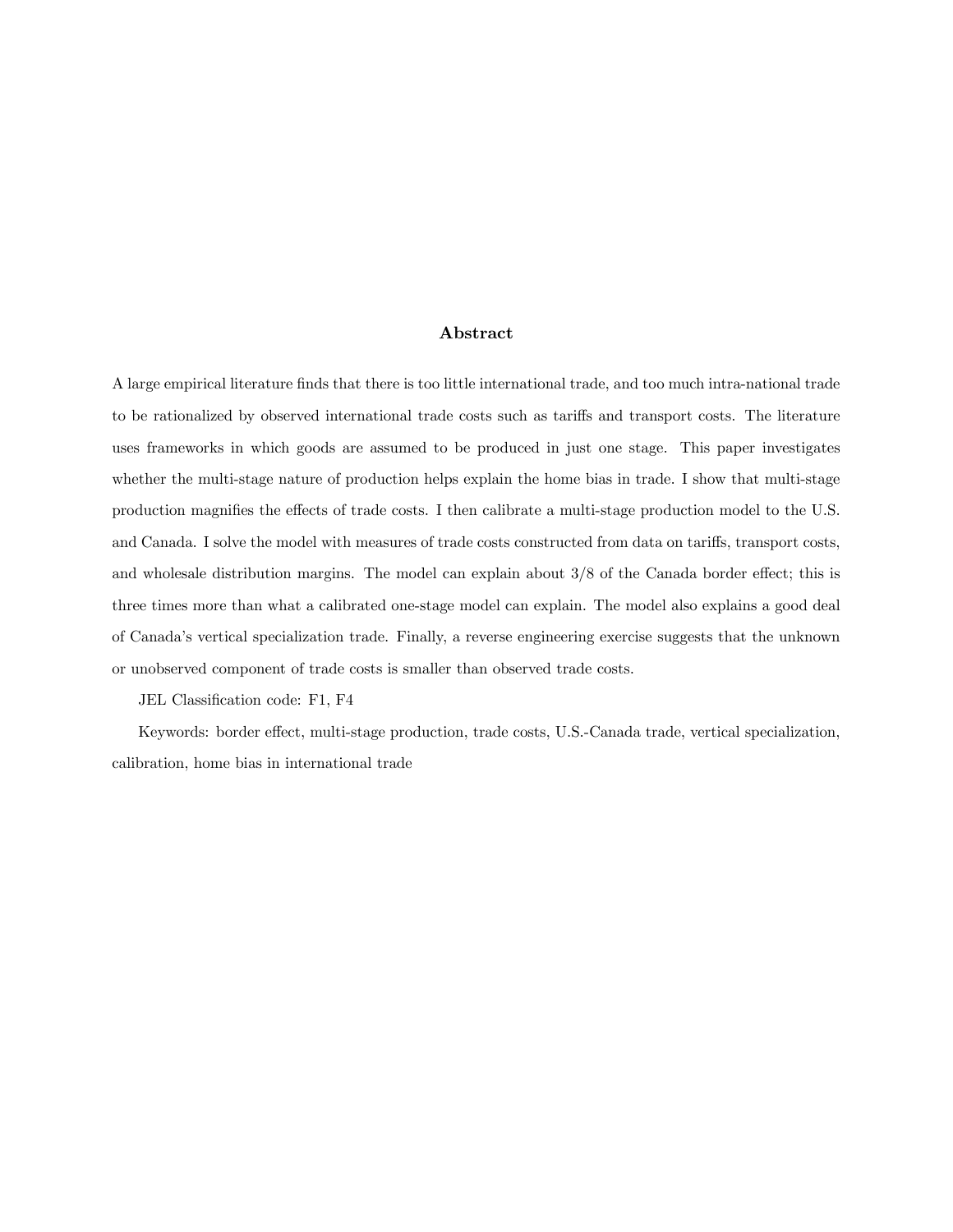# 1 Introduction

How integrated are goods markets across countries? There is a simple integration benchmark that arises from several well known models of international trade. Consider a frictionless world international trade costs are zero — in which complete specialization occurs. Then, the fraction of output that is exported by a country equals one minus the country's share of world output.<sup>1</sup> For example, Canada's share of the G7 countries' merchandise production in 1999 was 4 percent. The frictionless benchmark would predict 96 percent of Canada's production should be exported and 4 percent should be sold domestically. In fact, 52 percent was exported and 48 percent was sold domestically. This pattern of international and intra-national trade suggests that Canada may not be highly integrated; there may be large frictions or costs inhibiting Canada's international trade.

Indeed, there is a large empirical literature that examines the extent of integration. This research has studied many sets of countries and regions and many time periods, and has repeatedly found a large "border effect". There is too little international trade and too much intra-national trade to be rationalized by the standard, observed measures of trade costs — tariffs and transport costs, in particular — which add up to about 5 to 10 percent for high-income countries. Anderson and van Wincoop (2004, 2003) is the most theoretically consistent research in this literature; they find that the trade patterns between and within the U.S. and Canada in 1993 can be rationalized only by international trade costs of 91 percent. Obstfeld and Rogoff (2001) summarize these findings as the "home bias in trade" puzzle.2

The empirical research mentioned above is based on frameworks in which goods are produced in one stage. All of the value-added occurs in a single country. In reality, however, we know that most goods are produced in multiple, sequential stages. Semiconductors, for example, are produced in at least three stages. First, there is the wafer manufacturing stage; then there is the fabrication stage in which circuits are etched onto the wafers; finally, there is the packaging (wafers are cut apart into individual semiconductors) and testing stage. Automobiles are also produced in at least three sequential stages. Are there any manufactured goods that are not produced in multiple stages?

 $1<sup>1</sup>$ Under incomplete specialization, as long as the share of a country's total purchases of, for example, steel, that are from a particular steel producing country equals the steel producing country's share of world steel output, the result still holds. Consumers are assumed to have identical, homothetic preferences. See Deardorff (1998).

<sup>&</sup>lt;sup>2</sup>The estimate from Anderson and van Wincoop is for an elasticity of substitution of 5. McCallum (1995) was the first to discover a large border effect. Trade between a pair of Canadian provinces was 22 times larger than trade between an otherwise identical Canadian province - U.S. state pair. Other border effect research includes that by Wei (1996), Helliwell (1998), Anderson and Smith (1999), Nitsch (2000), Head and Ries (2001), Head and Mayer (2002), Hillberry (2002), Evans (2003, 2006), Anderson and van Wincoop (2003), Chen (2004), and Combes et al. (2005). This research tends to estimate border effects between 10 and 20. Anderson and van Wincoop (2003) is the most theoretical consistent estimation of the border effect; however, their estimate, 10.5 is fairly close to other estimates.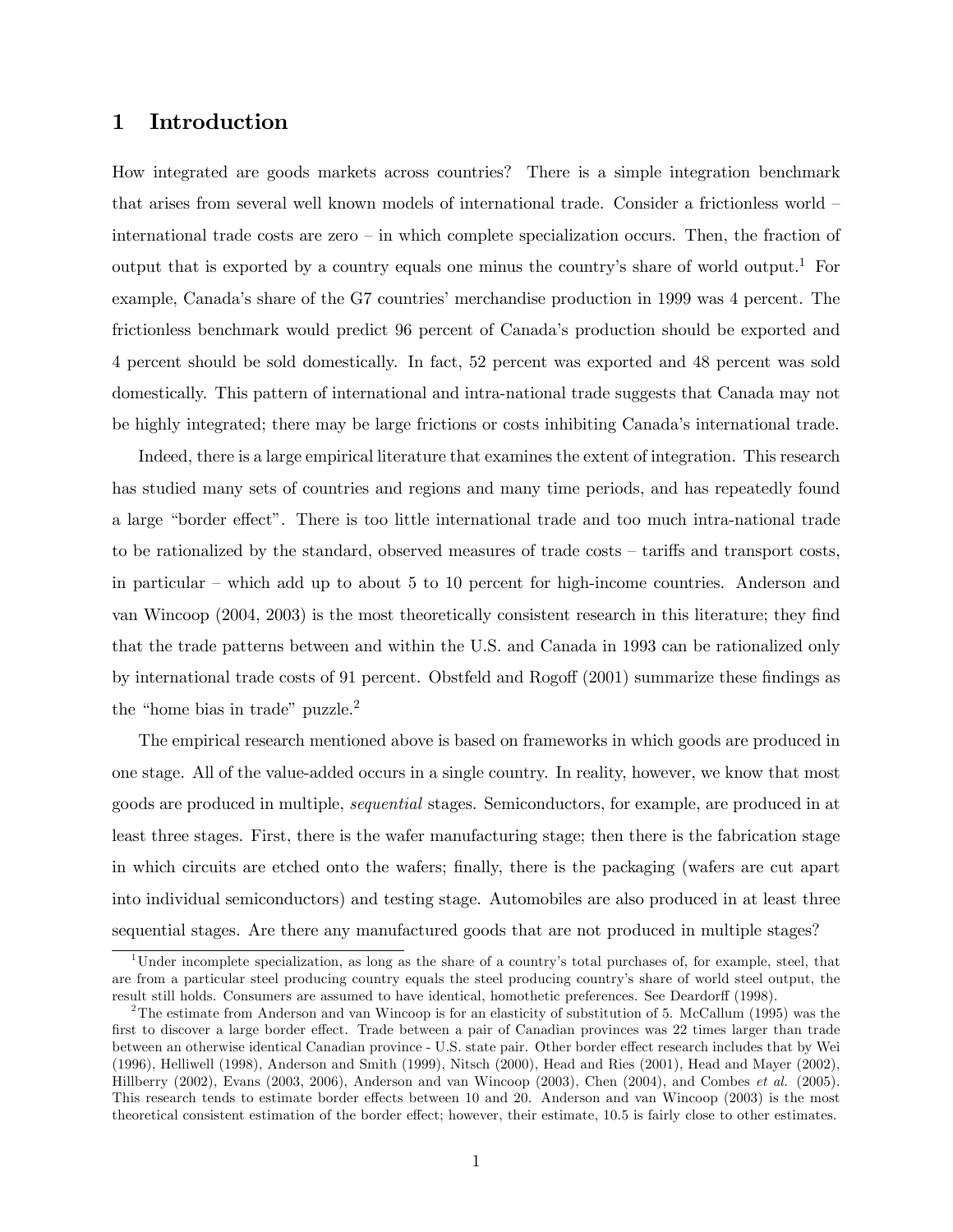Of course, in these frameworks, the single stage assumption is not taken to be literally true; rather, the production function can be thought of as a reduced-form amalgam of a multiple, sequential stage process. However, the maintained assumption is that the nature of production  $-$  the mapping of production stages to regions, for example — is invariant to changes in trade costs. In other words, changes in trade costs may alter which country or region produces the (entire) good, but there is no change in the underlying nature of production. For many research questions this assumption is appropriate. However, in the context of the home bias in trade puzzle, this paper shows that the assumption leaves out forces that are quantitatively important. The reduced-form production function does change in response to changes in trade costs; this change is the source of two magnification effects.

One effect is that if different stages are produced in different countries — vertical specialization then, as goods cross national borders while they are in-process, they incur the trade costs multiple times. Hence, the friction limiting vertical specialization is a multiple of the standard friction limiting international trade.<sup>3</sup> The second effect is more subtle and is best conveyed by an example. A U.S. consumer can buy cars wholly made in the United States or cars assembled in Canada from U.S.-made components. There is a tariff on imports of cars made in Canada. Note that with the second (vertically specialized) production process, the tariff is applied to the entire car, even though only assembly occurs in Canada. The relevant or effective trade cost in this example is the tariff divided by the share of assembly value-added in the total cost. The smaller the assembly valueadded share, the larger is the effective tariff. The magnified effect of the tariff exerts a magnified effect on vertically specialized production, leading to a magnified reduction in international trade.

The goal of this paper is to quantitatively assess the extent to which multi-stage production can help explain the home bias in trade puzzle. I calibrate a multi-stage production model to match gross output and value-added per worker in the United States and in each of two broad regions of Canada, Ontario-Quebec and the rest of Canada.<sup>4</sup> I also construct measures of trade costs within and between the United States and Canada. The costs include tariffs and non-tariff barriers, transport costs, and wholesale distribution costs; also, I compute separate costs for the auto industry and the non-auto industries.<sup>5</sup>. I find that the trade-weighted average of the costs

<sup>&</sup>lt;sup>3</sup>Yi (2003) shows that this channel can help explain the growth of world trade, because trade cost reductions have a magnified effect operating through increased vertical specialization.

<sup>&</sup>lt;sup>4</sup>In the calibration, I employ an elasticity of substitution of 5. This elasticity is on the lower end of the range of estimates, which are typically between 5 and 10. However, these estimates are potentially problematic, because they do not take into account multi-stage production, which could lead to an upward bias. I show this in the next section.

<sup>&</sup>lt;sup>5</sup>The auto industry accounts for only about five percent of total merchandise (agriculture, mining, and manufacturing) value-added in the the two countries, but it accounts for more than 25 percent of merchandise trade between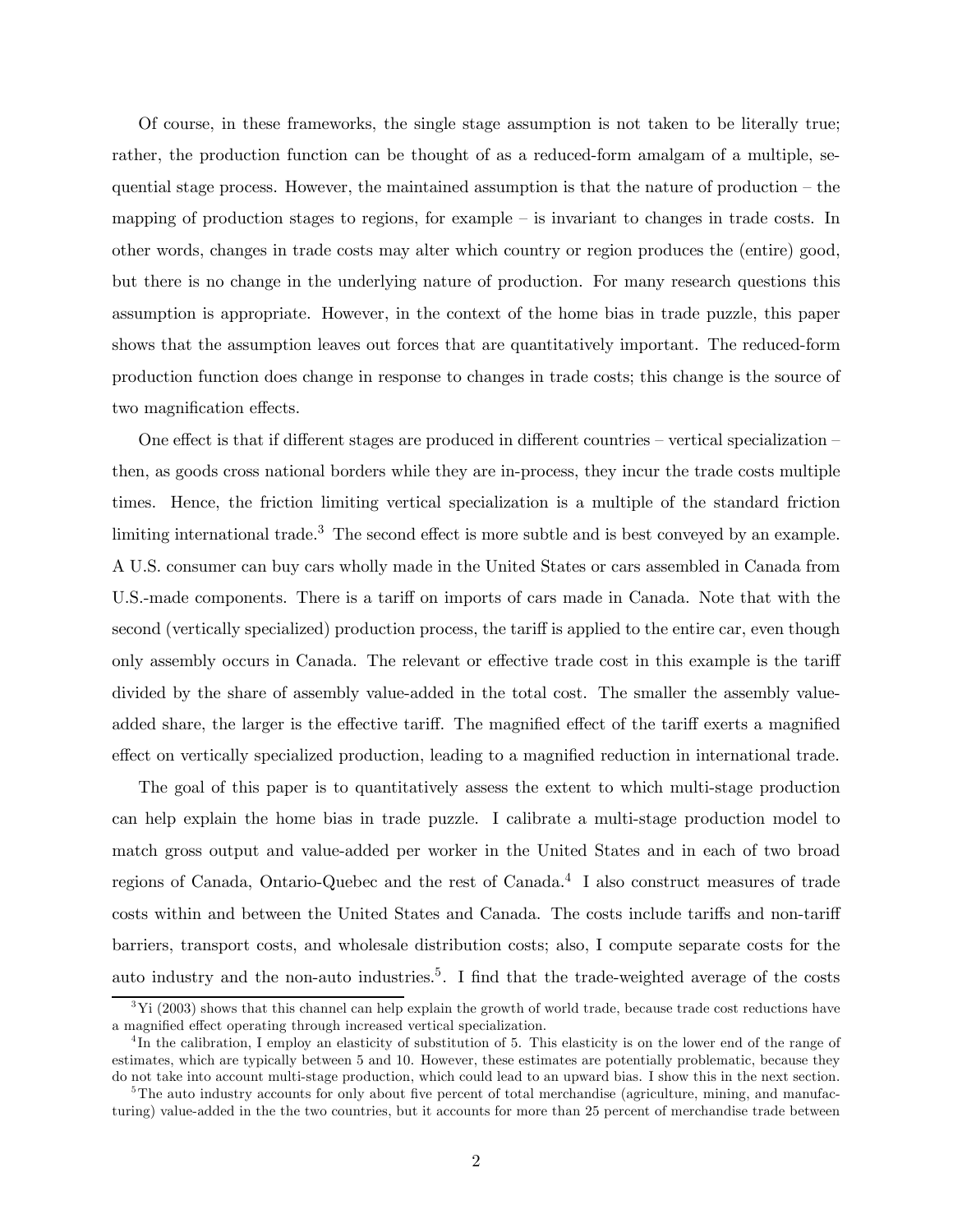involved in shipping a good between Canada and the United State in 1990 was 14.8 percent. I then solve the model with these trade costs and examine its implications for trade flows within and between the United States and Canada.

The model's implications for trade can be summarized by estimating a gravity regression of the model implied trade flows on each region's income, the distance between the two regions, and a dummy variable for whether the two regions are in the same country. I also run the regression with the actual trade flows, and then compare the coefficients on the border dummy variable. The estimated border dummy coefficient from the regression with the model implied trade is more than 2/3 of the coefficient from the regression with the actual trade. The border effect is the exponential of that coefficient; the model can explain almost 3/8 of the border effect. On both dimensions, the border coefficient and the border effect, the model explains a good deal of intra-national and international trade flows from international trade costs of just 14.8 percent. To assess the "value added" of multi-stage production, I calibrate and solve a one-stage version of the model that is a special case of the Eaton and Kortum (2002) model. The one-stage model can explain less than 1/3 of the border coefficient and only 1/9 of the border effect.

A test of the model is its implications for vertical specialization trade. The model almost exactly matches the rest-of-Canada's vertical specialization trade, and captures more than two-thirds of Ontario-Quebec's. However, the model explains only about one-third of the vertical specialization in Ontario-Quebec's auto industry, and only about one-half of the auto share of Ontario-Quebec's overall vertical specialization. Hence, the implications for overall vertical specialization accord well with the data, but the model does not fully capture the important role of autos.

I also use the multi-stage model to address the following counterfactual: what level of international trade costs would be needed for the model-implied regression to generate the border dummy coefficient in the data? They would need to be 26.1 percent. With observed trade costs at 14.8 percent, this result implies that the unknown or unobserved trade costs are smaller than the observed.

Overall, my results suggest an interpretation in which multi-stage production, in conjunction with observable trade cost measures, can explain much of the pattern of intra-national and international trade. This interpretation also accounts for much of the vertical specialization trade. In addition, when observed trade costs are 14.8 percent and total trade costs are 26.1 percent, it means

the two countries. This owes in large part to the U.S.-Canada Auto Pact, which took effect in 1965. The pact was the template for the U.S.-Canada Free Trade Agreement in 1989. I find that the cost of shipping auto goods between Canada and the United States was about half the cost of non-auto goods.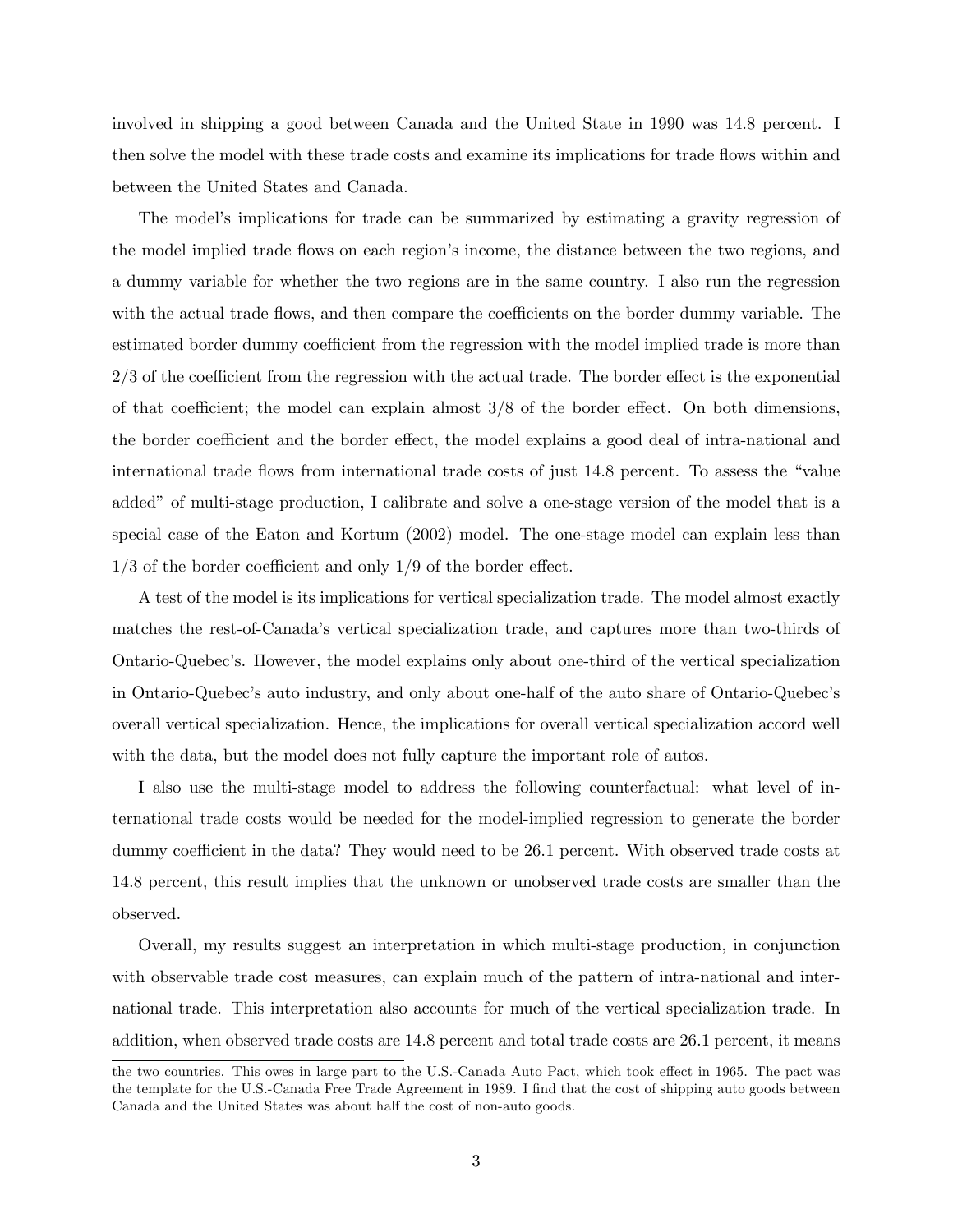that existing policy-related barriers, such as tariff rates, and technology-related barriers, such as transportation costs, are still an important component of overall trade costs. Tariff reductions and improvements in transportation infrastructure still matter.

The most closely related papers are Hillberry and Hummels (2008) and Rossi-Hansberg (2005). The former documents the fact that different stages of production tend to be located close to one another. The latter presents a model with intermediate and final goods, an agglomeration externality, and endogenous firm location. A change in tariffs leads to changes in the location of production, which affects productivity in a way that magnifies the effects of the tariff change. Neither paper conducts a quantitative analysis of the importance of multi-stage production in explaining patterns of intra-national and international trade.

Section 2 presents the model. Also, for a special case of the model, I derive an analytical expression for the border effect. The border effect is a power of the border effect from a onestage model, where the power is increasing in the share of first stage goods used in second stage production. The special case facilitates the intuition for how multi-stage production magnifies the effects of trade costs. Section 3 presents the calibration and solution method, and the results are in Section 4. Section 5 concludes.

# 2 The Model

In this section, I lay out the model and describe the intuition for how multi-stage production can magnify the effects of international trade barriers. The model is a Ricardian model of trade in which trade and specialization patterns are determined by relative technology differences across countries. The model is essentially a multi-stage, multi-region version of Eaton and Kortum (2002), a model that has been successful in fitting international trade data. It also draws from Yi (2003). Both papers extend and/or generalize the celebrated Dornbusch, Fischer, and Samuelson (1977; hereafter, DFS) continuum-of-goods Ricardian model.<sup>6</sup>

The basic geographic unit is a region. Countries consist of more than one region. Countries have "border" barriers, but regions do not. Each region possesses technologies for producing goods along a [0, 1] continuum. Each good is produced in two stages. Both stages are tradable. Consequently, there are  $I^2$  possible production patterns, where I is the total number of regions, for each good on the continuum. Goods are produced from labor and intermediates. The model determines which

 ${}^{6}$ In all three papers, changes in trade occur along the extensive margin. Hillberry and Hummels (2008) provide detailed micro-evidence supporting this feature.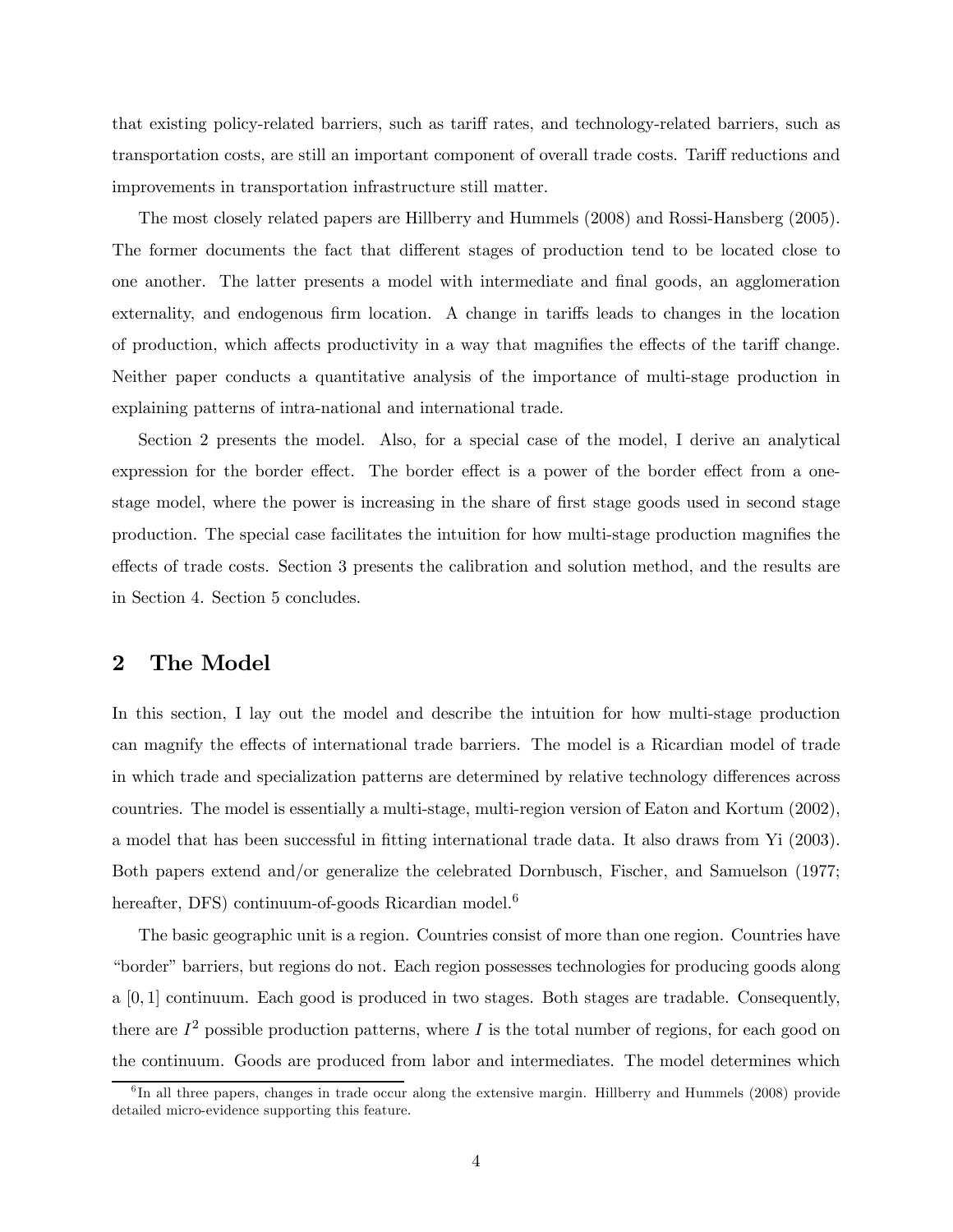production pattern or patterns occur in equilibrium.

## 2.1 Technologies and Firms

Stage 1 goods are produced from labor and intermediates:

$$
y_1^i(z) = A_1^i(z)l_1^i(z)^{1-\theta_1}M^i(z)^{\theta_1} \qquad z \in [0,1]
$$
 (1)

where  $A_1^i(z)$  is region is total factor productivity associated with stage 1 good z, and  $l_1^i(z)$  and  $M^{i}(z)$  are region i's inputs of labor and aggregate intermediate  $M^{i}$  used to produce  $y_{1}^{i}(z)$ . The share of intermediates in production is  $\theta_1$ .<sup>7</sup> This first stage is a Cobb-Douglas version of the production function in Eaton and Kortum (2002).

Stage 2 goods are also produced from labor and intermediates; however, the intermediates are the stage 1 goods:

$$
y_2^i(z) = \left(A_2^i(z)l_2^i(z)\right)^{1-\theta_2} x_1^i(z)^{\theta_2} \quad z \in [0,1]
$$
 (2)

where  $x_1^i(z)$  is region i's use of  $y_1(z)$  for stage 2 production,  $A_2^i(z)$  is region i's total factor productivity associated with stage 2 good z, and  $l_2^i(z)$  is region is labor used in producing  $y_2^i(z)$ . The share of intermediates for this stage is  $\theta_2$ .

Stage 2 goods are used for final consumption or to produce the aggregate intermediate,  $M^i$ .

$$
M^i = \exp \left[ \int\limits_0^1 \ln(m^i(z))dz \right]
$$

where  $m(z)$  is the amount of the stage 2 good used to produce M.

When either stage 1 or stage 2 goods cross regional or national borders, they incur transport costs, as well as wholesale distribution costs. These are the costs associated with distance or geography. I model both costs as iceberg costs. Specifically, if 1 unit of either stage of good  $z$  is shipped from region i to region j, then  $1/(1 + d^{ij}(z)) < 1$  units arrive in region j. The gross ad valorem tariff equivalent of these costs is  $1 + d^{ij}(z)$ . There is an additional iceberg cost, the national border cost  $1+b^{ij}(z)$ . This barrier is a stand-in for tariff rates, non-tariff barriers (NTBs), and other border costs associated with regulations, time, and national culture that are relevant for

<sup>&</sup>lt;sup>7</sup>The first stage of production in this model differs from that in Yi (2003) in its inclusion of intermediates. This facilitates matching both gross output, trade, and value-added (GDP) in the calibration.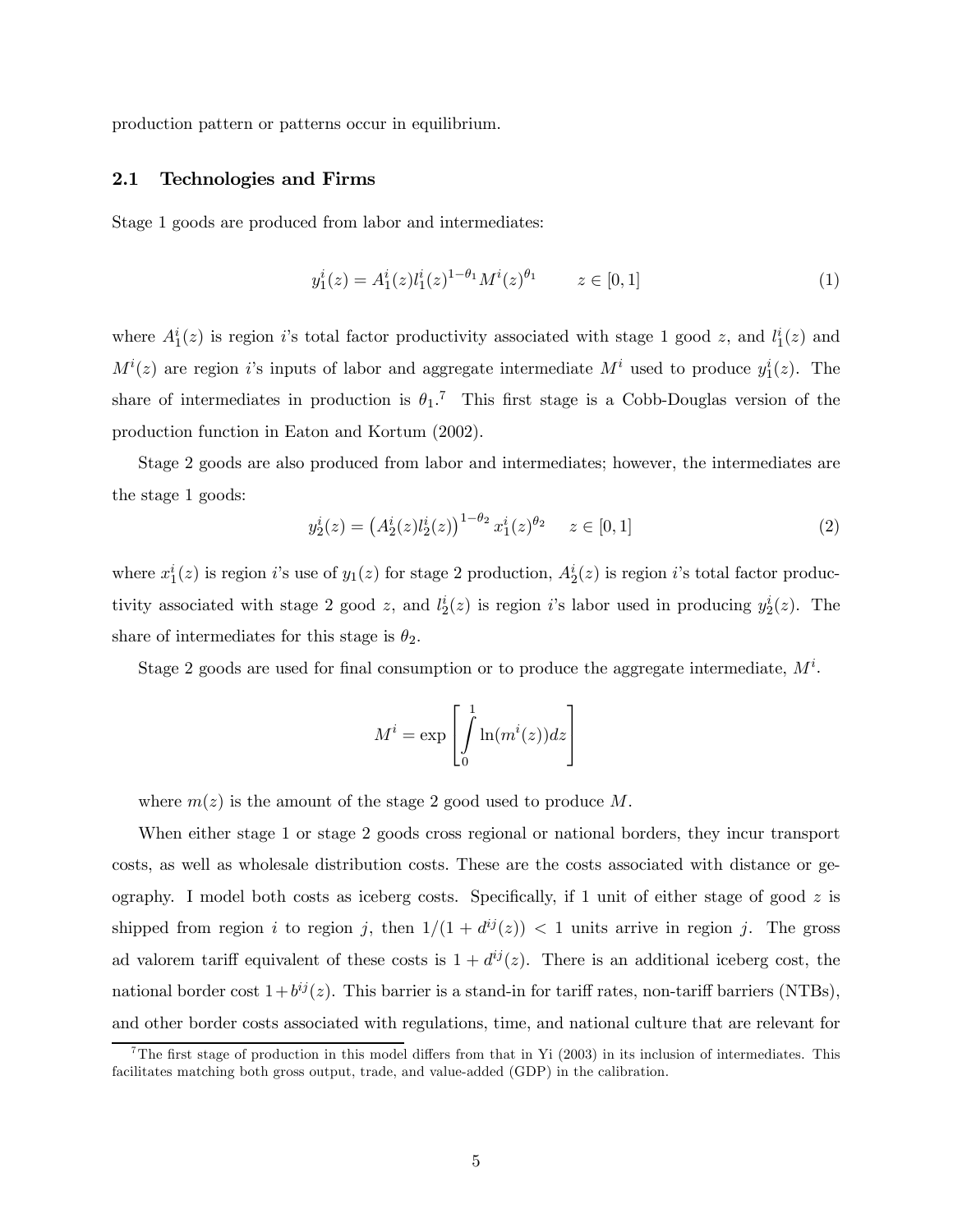international trade.<sup>8</sup> Consequently, I assume the gross border cost exceeds one only when regions i and j are located in different countries. Total trade costs,  $1 + \tau^{ij}(z)$ , are given by the product of the distance costs and the border costs:  $1 + \tau^{ij}(z) = (1 + d^{ij}(z))(1 + b^{ij}(z))$ 

In terms of the number of countries and goods, the most general Ricardian framework is that developed by Eaton and Kortum (2002, hereafter, EK). I adopt a key part of the framework, which is the use of the Frechét distribution as the probability distribution of total factor productivities:

$$
F(A_k) = e^{-TA_k^{-n}} \quad k = 1,2
$$
\n(3)

The mean of A is increasing in T. n is a smoothness parameter that governs the heterogeneity of the draws from the productivity distribution. The larger  $n$  is, the lower the heterogeneity or variance of A. EK show that n plays the same role in their model as  $\sigma-1$ , where  $\sigma$  is the elasticity of substitution between goods, in the monopolistic competition or Armington aggregator-based trade models.<sup>9</sup>

Firms maximize profits taking prices as given. Specifically, in each period, they hire labor and purchase inputs in order to produce their output, which they sell at market prices.

Stage 1 firms in region  $i$  maximize:

$$
p_1^i(z)y_1^i(z) - w^i l_1^i(z) - P^i M^i(z)
$$
\n(4)

where  $p_1^i(z)$  is the factory gate price of  $y_1^i(z)$ ,  $w^i$  is the wage rate in region i, and  $P^i$  is the price of the aggregate intermediate.

Stage 2 firms in region  $i$  maximize:

$$
p_2^i(z)y_2^i(z) - w^i l_2^i(z) - (1 + \tau_1^{ji}(z))p_1^j(z)x_1^i(z)
$$
\n
$$
\tag{5}
$$

assuming the cheapest source for intermediates used to produce region  $i$ 's stage 2 good  $z$  is region

<sup>8</sup>To the extent that the barrier includes tariffs, I assume that tariff revenue is "thrown in the ocean."

<sup>&</sup>lt;sup>9</sup>The Frechét distribution facilitates a straightforward solution of the EK model in a many-country world with nonzero border barriers. Unfortunately, such a straightforward solution does not carry over in my multi-stage framework. This is because my framework requires two draws from the Frechét distribution. Neither the sum nor the product of Frechét distributions has a Frechét distribution. I thank Sam Kortum for pointing this out to me.

The EK model has an input-output production structure, which implies vertical specialization, and leads generally to more trade flows than in a model without this structure. However, this structure is invariant to changes in trade barriers, which plays a role in the result that the elasticity of trade flows with respect to trade barriers is essentially the same as in the standard trade model. This invariance in production structure to changes in trade barriers is also true for the nested CES frameworks that are commonly used in the computable general equilibrium literature.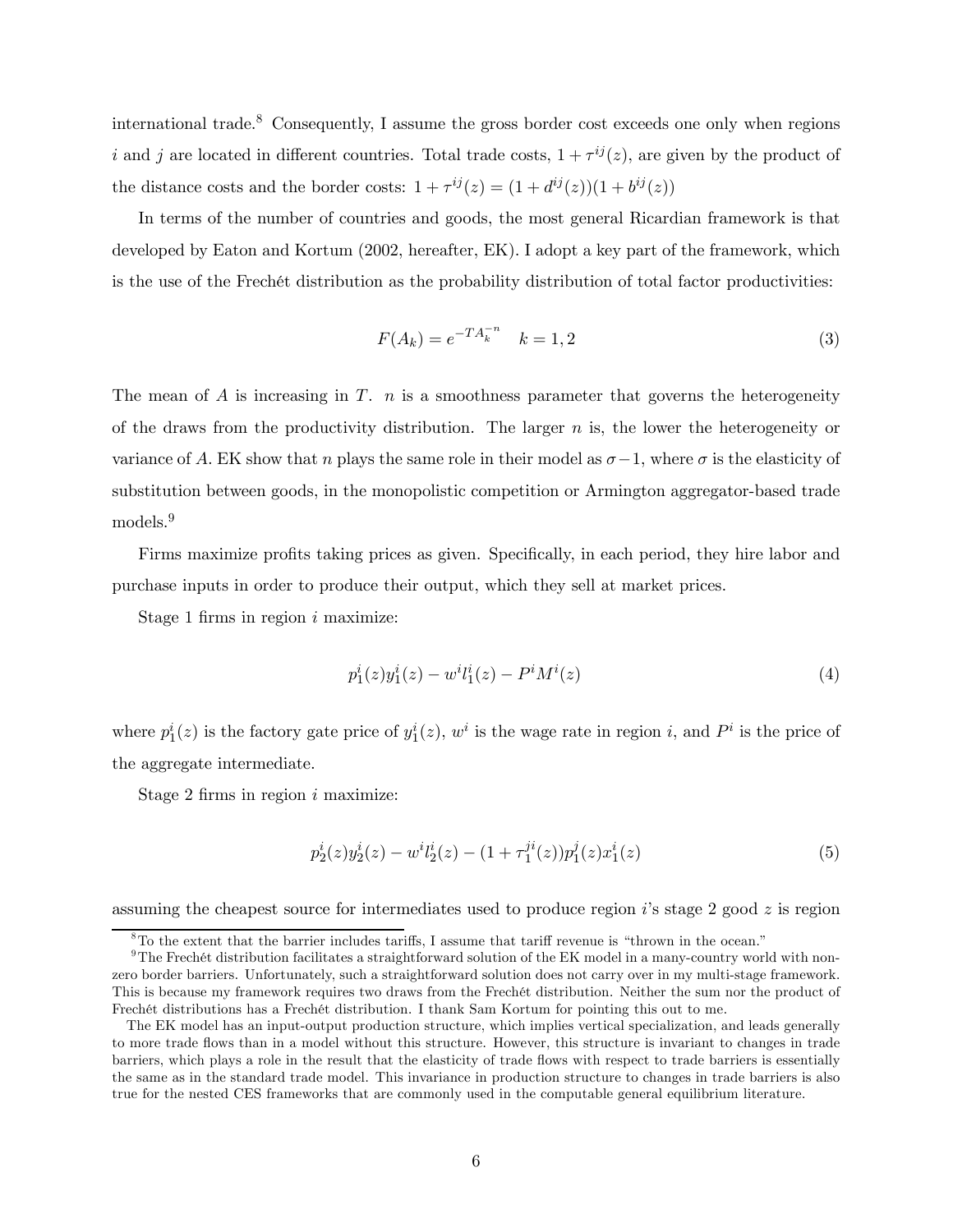j.  $p_2^i(z)$  is the factory gate price of  $y_2^i(z)$ , and  $1 + \tau_1^{ji}(z)$  is the total trade cost incurred in shipping the stage 1 good  $z$  from region  $j$  to region  $i$ .

 $M$  firms in region  $i$  maximize:

$$
P^i M^i - \int_0^1 p^i(z) m^i(z) dz \tag{6}
$$

where  $p^{i}(z)$  is the price, inclusive of trade costs, of  $m^{i}(z)$ . For example, if  $m^{i}(z)$  is produced in  $\text{region } j, p^i(z) = p_2^j(z)(1 + d^{ji}(z))(1 + b^{ji}(z)) = p_2^j(z)(1 + \tau_2^{ji}(z)), \text{ where } 1 + \tau_2^{ji}(z) \text{ is the total trade}$ cost incurred in shipping the stage 2 good  $z$  from region  $j$  to region  $i$ .

## 2.2 Households

The representative household in region  $i$  maximizes:

$$
\exp\left[\int_{0}^{1}\ln(c^{i}(z))dz\right]
$$
\n(7)

subject to the budget constraint:

$$
\int_{0}^{1} p^{i}(z)c^{i}(z)dz = w^{i}L^{i}
$$
\n(8)

where  $c^{i}(z)$  is consumption of good z, and  $p^{i}(z)$  is the price, inclusive of transport and border costs, that the household pays for good z. For example, if good z is produced in region j,  $p^{i}(z)$  =  $p_2^j(z)(1+\tau_2^{ji}(z))$ . Note that the price of the aggregate consumption bundle is  $P^i$ .

## 2.3 Equilibrium

All factor and goods markets are characterized by perfect competition. The following market clearing conditions hold for each region: $10$ 

$$
L^{i} = \int_{0}^{1} l_{1}^{i}(z)dz + \int_{0}^{1} l_{2}^{i}(z)dz
$$
\n(9)

<sup>&</sup>lt;sup>10</sup>Of course,  $l_1^i(z) = 0$  whenever  $y_1^i(z) = 0$ , and similarly for  $l_2^i(z)$ .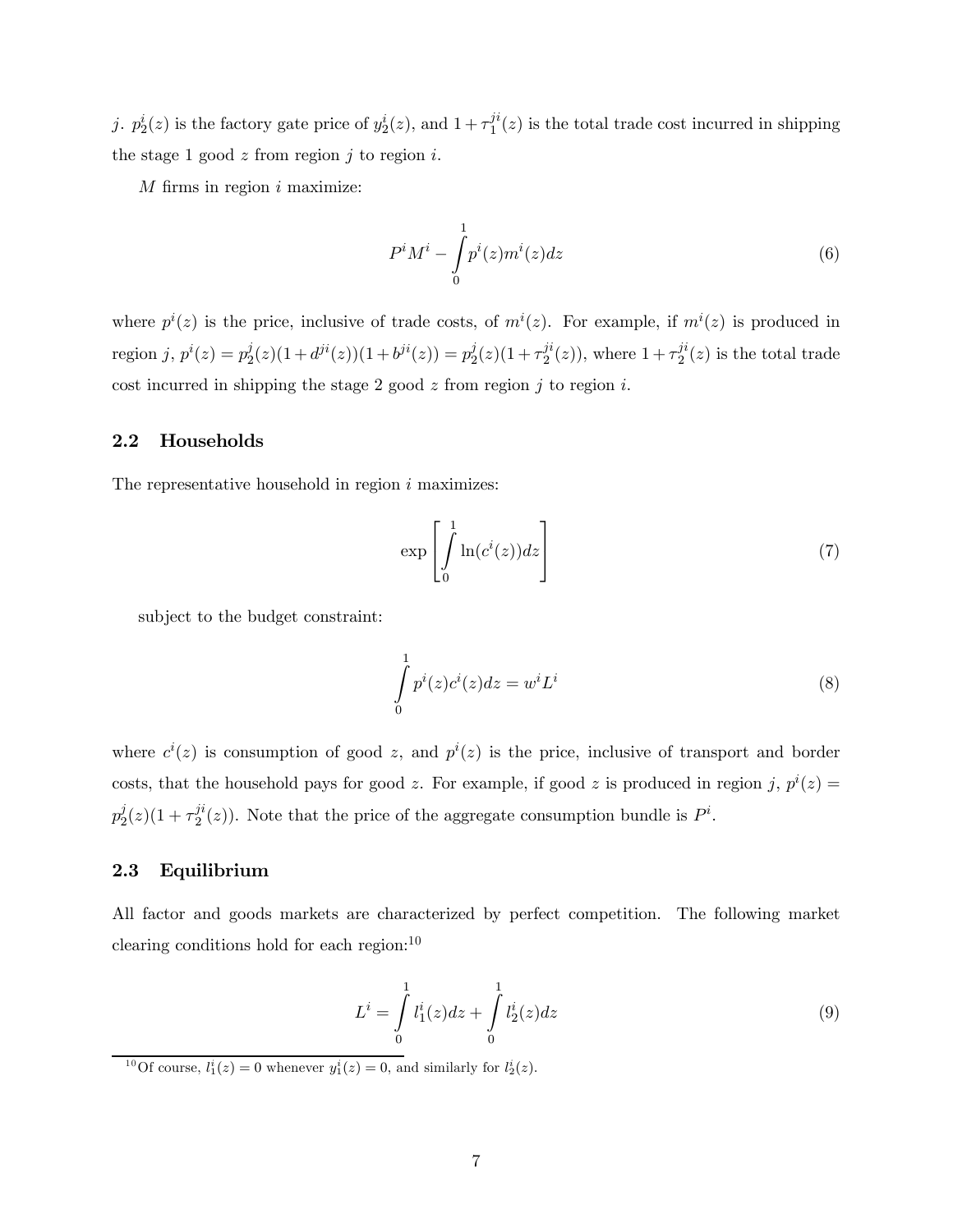The stage 1 goods market equilibrium condition for each z is:

$$
y_1(z) \equiv \sum_{i=1}^{I} y_1^i(z) = \sum_{i=1}^{I} (1 + \tau_1^i(z)) x_1^i(z)
$$
 (10)

where  $1 + \tau_1^i(z)$  is the total trade cost incurred by shipping the stage 1 good from its cheapest production location to region i. A similar set of conditions applies to each stage 2 good  $z$ :

$$
y_2(z) \equiv \sum_{i=1}^{I} y_2^i(z) = \sum_{i=1}^{I} (1 + \tau_2^i(z)) (c^i(z) + m^i(z))
$$
\n(11)

Finally, each region's aggregate intermediate must be completely used:

$$
M^i = \int_0^1 M^i(z)dz\tag{12}
$$

If these conditions hold, then each region's exports equals its imports, i.e., balanced trade holds. I now define the equilibrium of this model:

**Definition 1** An equilibrium is a sequence of goods and factor prices,  $\{p_1^i(z), p_2^i(z), w^i\}$ , and quantities  $\{l_1^i(z), l_2^i(z), M^i(z), y_1^i(z), y_2^i(z), x_1^i(z), c^i(z), m^i(z)\}, z \in [0, 1], i = 1, ...$ **I**, such that the first order conditions to the households' maximization problem 7, the first order conditions to the firms' maximization problems 4, 5, and 6, as well as the market clearing conditions 9,10, 11, and 12 are satisfied.

#### 2.4 Vertical Specialization and Border Effects

In addition to delivering implications for intra-national and international trade, the model will deliver implications for vertical specialization. In this section, I define vertical specialization and present some measures of it for Canada, as well as for two sets of provinces within Canada. I also derive for two special cases of the model the link between trade costs and border effects. These special cases will highlight the magnification effects from multi-stage production.

Under frictionless trade, there will be complete specialization. Each stage of each good will be produced by only one region. Intra-national and international trade will occur so that agents will be able to consume all goods. Under positive trade costs, complete specialization may no longer occur. A stage of a good may be produced in more than one region. If the trade costs are high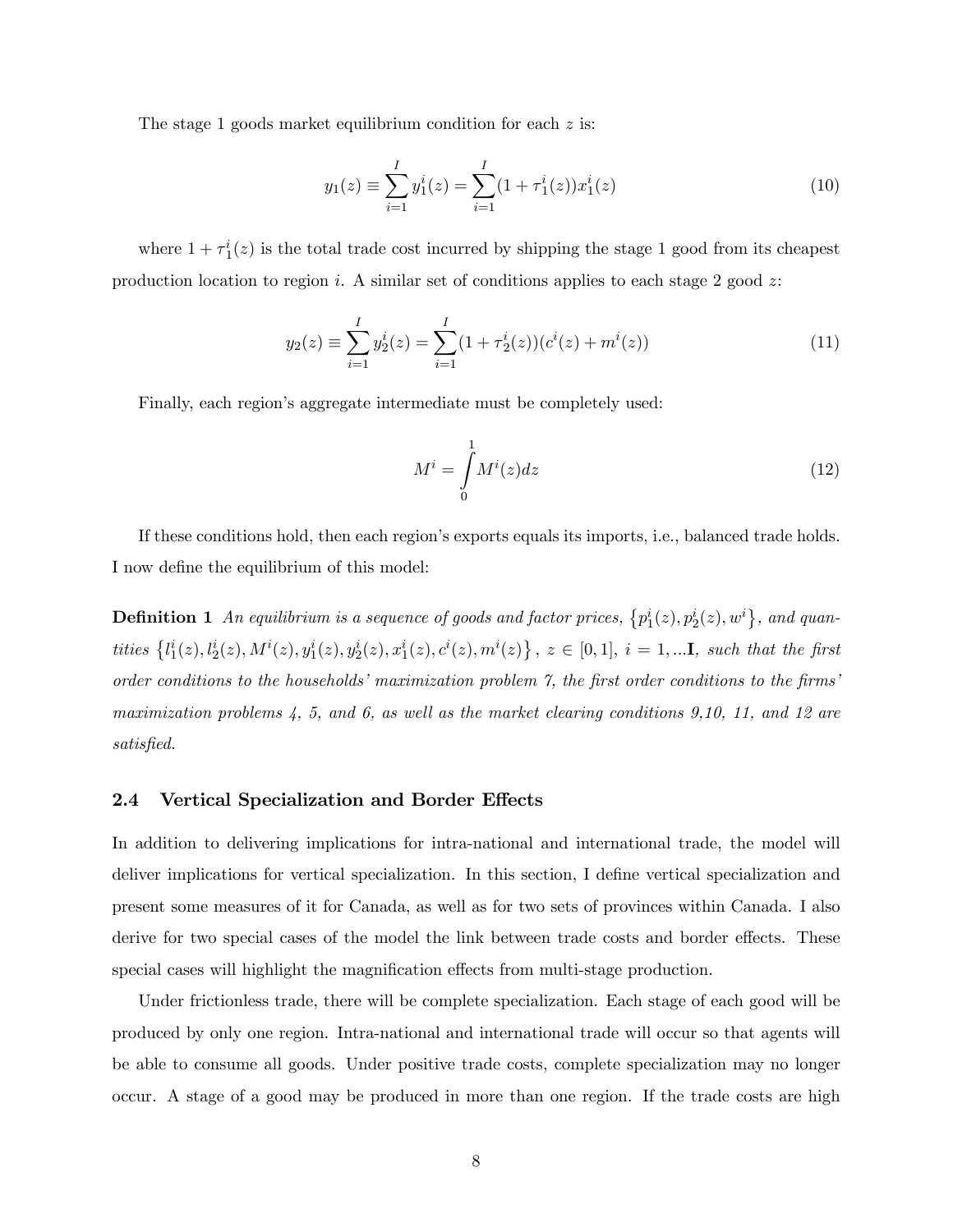enough, autarky will occur, and each region will produce every stage of every good.

I now define vertical specialization. In previous research, D. Hummels, J. Ishii, D. Rapoport, and I have documented the increasing importance of vertical specialization in OECD and other countries.<sup>11</sup> In order to accommodate regions as the basic geographic unit, I modify the definition from Hummels, Ishii, and Yi (2001):

- 1. Goods are produced in multiple, sequential stages.
- 2. Two or more regions provide value-added in the good's production sequence.
- 3. At least one region must use imported inputs in its stage of the production process, and some of the resulting output must be exported.

In this context, imports and exports refer to shipments from one region to another; in particular, these flows can occur within a country. Figure 1 illustrates an example of vertical specialization involving three regions. Region 1 produces intermediate goods and exports them to region 2. Region 2 combines the imported intermediates with other inputs and value-added to produce a final good or another intermediate good in the production chain. Finally, region 2 exports some of its output to region 3. If either the imported intermediates or exports are absent, then there is no vertical specialization.

Clearly, this definition of vertical specialization is broader than and encompasses the HIY definition. I call the HIY definition of vertical specialization, international vertical specialization, i.e., it is the vertical specialization in which all the relevant trade flows are between countries.

A necessary condition for vertically specialized production of a good to occur is for one region to be relatively more productive in the first stage of production and another region to be relatively more productive in the second stage. Under frictionless trade, if relative wages are "between" these relative productivities, then this necessary condition is also sufficient.

Hummels, Ishii, and Yi (HIY) develop two measures of international vertical specialization. Their primary measure is  $VS$ :

$$
VS_{ki} = \left(\frac{imported\ intermediate_{ki}}{Gross\ output_{ki}}\right) Exports_{ki} \tag{13}
$$

where k and i denote country and good, respectively. A regional version of  $VS$  would re-interpret  $k$  as a region.

 $11$  See Hummels, Rapoport, and Yi (1998), Hummels, Ishii, and Yi (2001), and Yi (2003).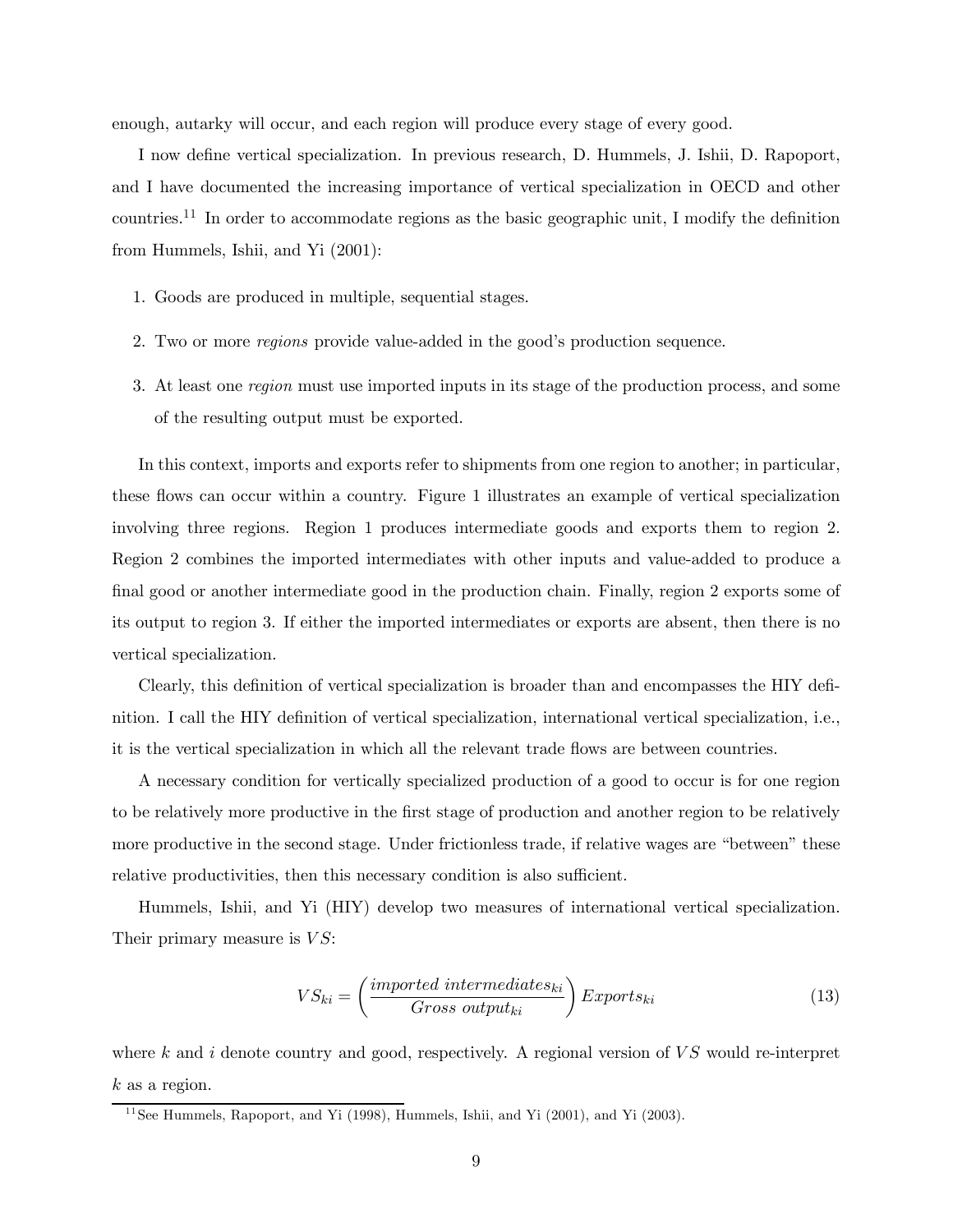

Figure 1: Vertical Specialization

As discussed in HIY, ideally,  $VS_{ki}$  would be calculated at the level of individual goods, and then aggregated up. These data do not exist, at either the country or regional level. HIY relied on national input-output tables, which provide industry-level data on imported intermediates, gross output, and exports.<sup>12</sup> HIY find that  $VS_{Canada}$ , expressed as a share of total exports, was 0.27 in 1990. That is, for every \$1 worth of exports by Canada in that year, the value of imported inputs embodied in the exports was \$0.27. For motor vehicles, according to HIY, the  $VS$  share is higher,  $0.51^{13}$ 

Using the HIY industry-level  $VS$  numbers, as well as provincial-level export data by industry, I

 $12$ An additional advantage of using input-output tables is that they facilitate measuring the indirect import content of exports. Inputs may be imported, for example, and used to produce an intermediate good that is itself not exported, but rather, used as an input to produce a good that is. See Hummels, Ishii, and Yi (1999, 2001).

 $13$  How much confidence do we have in these input-output calculations? For autos, an alternative measure of  $VS_{Canada,auto}$  can be calculated. I use data from Hummels, Rapoport, and Yi (2000). Owing to data limitations,  $VS_{Canada, autos}$  involves imports from the U.S. only. The U.S. exported about \$15.3 billion of parts for further manufacture to Canadian affiliates of U.S. auto manufacturers in 1989. (1989 was a benchmark year for the BEA's Direct Investment Abroad data. All dollar numbers are U.S. dollars) In addition, 80% of Canada's auto production was exported to the U.S. in that year. (Ward's Automotive Yearbook). Hence, \$12.2 billion of Canada's motor vehicle exports were embodied inputs from the U.S. Total Canadian motor vehicle exports to the U.S. in 1989 was \$26 billion. Consequently, according to this calculation, 47 percent of the value of Canada's exports of motor vehicles to the U.S. consisted of inputs from the U.S. This number is very close to the 51 percent value from the input-output table calculation in HIY.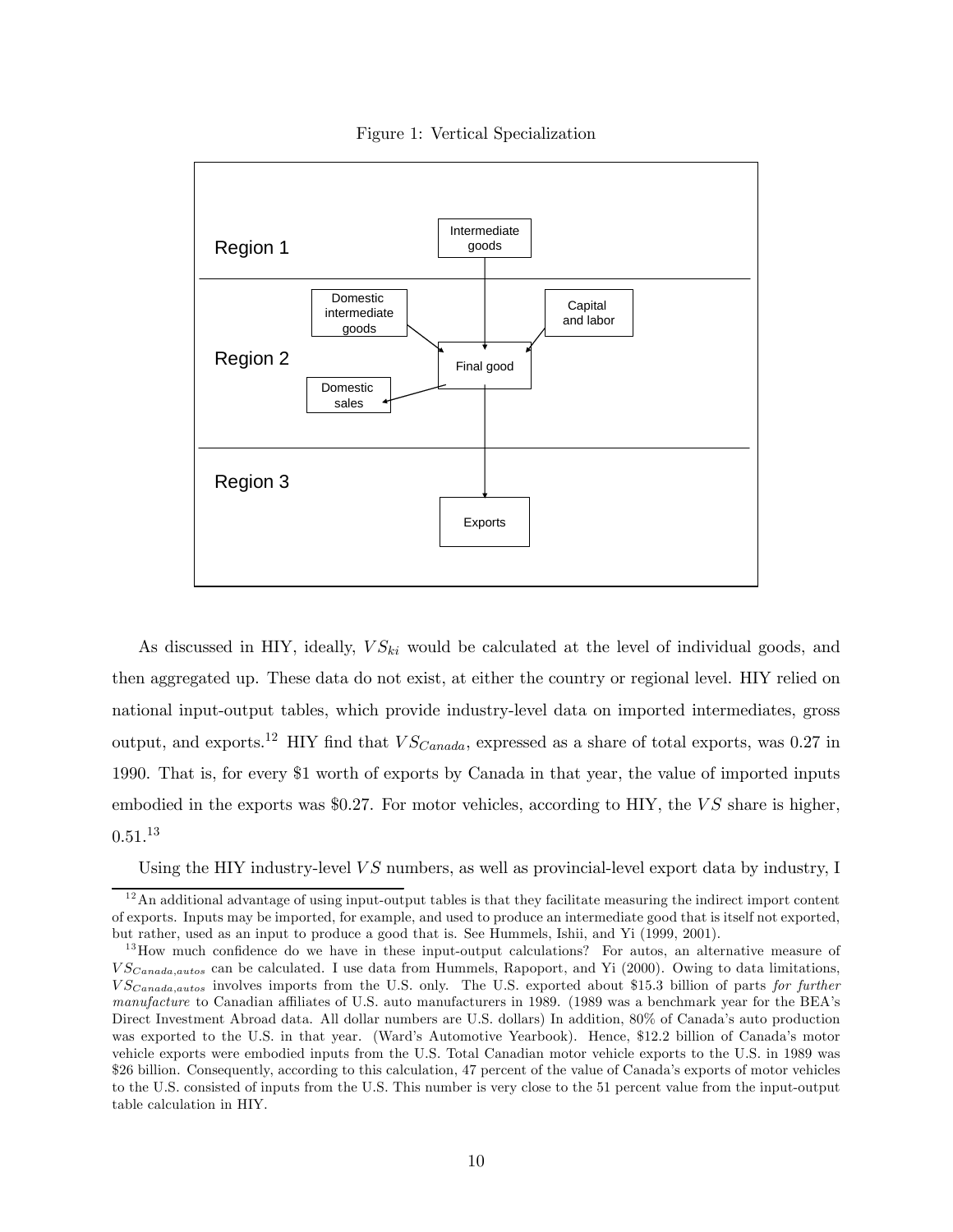impute international  $VS$  in 1990 for the sub-national regions in my calibrated model. These values, expressed as a share of merchandise GDP, are presented in Table 1 below.

| Sector $\setminus$ Region                                                 |       | Canada Ontario-Quebec Rest-of-Canada |        |  |
|---------------------------------------------------------------------------|-------|--------------------------------------|--------|--|
|                                                                           |       |                                      |        |  |
| All                                                                       | 0.233 | 0.307                                | 0.110  |  |
| Autos                                                                     | 0.111 | 0.173                                | 0.0073 |  |
| Non-autos                                                                 | 0.122 | 0.134                                | 0.103  |  |
| Sources: HIY (1999, 2001), Statistics Canada, OECD, author's calculations |       |                                      |        |  |

Table 1: International VS (as share of region GDP)

Notice that autos account for almost half of Canada's VS. Also, almost all of auto's VS is from Ontario-Quebec. Almost all of Rest-of-Canada's VS is in non-autos. I will test the model by comparing these  $VS$  data against their model counterparts.

#### 2.4.1 Border Effect in the Standard Model

To demonstrate how multi-stage production can magnify trade costs into relatively large border effects, I first develop an analytical relation linking trade costs to border effects for a special case of the model with two countries, two regions per country, and only one stage of production. This is just the EK model extended to include two regions per country. Also, there are no trade costs other than border costs, i.e., in this example trade costs and border costs are identical. To facilitate the discussion, I consider a symmetric case. I assume that the regions within a country have the same labor endowment and their (total factor) productivities are drawn from the same distribution. This implies that wages and GDPs are equalized across regions within a country.

A country's productivity for a good is defined as the maximum productivity (of that good) across the two regions:  $A^{h}(z) = \max[A^{h}(z), A^{h}(z)],$  where h denotes the home country. As in DFS, without loss of generality, the goods can then be arranged in descending order of the ratio of home productivity to foreign productivity, so that  $A^r(z) = \frac{A^h(z)}{A^f(z)}$  is declining in z. International imports by the home country (which equals exports) are given by:

$$
\frac{(1-z^h)w^hL^h}{1-\theta_1} \tag{14}
$$

where  $\underline{z}^h$  is the cutoff z that separates home and foreign production for the home market. The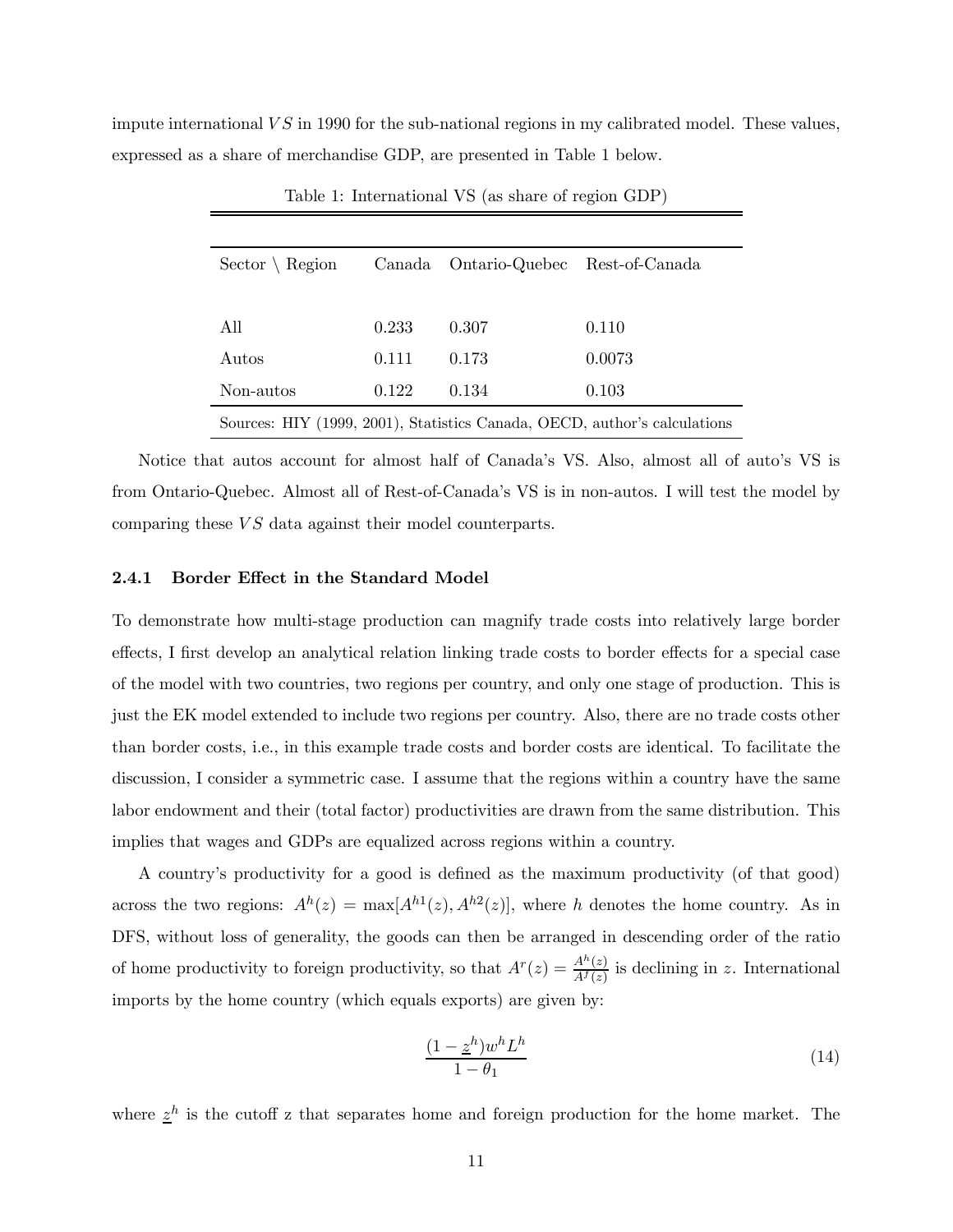home country produces all goods on the interval  $[0, \underline{z}^h]$  and imports all goods on the interval  $[\underline{z}^h, 1]$ .  $w^h L^h$  is home country GDP. Imports are "blown up" by a factor of  $\frac{1}{1-\theta_1}$  owing to the presence of intermediates. The foreign country produces all goods on the interval  $[\underline{z}^f, 1]$  and imports all goods on the interval  $[0, \underline{z}^f]$ ; consequently, foreign international imports are  $\frac{\underline{z}^f w^f L^f}{1-\theta_1}$ . Intra-national imports in the home country are:

$$
\frac{z^h w^h L^h}{2(1 - \theta_1)}\tag{15}
$$

This follows from the symmetry assumption about each of the two regions.

AvW define the border effect as follows:

$$
\frac{Intra_b/Intra_0}{Inter_b/Inter_0} \tag{16}
$$

where Intra refers to intra-national trade, Inter refers to international trade, the subscript b refers to actual border costs, and the subscript 0 refers to zero border costs. It is a double ratio: the ratio of intra-national trade under actual border costs to intra-national trade under zero border costs divided by the corresponding ratio for international trade. The border effect can also be thought of as the ratio of intra-national trade to international trade under actual border costs relative to what that ratio would be under zero border costs. Unlike the empirical border effect estimated directly from a gravity regression, the AvW border effect is not a model-free concept, because it relies on the counterfactual exercise of solving for trade flows when border costs are zero. While the two border effects are clearly related, I call the AvW concept the theoretical border effect, to distinguish it from the border effect estimated from the regression.<sup>14</sup> For the home country, the double ratio equals:

$$
BorderEffect_{theoretical} = \frac{Intra_b/Intra_0}{Inter_b/Inter_0} = \frac{z_b/z_0}{(1-z_b)/(1-z_0)}
$$
(17)

where the superscript  $h$  has been suppressed for convenience. In the one-stage model, then, the denominator of the theoretical border effect is  $(1-\underline{z_b})/(1-\underline{z_0})$  and the numerator is given by  $\underline{z_b}/\underline{z_0}$ . Note that the term with intermediates,  $1 - \theta_1$ , drops out in the above equation.

At this point, I make a further symmetry assumption, which is that the regions across countries are also identical in terms of both labor endowments and productivities. This assumption implies

<sup>&</sup>lt;sup>14</sup>Table 5 of AvW (2003) gives the estimate of their border effect (10.5), as well as the estimate of the empirical border effect (16.5). As AvW show, the theoretical border effect is structural, while the empirical border effect is essentially a reduced form. I use the latter in this paper merely as a way to characterize the data; I do not give the coefficients any structural interpretation.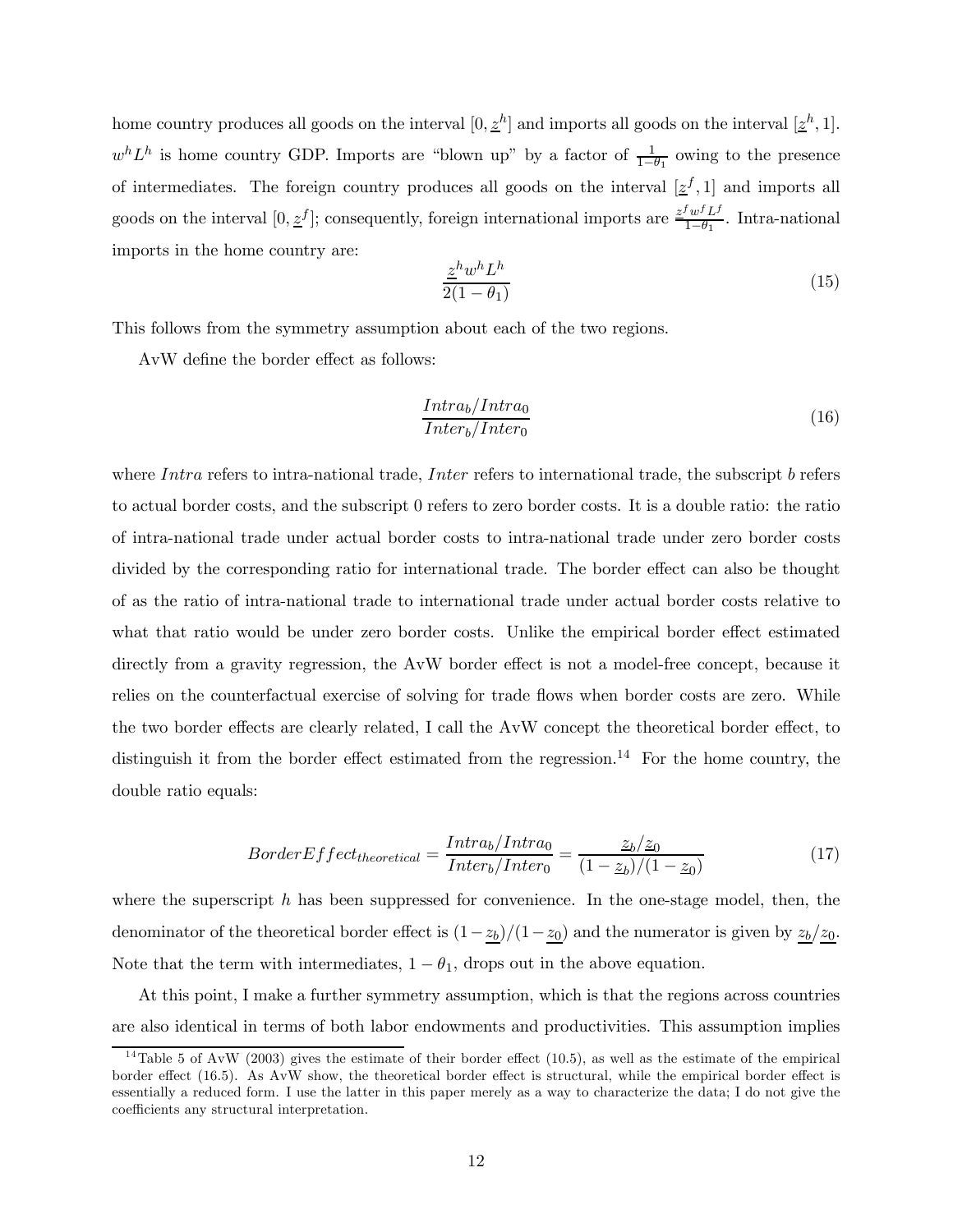that wages and GDPs are equalized across countries, and relative wages and GDPs (across countries) are invariant to border costs. Assuming the productivities follow a Frechét distribution, the relative productivities will have the following functional form:

$$
Ar(z) \equiv \frac{Ah(z)}{Af(z)} = \left(\frac{1-z}{z}\right)^{\frac{1}{n}}
$$
\n(18)

where  $A^{r}(z)$  can also be interpreted as the fraction of goods z where the home productivity relative to the foreign productivity is at least  $A^{15}$ . As discussed above, n is analogous to an elasticity in that a larger n implies a flatter or more "elastic"  $A<sup>r</sup>(z)$ . In the appendix, I show that the solution for  $\underline{z}$  is given by:

$$
\underline{z} = \frac{(1+b)^n}{1+(1+b)^n} \tag{19}
$$

It is easy to see that under zero border costs,  $\underline{z}_0^h = \underline{z}_0^f = 0.5$ . The denominator of the theoretical border effect (international trade under border costs divided by international trade under free trade) is:

$$
\frac{2}{1 + (1 + b)^n} \tag{20}
$$

This is clearly decreasing in the border cost; through international trade alone, the greater the border cost, the greater the border effect. Note that the higher the elasticity  $n$ , the greater the effect of the border cost on international trade.

The numerator of the theoretical border effect (intra-national trade under border costs divided by intra-national trade under free trade) is:

$$
\frac{2(1+b)^n}{1+(1+b)^n} \tag{21}
$$

This is increasing in the border  $\cos t - \text{as the cost between countries increases, intra-national}$ trade increases. The reason for this is essentially the idea that specialization implies that goods must be traded somewhere. If they are not traded internationally, they will typically be traded intranationally. This is a key insight from AvW. More specifically, consider a home country consumer in one of the regions. Under border costs, the fraction of goods purchased from home producers increases. Because the two regions within the home country are symmetric, this implies that the fraction of goods purchased from the other home region's producers, that is, intra-national trade, increases.

 $15$  See footnote 15 in EK (2002).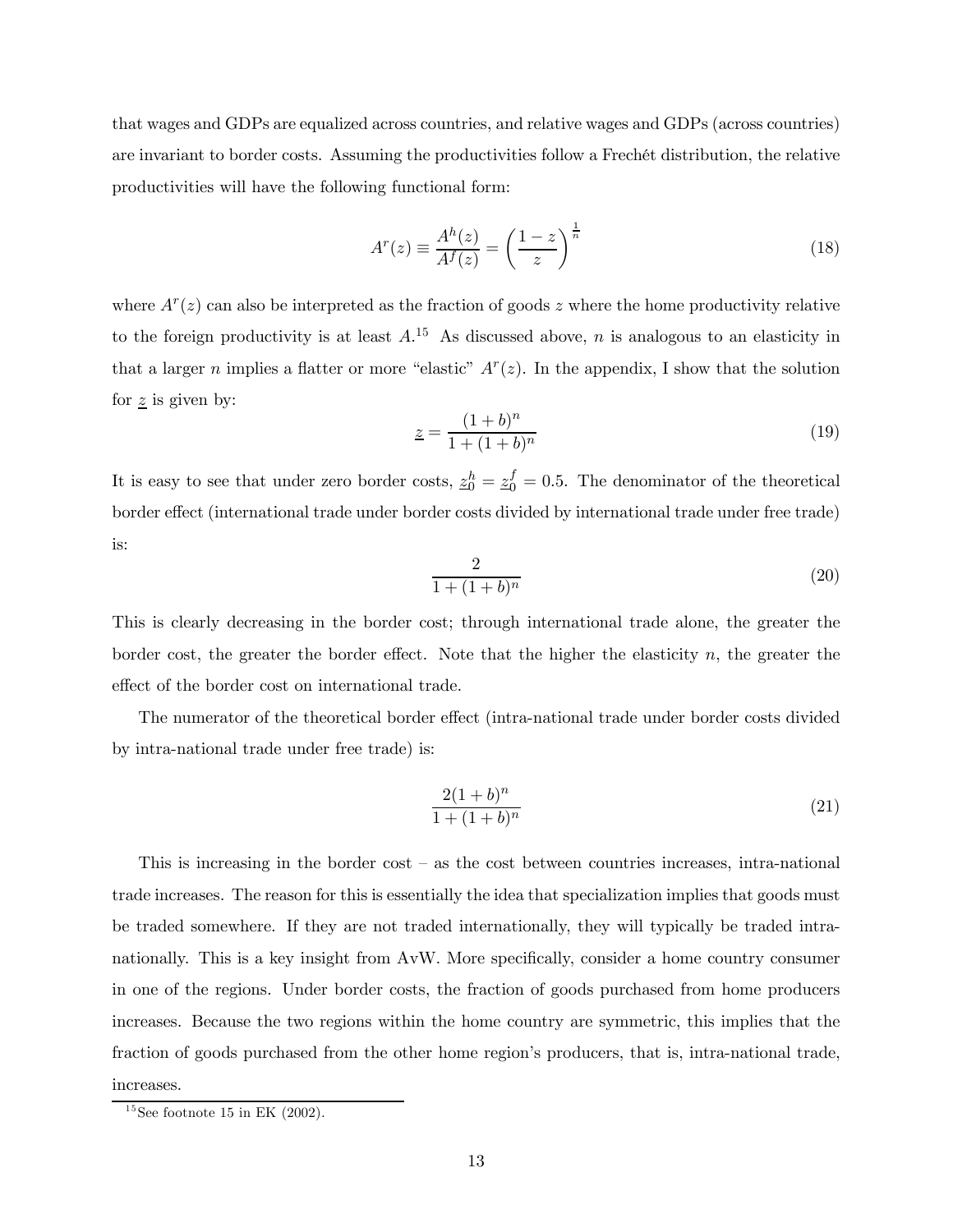Combining the numerator and denominator yields the overall theoretical border effect, which is given by:

$$
(1+b)^n \tag{22}
$$

This expression is quite intuitive. Note that the border effect is independent of the intermediate input share  $\theta_1$ . The presence of intermediates is necessary, but not sufficient, for magnification.

#### 2.4.2 Border Effect in the Multi-Stage Model

With the multi-stage model, deriving analytical expressions for the theoretical border effect is considerably more difficult. To provide insight into the model, I work with a special case that has the virtue of yielding an analytical expression for the border effect. I assume that the first stage of production is produced in the country that ultimately consumes the second stage good; the second stage production location is determined by the model. Thus, if a U.S. consumer seeks to purchase an automobile, the parts and components are assumed to be produced in the United States, while final assembly can occur either in the United States or Canada. This assumption ensures that there is international vertical specialization with only one Frechét distribution of productivities compared across regions and countries for each good, which means much of the analysis from the previous sub-section can be applied here.

For goods consumed by the home country, the two possible production methods at the country level are denoted by  $HH$  and  $HF$ , where  $HF$  means that the first stage of production occurs in the Home country and the second stage of production occurs in the Foreign country. Note that production method HF involves international vertical specialization: the foreign country imports inputs and exports its resulting output. Similarly, for goods consumed by the foreign country, the two possible production methods are denoted by  $FF$  and  $FH$ , where international vertical specialization occurs with  $FH$ . I continue to assume that there are four identically sized regions; moreover, each region's productivities for both stages of production are drawn from the same distribution.<sup>16</sup>

If the goods are arranged in descending order of the ratio of home to foreign productivity of stage 2 production, then the analysis in the previous sub-section applies. In particular,  $\underline{z}^h$  denotes the cutoff that separates home and foreign production of stage 2 goods for the home market.

<sup>&</sup>lt;sup>16</sup>This latter assumption implies that the production method  $HH$  has four ex ante equally likely production methods distinguished by region: stage 1 can be produced in either of the two home countries' regions and likewise for stage 2 production. Two of these production methods involve intra-national vertical specialization.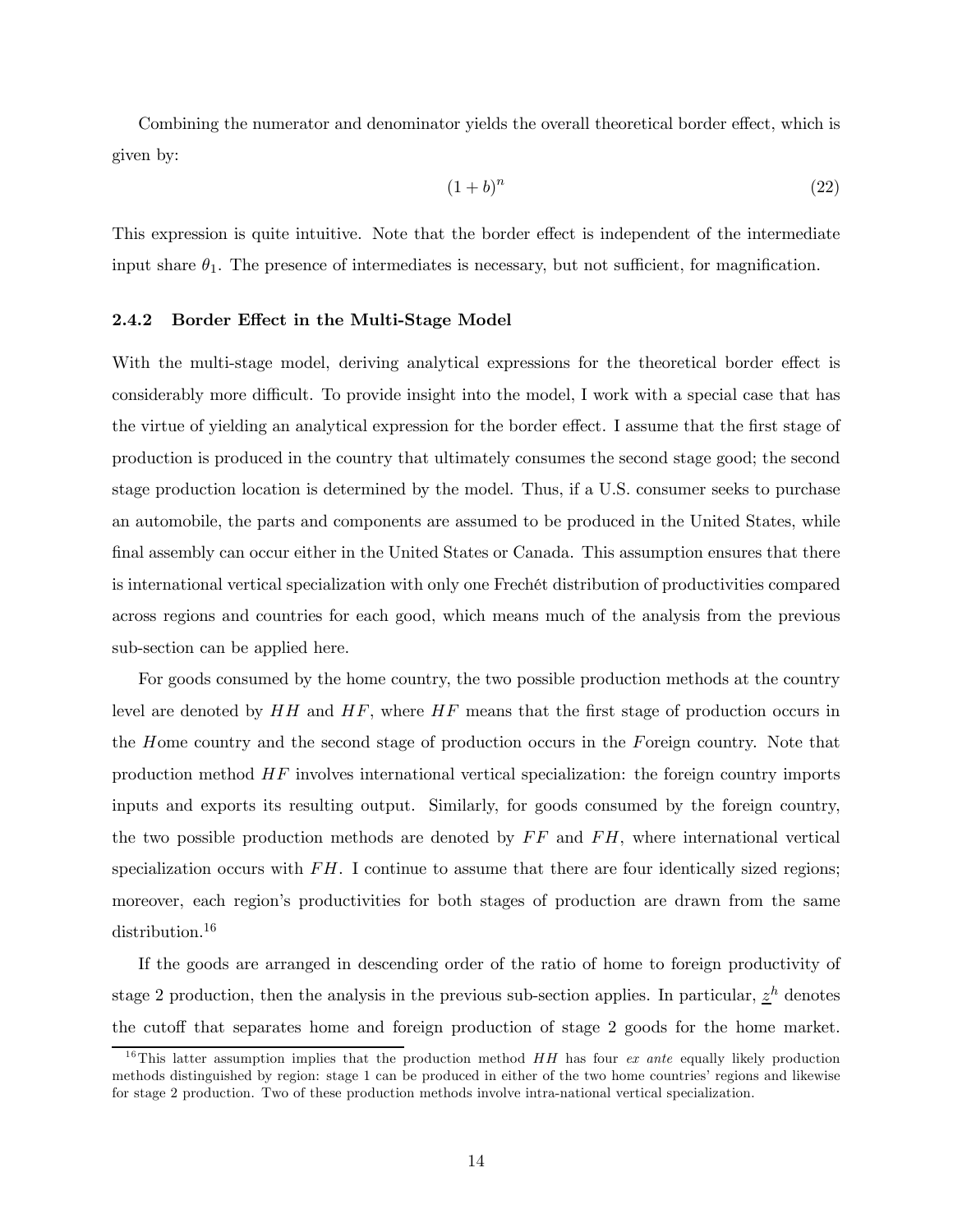International imports for the home country are now given by

$$
\frac{(1+\theta_2)(1-\underline{z}^h)wL}{1-\theta_1\theta_2}.
$$
\n
$$
(23)
$$

intra-national imports are given by  $\frac{(1+\theta_2)z^h wL}{2(1-\theta_1\theta_2)}$ . In the appendix, I show that the solution for  $\underline{z}^h$  is given by:

$$
\underline{z}^{h} = \frac{\left(1+b\right)^{n\left(\frac{1+\theta_{2}}{1-\theta_{2}}\right)}}{1+\left(1+b\right)^{n\left(\frac{1+\theta_{2}}{1-\theta_{2}}\right)}}\tag{24}
$$

Then, the numerator and denominator of the theoretical border effect are given by:

$$
\frac{2(1+b)^{n\left(\frac{1+\theta_{2}}{1-\theta_{2}}\right)}}{1+\left(1+b\right)^{n\left(\frac{1+\theta_{2}}{1-\theta_{2}}\right)}}\text{and}\frac{2}{1+\left(1+b\right)^{n\left(\frac{1+\theta_{2}}{1-\theta_{2}}\right)}}\tag{25}
$$

Hence, the overall theoretical border effect is:

$$
(1+b)^{n\left(\frac{1+\theta_2}{1-\theta_2}\right)}\tag{26}
$$

This expression differs from (22) by the presence of the  $\left(\frac{1+\theta_2}{1-\theta_2}\right)$ ) term in the exponent. The term shows clearly that multi-stage production magnifies the effects of border costs. If  $\theta_2 = 0.5$ , for example, the exponent on the border cost is three times larger than in a one-stage model. Two forces underlie the  $\left(\frac{1+\theta_2}{1-\theta_2}\right)$ ) term. The first force is the multiple border crossing or back-and-forth force. With the HF production process, the first stage encounters a border cost twice; recall that the share of stage 1 goods in stage 2 production is  $\theta_2$ . Consequently, the total effect of the barrier owing to this force is  $1+\theta_2$ . The second force is the "effective rate of protection" force, because the concept is analogous to the concept from the literature of that name. The trade-off between  $HH$ and HF hinges on the second stage of production. The key idea is that the relevant or effective border cost is the border cost divided by the share of the second stage's value-added in the total cost. This is because the second stage is the marginal production stage, but the border cost is applied to the entire good. If the second stage value-added accounts for one-third of the total cost, for example, then the effective border cost is three times the nominal border cost. This explains the  $\frac{1}{1-\theta_2}$  term.

Another way to explain the  $\left(\frac{1+\theta_2}{1-\theta_2}\right)$ ) term is via the following decomposition. In the  $HF$  production process, the first stage encounters a border cost when it is shipped to the foreign country.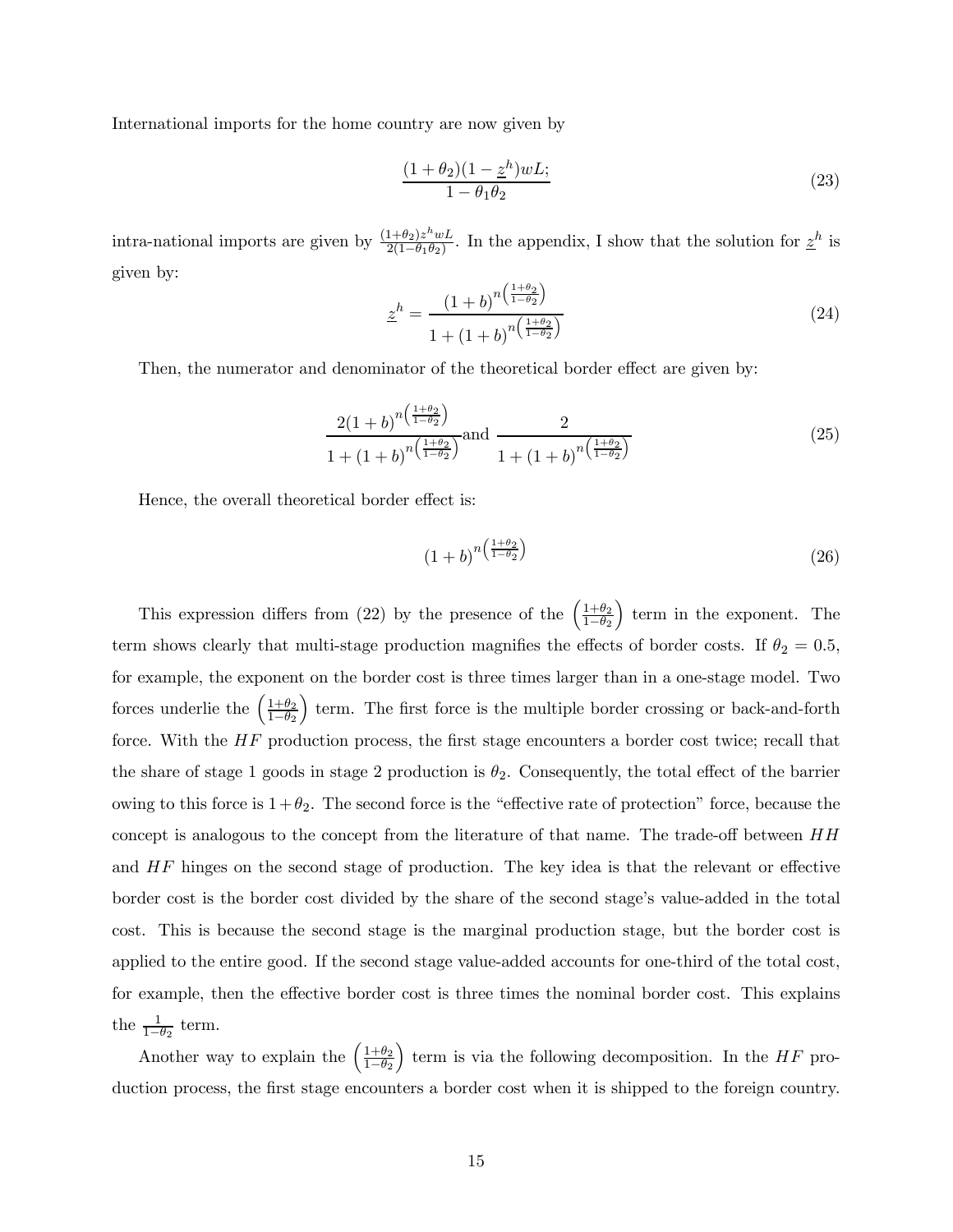The border cost is equivalent to a cost on the second stage of production of  $(1+b)^{\frac{\theta_2}{1-\theta_2}}$ . A border cost is encountered again when the final good is shipped back to the home country from the foreign country. The border cost is applied to the entire good. Consequently, a cost of  $1 + b$  imposed on the entire HF-produced good is effectively a cost of  $(1+b)^{\frac{1}{1-\theta_2}}$  on the second stage of production. The total effect is the product of these two forces. If the border cost rises, the cost of producing (internationally) vertically specialized goods rises by a multiple of the cost.

## 2.4.3 Discussion

The above analysis focused on a special case of the model. In the general case, in which the locations of both stage 2 and stage 1 production are endogenous, the margins described by the special case, i.e.,  $HH$  vs.  $HF$ , will arise only for a fraction of the goods. For the other goods, the margins will not involve the two forces described above. One way of thinking about the model, then, is that it is a combination of the special case with its magnified border effect and other cases in which the border effect is the standard one. Consequently, in the general model, the overall effect is magnified, but the extent of the magnification is smaller than what is given by (26).

In this particular example, the share of intermediates in stage 1 production is not relevant for the border effect. What matters is the share of intermediates in stage 2 production. This is because it is these intermediates that can either stay at home or be shipped abroad for final assembly and then shipped back home. The greater the share of intermediates used in stage 2 production, the greater the fraction of the final good that crosses the border multiple times, and the larger the magnification effect. More generally, both  $\theta_1$  and  $\theta_2$  matter for the magnification effect.

The key to the magnification effect is that vertical specialization is endogenous; as border costs rise, alternative, non (internationally) vertically specialized production processes become relatively more efficient. That the model delivers changes in the *nature* of production and specialization as barriers change is what gives the model "kick" relative to the frameworks employed by AvW or EK, for example.<sup>17</sup>

It is common in the empirical literature to estimate the relevant elasticity of substitution from a regression of trade flows on a measure of trade costs. However, in the presence of multi-stage

 $17$  EK has intermediate goods, and has vertical specialization; why then, does it not have the magnification effect? As stated above, the production function in EK has just one stage. However, EK's trade cost,  $d_{ni}$ , could be reinterpreted to include all the trade costs associated with the back-and-forth flows of goods from country  $i$  to country n. In other words, EK's estimates could be interpreted as effective trade costs, not the actual trade barriers that are imposed by governments or technologies. But, EK would be silent on the mapping between these measured barriers and the effective costs. My model provides that mapping.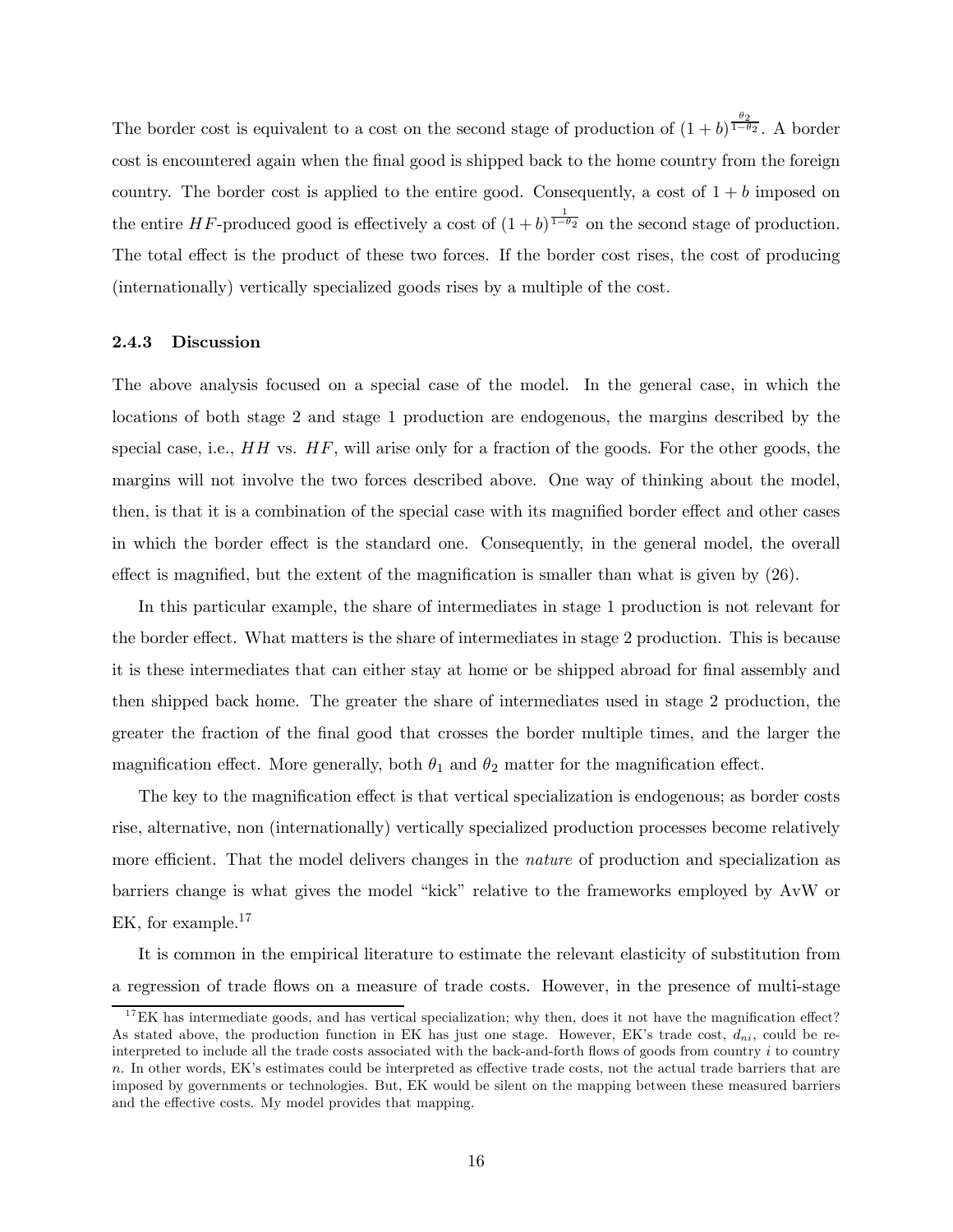production, what would be estimated would be the exponent on (26). It would be the product of the elasticity  $(n)$  and the magnification term  $\left(\frac{1+\theta_2}{1-\theta_2}\right)$ ). This suggests that estimates of substitution elasticities are upwardly biased.

Increasingly, countries apply tariffs only to the value-added that occurs abroad. These arrangements tend to arise specifically to increase opportunities for vertical specialization. When tariffs are applied only to value-added, no part of the final good is taxed more than once. However, from the above discussion, it should be clear that even under value-added tariffs, the magnification effect still exists. This is because stage 2 is still the marginal stage, and even if a tariff is levied on the final good only once, that tariff is still magnified via the effective rate of protection force. To a first approximation, the exponent that multiplies n becomes  $\left(\frac{1}{1-\theta_2}\right)$ ). The appendix gives the derivation of the border effect in this case.

How does the magnification effect change with the number of stages of production? Obviously, this depends on how the extra stages enter. Consider a symmetric production function in which there are  $2N$  stages, N is an integer, with each stage contributing  $1/2N$  in value-added, and with each stage's productivity drawn from the same distribution. Let us consider two examples. In the first example, suppose the home consumer can purchase goods via only two possible production methods; one method involves involves stages  $1, 3, 5, ..., 2N - 1$  produced at home while stages  $2, 4, 6, \ldots, 2N$  are produced abroad. The other method involves all  $2N$  stages made at home. Here, the back and forth force is maximized and equals  $N + \frac{1}{2}$ . The effective rate of protection force is  $\frac{1}{1/2}$  = 2, because the marginal production stages' value-added account for  $\frac{1}{2}$  of the value of the good. Hence, the total magnification effect is  $2N + 1$ , or the number of stages plus one. In the second example, suppose again there are only two possible production methods; one method involves stages  $1, 2, 3, \ldots, 2N-1$  produced at home, and stage 2N produced abroad. The other method involves all 2N stages made at home. Here, the back and forth force is  $2 - \frac{1}{2N}$ , which is less than in the first example whenever  $N > 1$ . On the other hand, the effective rate of protection force is  $\frac{1}{1/2N} = 2N$ . The total magnification effect is  $4N - 1$ . The total effect in the second example exceeds the total effect in the first example whenever  $2N$  exceeds 2. As with the special case presented above, both examples highlight cases that deliver the maximal magnification and border effect. These examples suggest two lessons. First, the magnification effect may be increasing in the number of stages, but note that the rate of increase linear. Second, production methods that maximize the back-and-forth force may not maximize the effective rate of protection force.

Summarizing, the discussion above suggests the following interpretation of the relation between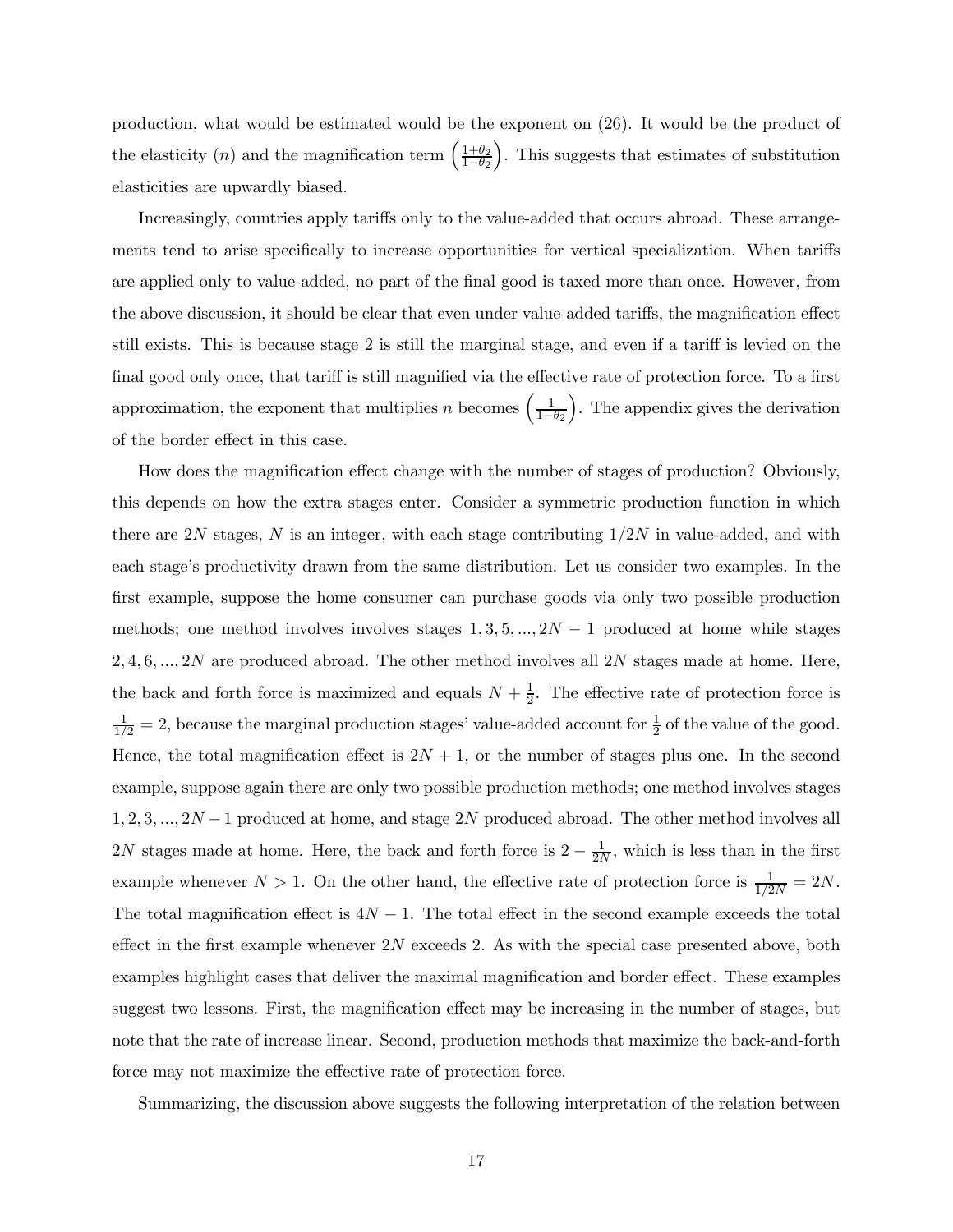multi-stage production and the border effect. In a world with multi-stage production, trade costs lead to a larger decrease in international trade, and a larger increase in intra-national trade, than what would be implied by a standard trade model, as indicated by (25). International trade decreases by more because of the two mechanisms discussed above: 1) the back-and-forth aspect of vertical specialization implies that at least some stages of the good are affected multiple times by trade costs and 2) the barrier is applied to the entire good, but the marginal unit of production is a single stage, whose value-added is just a fraction of the cost of the entire good. Because international trade decreases by more, intra-national trade increases by more; moreover, the ensuing increase in intra-national vertical specialization also adds to intra-national flows. Overall, the presence of multi-stage production gives rise to a larger border effect from a given trade cost than in the standard model.

# 3 Model Calibration and Trade Costs

I now calibrate the multi-stage model presented in sections 2.1-2.3. I focus on Canada, because it has generated the most attention in the empirical border effect literature. The United States is by far Canada's largest trading partner; consequently, the calibration will involve these two countries.<sup>18</sup> A central fact in U.S.-Canada trade is the importance of motor vehicles (hereafter, autos).19 In 1990, this industry accounted for 5 percent of value-added in merchandise-producing industries in the two countries; however, it accounted for over one-fourth of U.S.-Canada trade, and almost one-half of Canada's vertical specialization (see Table 1). A key feature of the calibrated model, then, will be a two-sector framework, with autos and non-autos.<sup>20</sup>

The parameters and variables that are calibrated include the labor endowments of each region; the weight of the auto sector in preferences; the intermediate input shares,  $\theta_1$  and  $\theta_2$ ; the Frechét heterogeneity parameter  $n$ , and the Frechét mean productivity parameters  $T$ . From the discussion

<sup>&</sup>lt;sup>18</sup>In 1990, over 75 percent of Canada's exports went to United States. Also, AvW (2003) estimated a two-country model (U.S. and Canada) and a multi-country model (U.S., Canada, and the rest-of-the-world). The estimates and border effect implications are very similar.

<sup>&</sup>lt;sup>19</sup>The template or model for the CUSFTA in 1989 was the 1965 U.S.-Canada Auto Pact that essentially established free trade in automobiles between producers. In the five years following the Auto Pact, auto trade between the two countries soared from essentially zero to about 25-30 percent of total U.S.-Canada trade, a percentage that has remained essentially constant since then. A huge component of this trade is vertical specialization. The Auto Pact specified some domestic content restrictions; however, the available evidence suggests that these restrictions were set at the prevailing rates from that period. Also, some of these restrictions were expressed as values instead of shares; they became largely non-binding constraints after a few years.

 $^{20}$ Note that in the model, wages are equalized across the two sectors in each region. The data are broadly consistent with this implication. In Canada, value-added per worker in 1990 was \$56,300 in autos and \$54,400 in non-autos. In the U.S., the numbers were \$50,700 and \$57,100, respectively.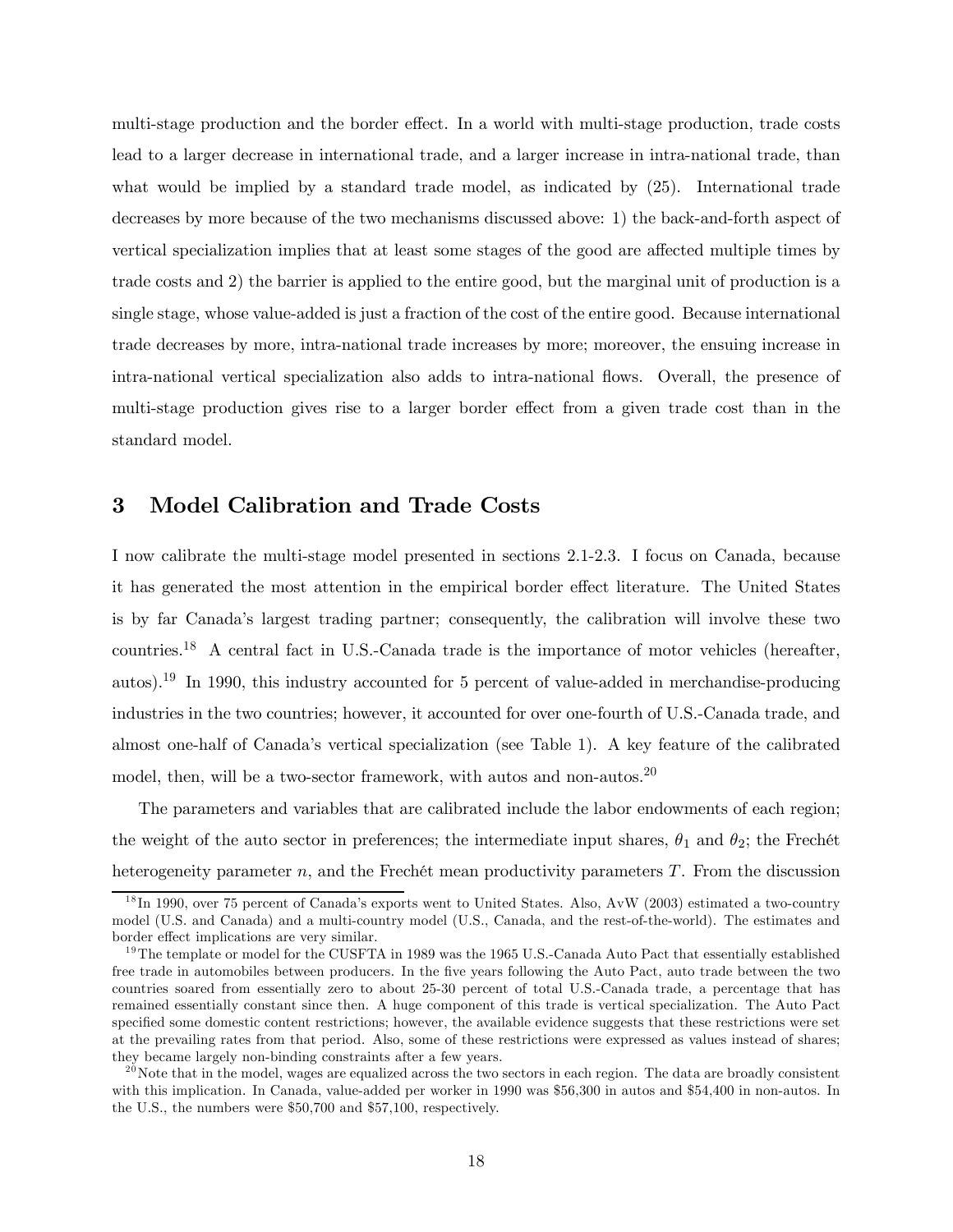in the previous section, the key parameters determining the magnification effect are  $\theta_1$ and  $\theta_2$ . The intermediate shares, along with  $n$ , are key in determining the overall responsiveness of trade to the trade costs. I also construct the trade cost measures for each region and sector. The trade costs include tariffs and non-tariff barriers, transport costs, and wholesale distribution costs.

The underlying calibration strategy is straightforward. The labor endowments, the auto sector preference share, and intermediate input shares are set to match their data counterparts. The Frechét heterogeneity parameter  $n$  is taken from the existing literature. The Frechét mean productivity parameters are set so that the model matches gross output and value-added in each region-sector, as well as value-added per worker in each region. The challenge for the model is whether the trade cost data, fed into the model, will imply an allocation of stage 1 and stage 2 output to the different regions, i.e., the pattern of overall and sectoral trade and vertical specialization, in a way that matches the pattern of sectoral and overall trade and vertical specialization in the data.

At this point, it is useful to elaborate on the similarities and differences between my methodology and the usual methodology, as well as the reasons for my approach. The primary similarity with the empirical border effect literature is that it is quantitative. An additional similarity with AvW (2003) and EK (2002), and related research, is that it is structural. Two key differences are that I pursue a calibration approach, rather than an estimation approach, and that I use data on trade costs to feed into the model. One advantage of using actual data on trade costs is that I do not need to estimate an ad hoc functional form that maps distance into trade costs. Specifying and estimating a distance cost function for intra-national and international trade flows has been quite vexing, as discussed in AvW  $(2004).^{21}$  A second advantage of using actual data on trade costs is that I can compare the implications of the model for trade flows against actual data on trade flows. Finally, multi-stage production renders the model sufficiently complex that there are no natural estimable equations such as equation 20 in AvW or equation 30 in  $EK.^{22}$  Overall, I view my approach as complementary to existing approaches.

<sup>&</sup>lt;sup>21</sup> Also, see [20] and [23].

 $^{22}$ In order to estimate the model, an approach such as simulated method of moments would need to be pursued. It might be possible to run a reduced form regression of border effects on the number of production stages to see if this link is present empirically. However, data on the number of production stages by industry does not exist and appears to be difficult to construct.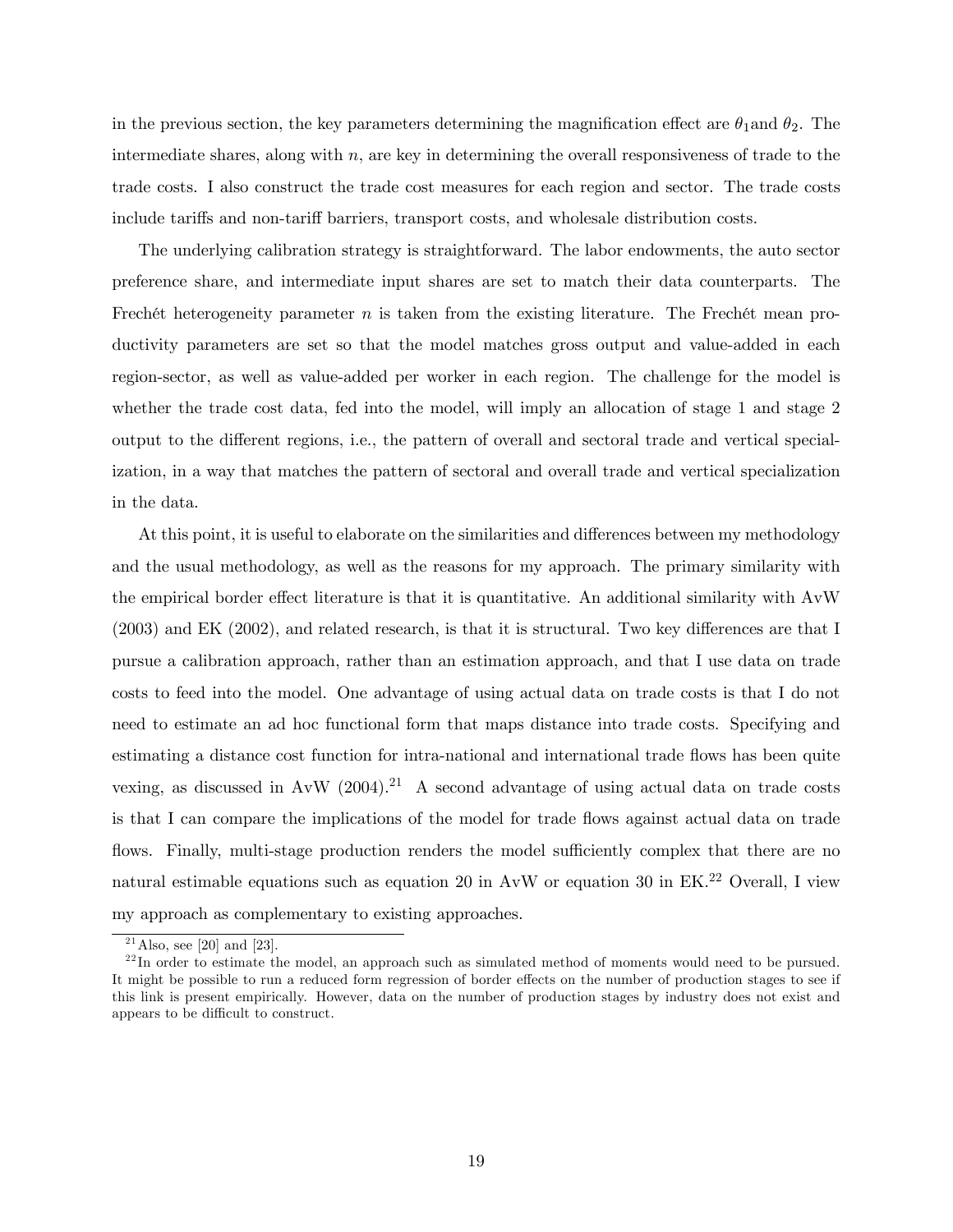## 3.1 Model Calibration

I divide Canada into two regions, Ontario-Quebec (OQ) and the rest-of-Canada (ROC). The latter consists of all other provinces other than the Northwest Territories, Yukon, and Nunavut. This makes sense both from a geographic perspective, as well as from a sectoral production perspective. Ontario and Quebec are the manufacturing centers of Canada, while the rest of Canada specializes more heavily in agriculture, oil, and other commodities. The United States is treated as a single region. U.S. labor is the numeraire; the U.S. wage is set to 1. I focus on 1990, which is in between the two years that McCallum and AvW focus on (1988 and 1993, respectively). As with most of the existing research, I also focus only on merchandise – agriculture, mining, and manufacturing – production and flows.

McCallum (1995) and AvW conduct their empirical analysis with data from individual provinces and states; the unit of observation is considerably more disaggregated than mine. Does the border effect puzzle disappear once the data are aggregated to just two regions in Canada and one region in the United States? Theoretically, aggregation should not matter. I run the standard gravity regression linking bilateral trade to each region's GDP, the distance between the two regions, and a dummy variable for whether the two regions are in the same country.<sup>23</sup> Table 2 below indicates that even with just nine observations, the regression coefficient on the border dummy is close to the McCallum coefficient; the coefficients on GDP and on distance are also similar.

| $\ln(rade_{ij}) = \beta_0 + \beta_1 \ln(gdp_i) + \beta_2 \ln(gdp_j) + \beta_3 \ln(dist_{ij}) + \beta_4 DUMMY_{ij}$ |  |  |                               |  |  |                                                              |
|--------------------------------------------------------------------------------------------------------------------|--|--|-------------------------------|--|--|--------------------------------------------------------------|
|                                                                                                                    |  |  |                               |  |  | $\beta_1$ $\beta_2$ $\beta_3$ $\beta_4$ nobs $\exp(\beta_4)$ |
|                                                                                                                    |  |  |                               |  |  |                                                              |
|                                                                                                                    |  |  |                               |  |  |                                                              |
|                                                                                                                    |  |  |                               |  |  |                                                              |
| 3-region                                                                                                           |  |  | $0.93$ 1.04 -0.92 3.16 9 23.6 |  |  |                                                              |

Table 2: Comparison of McCallum and 3-region gravity regression

Factor endowments are specified as follows. From the OECD's STAN database, Canada's employment in merchandise-producing industries was 2.4 million in 1990, which was 12.8 percent of U.S. employment of 18.8 million.<sup>24</sup> From Statistics Canada's labor force survey estimates,

 $23$ See the data appendix for a description of the data sources.

 $^{24}$ To make the U.S. data compatible with a calibration in which the world consists of the U.S. and Canada only, I adjust the U.S. export, output, and employment data. Specifically, I subtract U.S. exports to all countries but Canada from U.S. exports and from U.S. gross output. I also calculate gross output per worker in the autos sector and the non-autos sector and use the pattern of exports to adjust U.S. employment.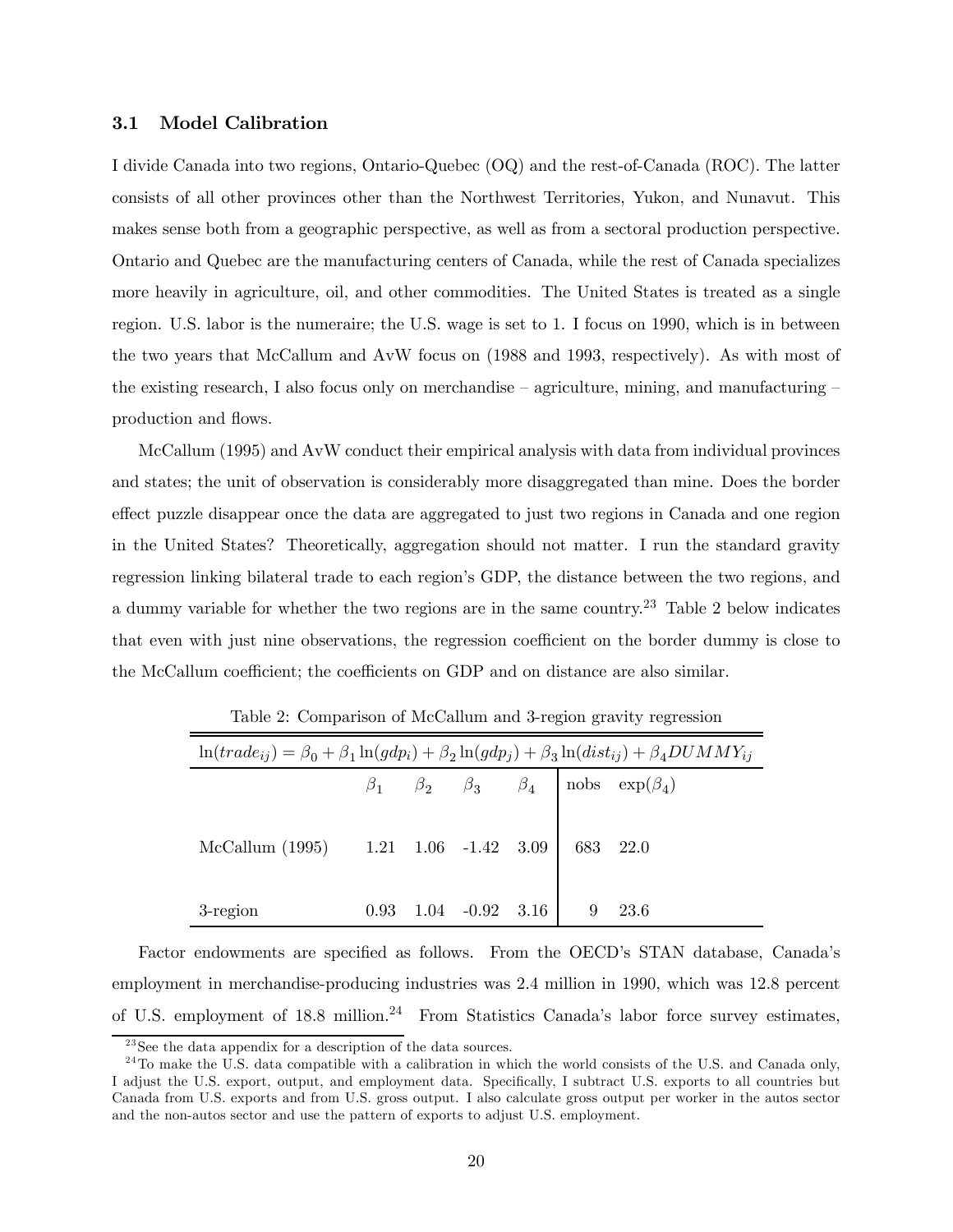employment in OQ in 1990 was 67.0 percent of total Canadian employment (in these industries).<sup>25</sup> Consequently, OQ's labor force is set to 0.0855 of the U.S. labor force, and ROC's labor force is set to 0.0421 of the U.S. labor force. I assume labor is not mobile across regions, but it is mobile within a region. In other words, wages or value-added per worker are equalized within a region, but not necessarily across regions.

In the model, labor is the only factor of production. With constant returns to scale production, wages and value-added per worker are the same. Of course, in the data there is a distinction between these two variables. Should the model be calibrated to match labor shares or value-added shares (in gross output)? This choice matters for calibrating two parameters, the intermediate input shares and the mean of the productivity distribution. I adopt the latter calibration.<sup>26</sup> Relative to the former approach, this approach results in a lower intermediate input share, which will reduce the magnification effect. Because Canada's value-added per worker relative to the U.S. is somewhat higher than its average wage relative to the U.S.  $(0.960 \text{ vs. } 0.882)$  this will lead to somewhat higher mean productivity parameters,  $T_i$ , which implies a greater likelihood that Canadian consumers and firms will purchase goods produced in Canada. Hereafter, references to wages will denote valueadded per worker.

Turning to the intermediate shares,  $\theta_1$  and  $\theta_2$ , when  $\theta_1 = \theta_2 = \theta$ , it can be shown that the value-added/gross output ratio is  $1 - \theta$ . From the STAN database, the value-added/gross output ratio in 1990 for the U.S. and Canada, taken together, was 0.218 for autos and 0.376 for non-autos. Consequently, I set  $\theta_1^{autos} = \theta_2^{autos} = 0.782$ , and  $\theta_1^{non-autos} = \theta_2^{non-autos} = 0.624$ .

Because autos have a higher intermediate input share than non-autos, the share of autos in final expenditure is greater than the share of autos in value-added. It is 7.63 percent. Because all goods in the utility function have equal weight, I implement the two sectors by simply denoting the range [0, 0.0763] as auto sector goods, and the range [0.0763, 1] as non-auto sector goods. This has the same effect as a nested utility function in which the lower nest consists of a  $[0, 1]$  continuum of goods combined in a Cobb-Douglas aggregator for each sector, and the upper nest consists of a Cobb-Douglas function of the auto aggregate and the non-auto aggregate, with the auto aggregate having a weight of 0.0763, and the non-auto aggregate having a weight of 0.9237.

The other key trade elasticity parameter is the heterogeneity in productivity parameter,  $n$ . As stated above, this corresponds to an elasticity of substitution in monopolistic competition or

 $25$ See Statistics Canada Table 282-0007.

 $^{26}$ EK adopt the former calibration.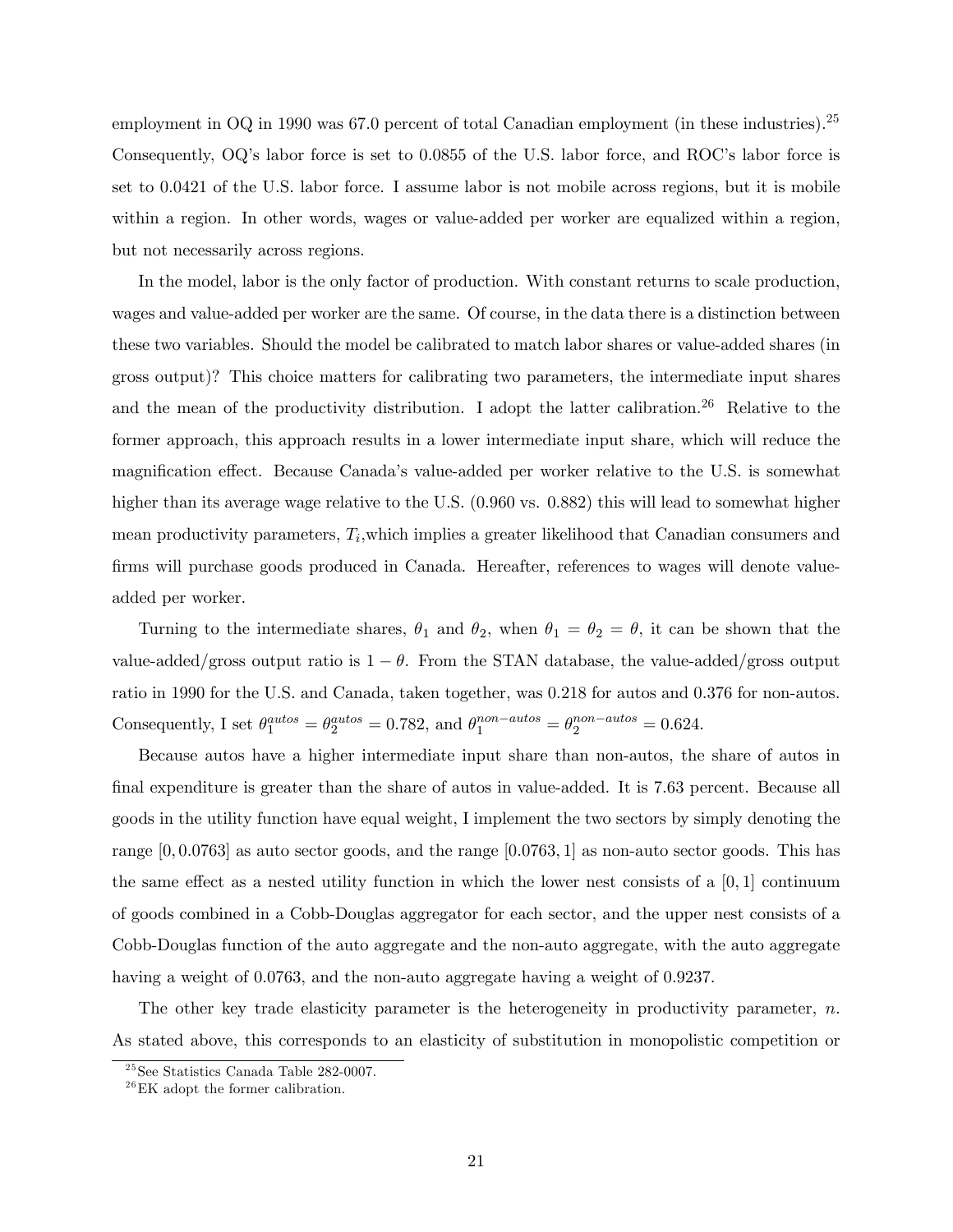Armington aggregator models of  $n + 1<sup>27</sup>$  (Hereafter, I refer to the elasticity-equivalent of the parameter.) This elasticity is assumed identical across regions and countries. EK's estimates of  $n$ range from 3.6 to 12.86. Most of AvW's (2003) results are presented for elasticities of 5, 8, and 10. Baier and Bergstrand (2001), and Head and Ries (2001), estimate substitution elasticities of 6.43 and 7.9, respectively. In the previous section, I demonstrated that under multi-stage production the responsiveness of trade to trade costs depends on both the elasticity of substitution and the "magnification effect". Consequently, existing estimates of the substitution elasticity may be upwardly biased. Hence, I set  $n = 4$ .

The final parameters are the 12 productivity parameters,  $T$ , distinguished by region, sector, and stage of production  $(3 \times 2 \times 2 = 12)$ . With no loss of generality, I normalize all U.S. T's to 1. This leaves the 8 productivity parameters for Canada. There is very little data to provide guidance on calibrating the mean productivity of a region-sector's stage 1 production relative to the mean productivity of a region-sector's stage 2 production.<sup>28</sup> Consequently, I set each region-sector's stage 1 and stage 2 productivity parameters equal to each other, with one exception. The exception is for OQ, which accounted for 93 percent of Canada's exports of autos in 1990. OQ specializes in auto assembly. In 1990, about 2/3 of Canada's auto exports were final vehicles, while about 2/3 of Canada's auto imports were engines and parts. Hence, for OQ,  $T_2^{OQ, auto}$  is a stand-alone parameter; I assume that  $T_1^{OQ, autos} = T_1^{OQ, non-autos}}(= T_2^{OQ, non-autos})$ . This leaves 4 parameters:  $T_1^{OQ,non-autos}(=T_2^{OQ,non-autos}=T_1^{OQ,autos}); T_2^{OQ,autos}; T_1^{ROC,non-autos}(=T_2^{ROC,non-autos});$  and  $T_1^{ROC, autos} (= T_2^{ROC, autos})$ . I set these four parameters to match the following targets: value-added per worker in OQ, value-added per worker in ROC, auto labor in OQ, and auto labor in ROC. <sup>29</sup> In other words, I set these four parameters so that labor market equilibrium delivers value-added per worker and labor allocations in each region-sector that match the data. This calibration ensures that the model will match the data for total gross output and total value-added in each regionsector. As stated above, the challenge for the calibrated model is whether it will deliver the trade flows and the vertical specialization flows – the pattern of specialization – in the data. Table 3

<sup>&</sup>lt;sup>27</sup>See Eaton and Kortum (2002, p. 1750, fn. 20) or Anderson and van Wincoop (2004, p. 710).

 $^{28}$ A natural approach to consider would be to obtain measures of output and factor inputs for each region-sectorstage and back out a Solow residual; however, this would be a very difficult exercise because there is no data set on factor inputs and outputs by stage of production. Yi (2003) divides the input-output table into stage 1 industries and stage 2 industries, and uses Balassa revealed comparative advantage (RCA) measures to back out relative productivities according to stage. However, the RCA measures are constructed from trade data, which is what I am trying to explain. (Yi (2003) focuses on explaining the growth, not the level, of trade.)

 $^{29}$ I impute labor in the auto sector for each Canadian region as follows: In 1992, 78.3 percent of auto shipments were from OQ. I assume this number holds for 1990, as well. Also, I assume value-added in autos is proportional to shipments (as is the case in the model). I then use the value-added per worker data for each region to back out the number of workers.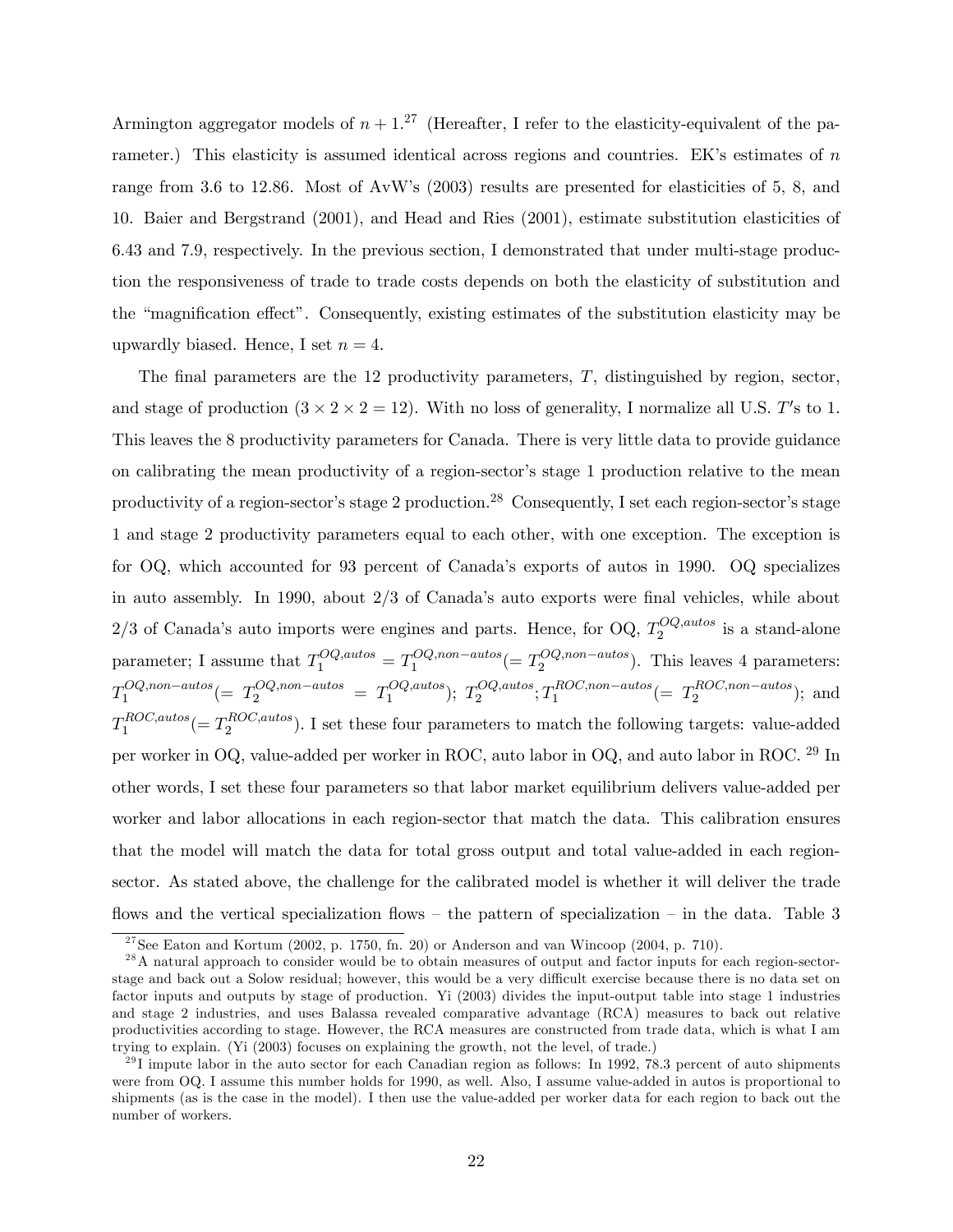provides a list of all parameters, including those that are specified in advance and those that are set to hit specific targets.

The calibration of the one-stage model is similar. The parameters set in advance are identical. The four productivity parameters,  $T^{OQ, auto}$ ,  $T^{OQ, non-autos}$ ,  $T^{ROC, auto}$ , and  $T^{ROC, non-autos}$ , are set to match the four targets listed in Table 3.

| Parameter                                                               | Value  | Targets                             |
|-------------------------------------------------------------------------|--------|-------------------------------------|
| OQ labor relative to U.S. $(L^{OQ}/L^{U.S.})$                           | 0.0855 |                                     |
| ROC labor relative to U.S. $(L^{ROC}/L^{U.S.})$                         | 0.0421 |                                     |
| Size of auto sector (fraction of final expenditure)                     | 0.0763 |                                     |
| Intermediate input share, $\theta_1^{autos} = \theta_2^{autos}$         | 0.782  |                                     |
| Intermediate input share, $\theta_1^{non-autos} = \theta_2^{non-autos}$ | 0.624  |                                     |
| Frechét productivity heterogeneity $(n)$                                | 4      |                                     |
| $T_2^{OQ,autos}$                                                        |        | $L^{OQ,autos}/L^{U.S.}$ (0.00649)   |
| $T_1^{OQ, autos} = T_1^{OQ, non-autos} (= T_2^{OQ, non-autos})$         |        | $L^{ROC, autos}/L^{U.S.}$ (0.00154) |
| $T_1^{ROC, autos} (= T_2^{ROC, autos})$                                 |        | $w^{OQ}/w^{U.S.}$ (0.910)           |
| $T_1^{ROC, non-autos} (= T_2^{ROC, non-autos})$                         |        | $w^{ROC}/w^{U.S.}$ (1.063)          |

Table 3: Calibrated Parameters

## 3.2 Trade Costs

I now construct the data counterparts of the trade costs between region i and region j,  $\tau^{ij}$ . These include tariffs and non-tariff barriers (NTBs), transportation costs, and wholesale distribution costs for autos and for non-autos within and between the three regions.<sup>30</sup> The computations rely heavily on data drawn from input-output tables for the U.S., Canada, Ontario and Quebec. Some of these tables, especially the provincial input-output tables, became available only recently. I allow for asymmetry in the costs.<sup>31</sup> For international exports, these tables and other official data sources cover the transportation and wholesale costs only to the national border. To obtain the costs after the good crosses the border, I make two assumptions. For transport costs, I assume the cost equals the cost of an export shipment in the opposite direction. For wholesale distribution costs, I assume

 $30$  I do not measure retail margins. I assume that retail margins are identical across goods, regardless of production location. For example, the U.S. retail margins on a Chevrolet produced in the U.S. are assumed to be identical to the retail margins on a Chevrolet produced in Canada and exported to the U.S. Under this assumption, retail margins will not affect trade flows.

<sup>&</sup>lt;sup>31</sup> Waugh (2007) finds that these asymmetries are important in explaining per capita income differences across countries.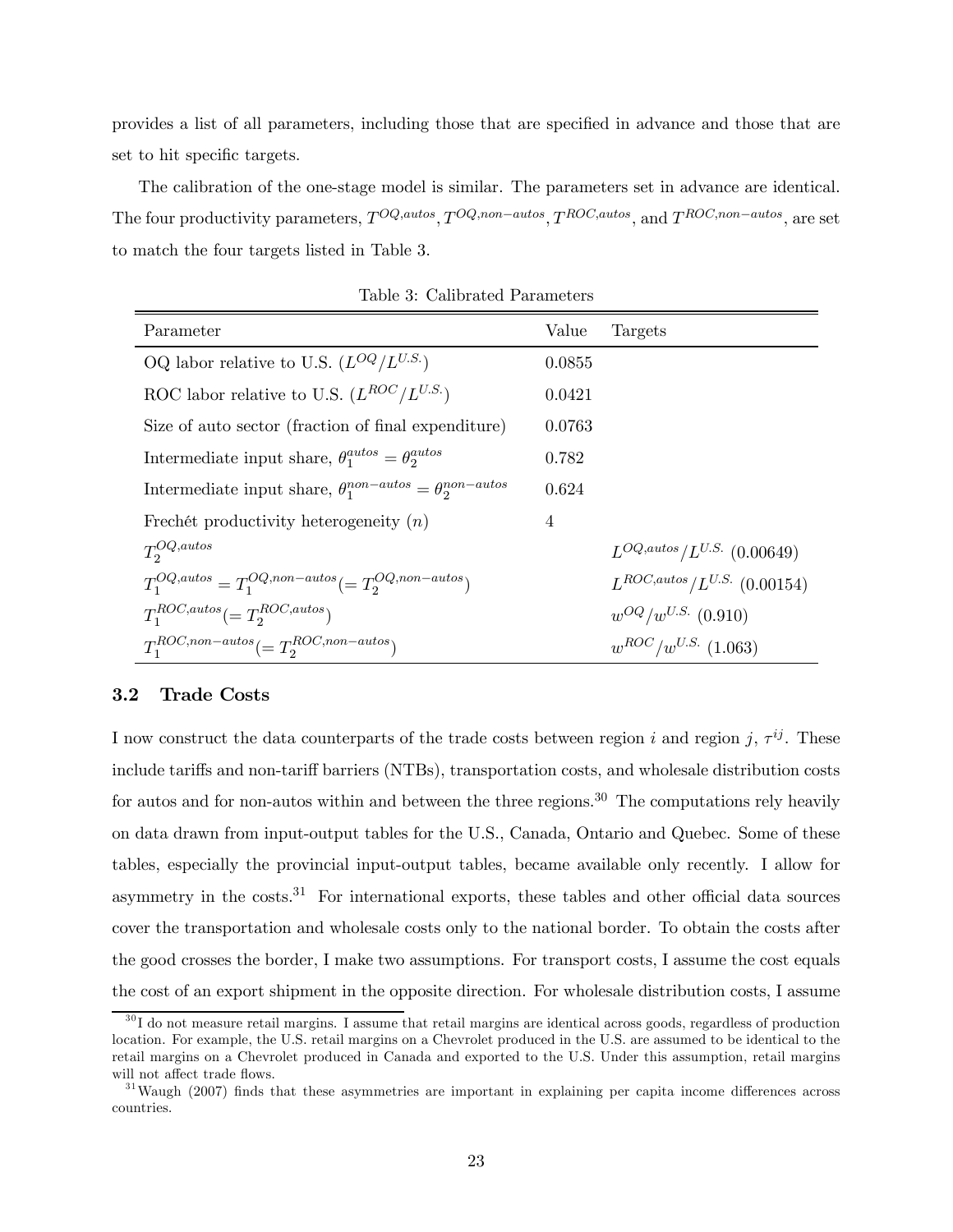the cost equals the cost of a domestic shipment. The data appendix describes the sources and calculations in detail and also provides a decomposition of each of the three main categories of costs.

Tables 4 and 5 below presents the total costs expressed in ad valorem terms for autos and non-autos in 1990. Trade costs for autos are typically about half that for non-autos. Trade costs within regions are the lowest, and international trade costs are the highest, with inter-regional costs in between. For example, the cost of shipping autos from OQ to OQ is 8.96 percent, but the cost of exporting them to the U.S. is 13.8 percent; the cost of shipping them to ROC is 12.0 percent. The international costs are higher for three reasons. First, the tariff and non-tariff barriers affect only international trade. Second, the transport costs are higher for international trade. The costs are higher because it is as costly or more costly to ship the goods to the border than to ship them to the same region or another region in the same country, and because there are additional costs to ship the good from the border to the ultimate destination. Finally, the wholesale distribution costs are also higher, for similar reasons. Overall, however, the international trade costs are not large. What matters for trade flows are international trade costs relative to intra-national trade costs. Computing trade-weighted averages of these two costs yields an overall relative international trade cost of 7.4 percent for autos and 15.5 percent for non-autos. Auto costs are lower because the tariffs are lower, transport costs are lower  $-$  a large fraction of auto plants in Canada are in the part of Ontario between Toronto and Windsor — and wholesale distribution costs are lower. (See appendix tables.) The lower auto trade costs will clearly deliver higher trade and vertical specialization flows, but whether they deliver the large auto share of trade and the large vertical specialization flows in the data is an open question.  $32$ 

 $32A$  key assumption of the model is that as goods travel back-and-forth across countries, they incur these trade costs multiple times. This is natural for tariff barriers and non-tariff barriers, as well as for the transportation costs. I assume this is also true for wholesale distribution costs. I thank Tom Holmes and Rebecca Hellerstein for conversations with me on this subject.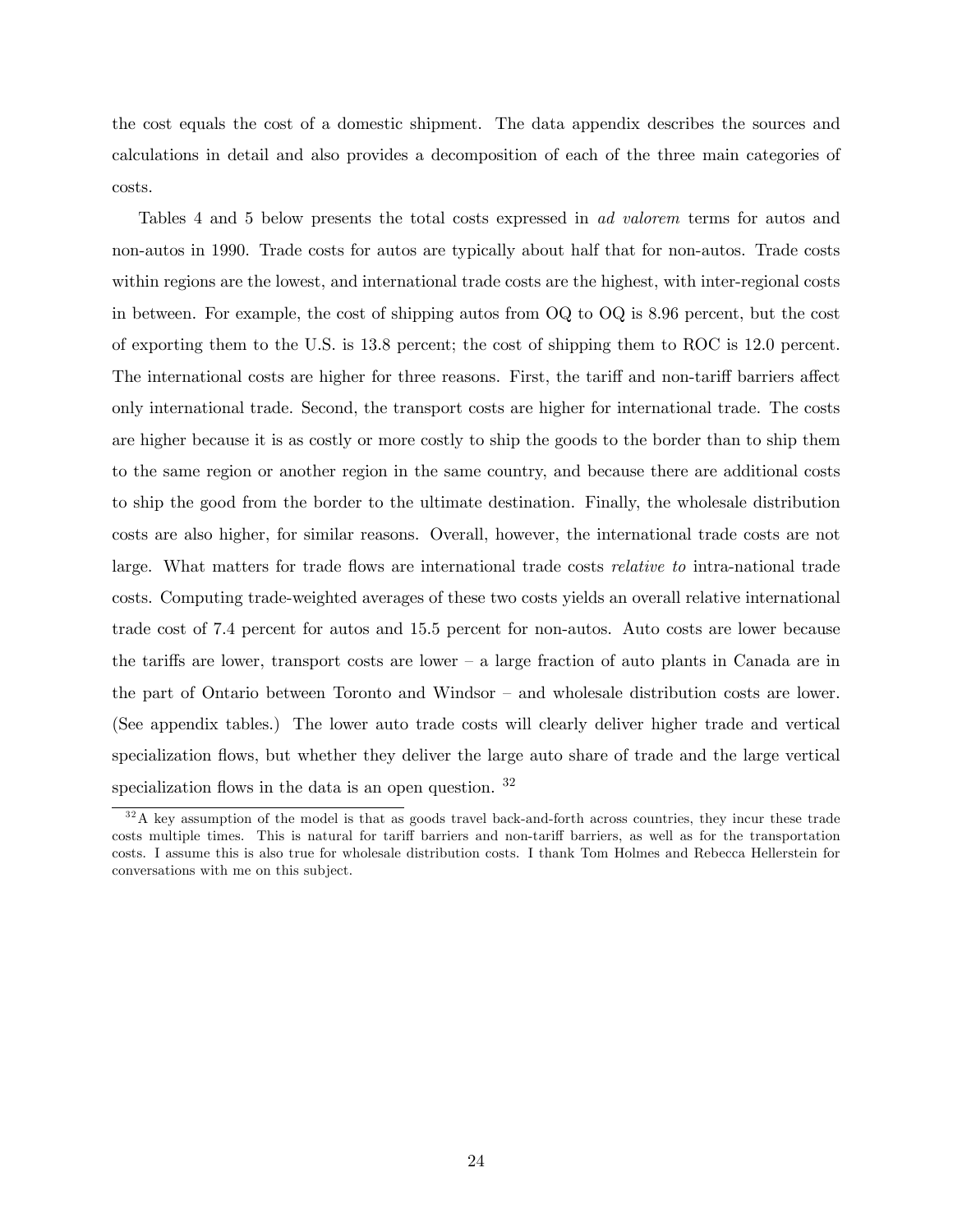|                                                                                                           | From |                                    |
|-----------------------------------------------------------------------------------------------------------|------|------------------------------------|
|                                                                                                           |      |                                    |
|                                                                                                           |      |                                    |
| 8.96                                                                                                      | 11.7 | 20.6                               |
| 12.0                                                                                                      | 8.09 | 19.3                               |
| 13.8                                                                                                      | 12.2 | 8.28                               |
| $\begin{tabular}{ l } \hline & Ontario-Quebec\\ \hline To & Rest-of-Canada\\ U.S.\\ \hline \end{tabular}$ |      | Ontario-Quebec Rest-of-Canada U.S. |

Table 4: Auto Trade Costs (percent)

Sources: see Appendix

| Table 5: Non-Auto Trade Costs (percent) |                                                                                                                                                                                                                    |                                    |      |      |  |  |  |
|-----------------------------------------|--------------------------------------------------------------------------------------------------------------------------------------------------------------------------------------------------------------------|------------------------------------|------|------|--|--|--|
|                                         | From                                                                                                                                                                                                               |                                    |      |      |  |  |  |
|                                         |                                                                                                                                                                                                                    | Ontario-Quebec Rest-of-Canada U.S. |      |      |  |  |  |
|                                         |                                                                                                                                                                                                                    |                                    |      |      |  |  |  |
|                                         | $\begin{tabular}{ l } \hline \multicolumn{3}{ l }{\text{Ontario-Queuebec}}\\ \hline \multicolumn{3}{ l }{\text{Tot-}\text{of-Canada}}\\ \hline \multicolumn{3}{ l }{\text{Rest-of-Canada}}\\ \hline \end{tabular}$ | 14.1                               | 20.5 | 39.6 |  |  |  |
|                                         |                                                                                                                                                                                                                    | 20.2                               | 12.8 | 44.2 |  |  |  |
|                                         | U.S.                                                                                                                                                                                                               | 29.7                               | 35.0 | 17.7 |  |  |  |
|                                         |                                                                                                                                                                                                                    |                                    |      |      |  |  |  |

Sources: see Appendix

# 3.3 Solution

Given the parameterization of the model in Table 3 and the trade costs data in Tables 4 and 5, the model will deliver an equilibrium set of factor prices, goods prices, production quantities, trade flows, and vertical specialization flows. As mentioned above, I solve for the productivity parameters that yields value-added per worker in each region, as well as employment in each region and sector, that match their data counterparts.

Unlike in EK, an exact solution to the model cannot be computed. Instead, I must find an approximate solution. To do so, I approximate the  $[0, 1]$  continuum with  $1,500,000$  equally spaced intervals; each interval corresponds to one good.<sup>33</sup> Further details on the solution method are in the appendix.

<sup>&</sup>lt;sup>33</sup>As an accuracy check, I solve the EK model using the approximate solution method I employ. I replicate the exact EK model solution up to three significant digits.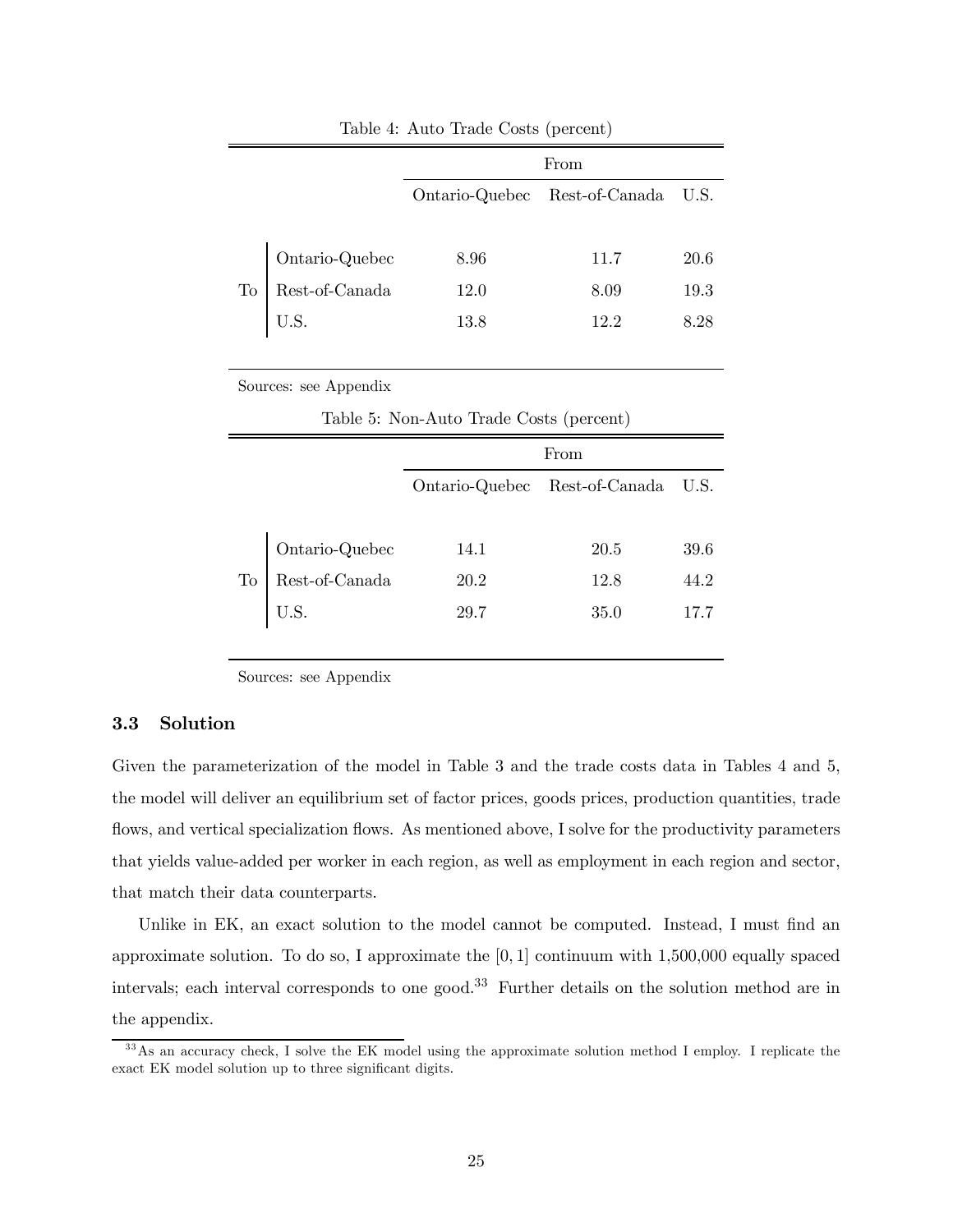# 4 Results

I now assess the quantitative importance of multi-stage production in explaining intra-national and international trade patterns for the United States and Canada. I solve both the multi-stage production model (hereafter, "benchmark" model) and the one-stage version of the model. A convenient way to characterize the model-implied trade flows is to run the McCallum gravity regression. Note that I do not give a structural interpretation to the estimated coefficients; this is a key lesson from AvW. Rather, I use the regression as a reduced form way to characterize the model-implied trade flows. Table 6 presents the main results.

 $ln(x_{ij}) = \beta_0 + \beta_1 ln(y_i) + \beta_2 ln(y_j) + \beta_3 ln(dist_{ij}) + \beta_4 DUMMY_{ij}$  $\beta_1$   $\beta_2$   $\beta_3$   $\beta_4$   $\exp(\beta_4)$ Actual data 0.93 1.04 -0.92 3.16 23.6 Benchmark multi-stage model  $0.95 \t 0.95 \t -0.27 \t 2.15$  8.59 Multi-stage model with one sector  $0.92 \quad 0.92 \quad -0.27 \quad 1.94$  6.96 One-stage model  $0.89 \quad 0.89 \quad -0.14 \quad 0.98$  | 2.68

Table 6: Regressions with Actual or Model-Implied Trade

The second row of the table presents the results for the benchmark model. The regression coefficient on the border dummy variable is  $2.15$ , which is more than  $2/3$  the value estimated from the actual data. The empirical border effect implied by the model is 8.59; the model can explain about 3/8 of the border effect in the data. This is a sizeable fraction resulting from our estimated international trade costs of only 14.8 percent. Nevertheless, because the implied border coefficient is less than the coefficient estimated from the actual data, the model over-predicts international trade flows and under-predicts inter-regional and intra-regional flows. For example, the model predicts that OQ exports to the U.S. are about twice their actual value, and that OQ imports from itself are about half their actual value. The model's coefficient on distance is far from the data coefficient, but the model is close to matching the coefficients on output.

What does the one-stage model imply? The fourth row of the table shows that the regression coefficient on the border dummy variable is 0.98. This is less than 1/3 the value estimated from the actual data. The coefficient implies a border effect of 2.68, less than 1/3 of the border effect implied by the benchmark model, and only about 1/9 of the data. The model predicts that OQ exports to the U.S. are about three times their actual value, and that OQ imports from itself are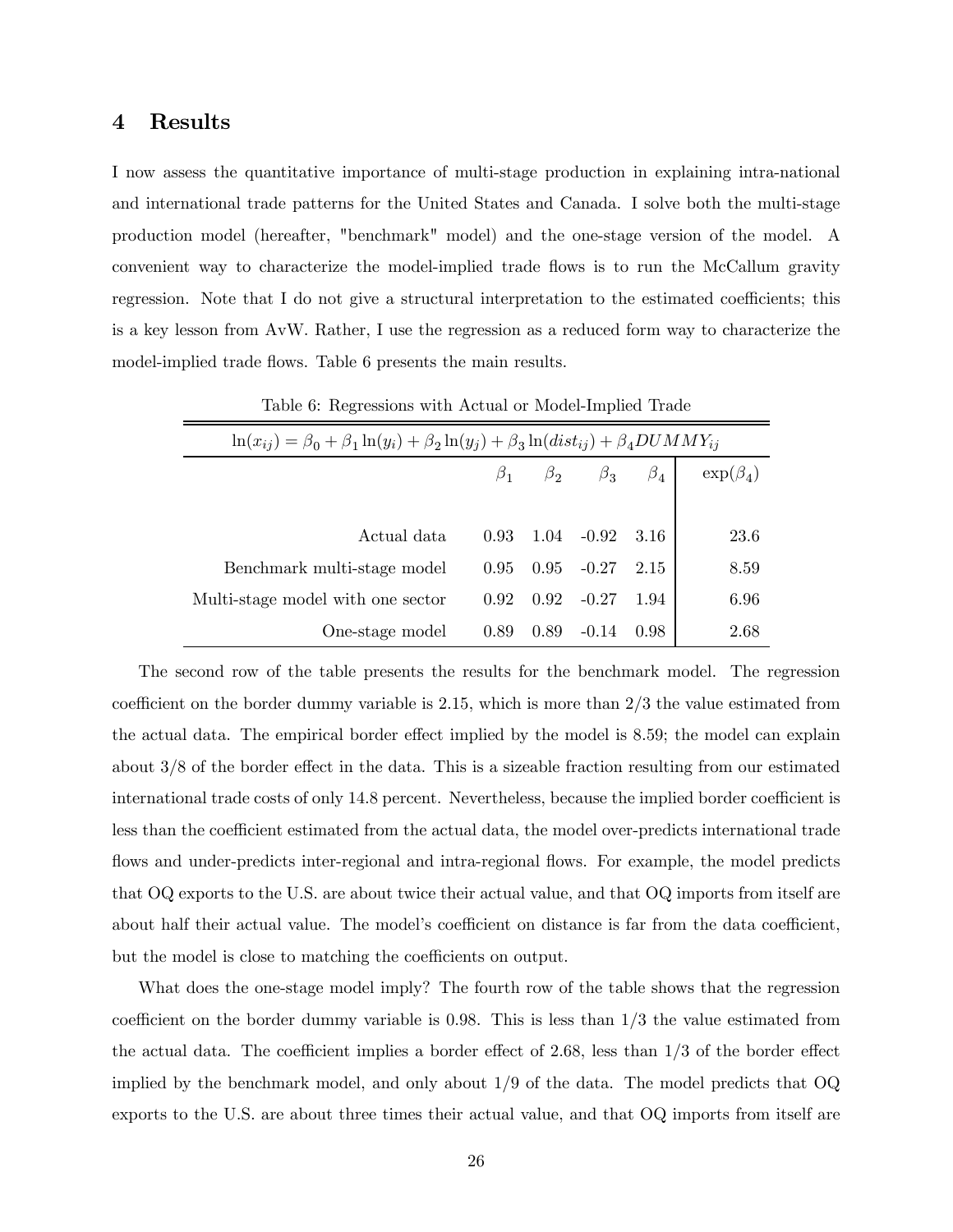about one-fourth their actual value. The model's coefficients on output are also close to the data coefficients, but it does worse than the benchmark model in matching the coefficient on distance. The main result from the one-stage model is that it generates a considerably worse fit to the trade data: less than half as good as the benchmark model with respect to the border dummy coefficient, and less than one-third as good with respect to the empirical border effect.

To assess the importance of heterogeneity across the two sectors, I calibrate and solve a single sector version of the model. The parameters and trade costs are production-weighted averages across both sectors. For example, the intermediate input share is 0.637. The third row of the table shows the results. The border coefficient is considerably larger than the one-stage model's coefficient, and somewhat smaller than the benchmark model's coefficient. Hence, multi-stage production is the major reason why the border coefficient is large, with heterogeneity across sectors also playing a role.34

A test of the benchmark model is how well it captures international vertical specialization for Canada. The model implies that Canada's international vertical specialization flows, VS, expressed as a share of total merchandise GDP, is 22.5 percent for OQ and 10.5 percent for ROC. Table 1 above shows that the data values are 30.7 percent and 11.0 percent, respectively. So the model closely matches vertical specialization in ROC, and captures two-thirds of the vertical specialization in OQ.

Does the benchmark model capture the importance of the auto industry in VS and trade? While the model generates a disproportional importance of autos for both VS and trade, it falls short of generating the sector's actual importance, as Table 7 shows.

|                                   | VS/GDP | Share of Total VS Share of Trade |       |
|-----------------------------------|--------|----------------------------------|-------|
|                                   |        |                                  |       |
| Data                              | 0.173  | 0.564                            | 0.313 |
| Benchmark multi-stage model       | 0.060  | 0.265                            | 0.123 |
| Multi-stage model with one sector | 0.020  | 0.076                            | 0.077 |

Table 7: Auto Sector's Importance in OQ's VS and International Trade

Table 7 focuses on OQ because the vast majority of auto production occurs there. The second row of the table shows that the benchmark model implies that OQ's VS for autos is 6.0 percent of

 $34$ Hillberry (2003) also finds that heterogeneity in trade costs matters. He estimates industry level border effects in Canada, and finds that the industry average is lower than the national border effect estimated from aggregate data.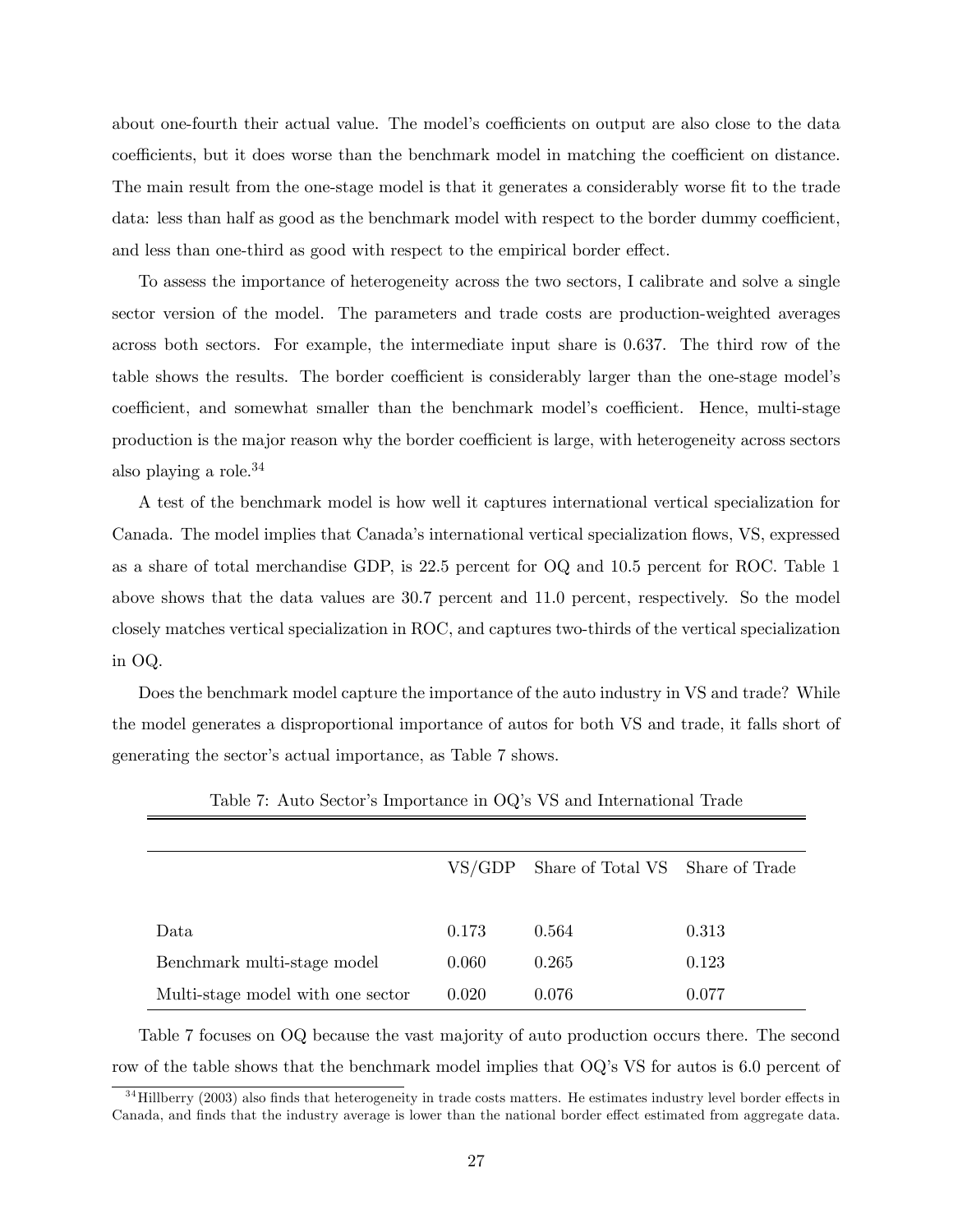(total merchandise) GDP; this is only about one-third of the actual value. The model also implies that autos account for 26.5 percent of OQ's total VS; this is about half of the data value. Finally, the benchmark model implies that auto trade accounts for 12.3 percent of total OQ trade, but in the data the auto share of trade is about two-and-one-half times larger. Thus, the model fails to deliver the extent of auto's role in OQ's VS and trade; however, it is useful to remember that autos represent less than 8 percent of final expenditure. In the model with just one sector, (in which there is no heterogeneity between auto goods and non-autos goods other than the weight in preferences), autos have considerably smaller shares of VS/GDP, total VS and trade, as the final row of Table 7 shows.

What happens when the key elasticity parameter,  $n$ , increases? International trade flows become more sensitive to trade costs, leading to a decline in such trade and an increase in intra-national trade. This will lead to a higher implied border effect. I find that when  $n = 7.51$ , the multistage production model can match the border dummy coefficient in the data.<sup>35</sup> That is, with this elasticity and the trade costs I measured, the model explains the pattern of intra-national and international trade within and between the United States and Canada. However, as elasticities increase, international vertical specialization flows are affected even more adversely than standard international trade flows. When  $n = 7.51$ , the model generates extremely counterfactual implications for international vertical specialization flows: 4.7 percent for OQ and 0.9 percent for ROC. This captures in a nut shell why simply raising elasticities does not resolve the border effect puzzle. It may "explain" low international trade relative to intra-national trade, but it will not explain Canada's vertical specialization flows.

All of the above analysis was with the trade costs I measured. I now subject the benchmark model to a reverse engineering exercise: What level of international trade costs is needed for the model to exactly match the border coefficient in the data? I address this by finding the number that multiplies (gross) international trade costs (only) in the two sectors so that the model implies the trade flows that yield the border dummy coefficient in the data. I find the multiplicative factor is 1.099. This translates into average international trade costs of 18.0 percent for autos, 26.8 percent for non-autos, and 26.1 percent overall. Put differently, in the presence of multi-stage production, the unobserved or unknown trade costs owing to currency differences, regulatory and

 $35$  With that elasticity, the coefficient implied by the one-stage model is 1.82, which translates to an empirical border effect of 6.19. Consequently, with this elasticity, the multi-stage production model could "explain" all of the border effect, while the one-stage model would explain only about 1/4 of it.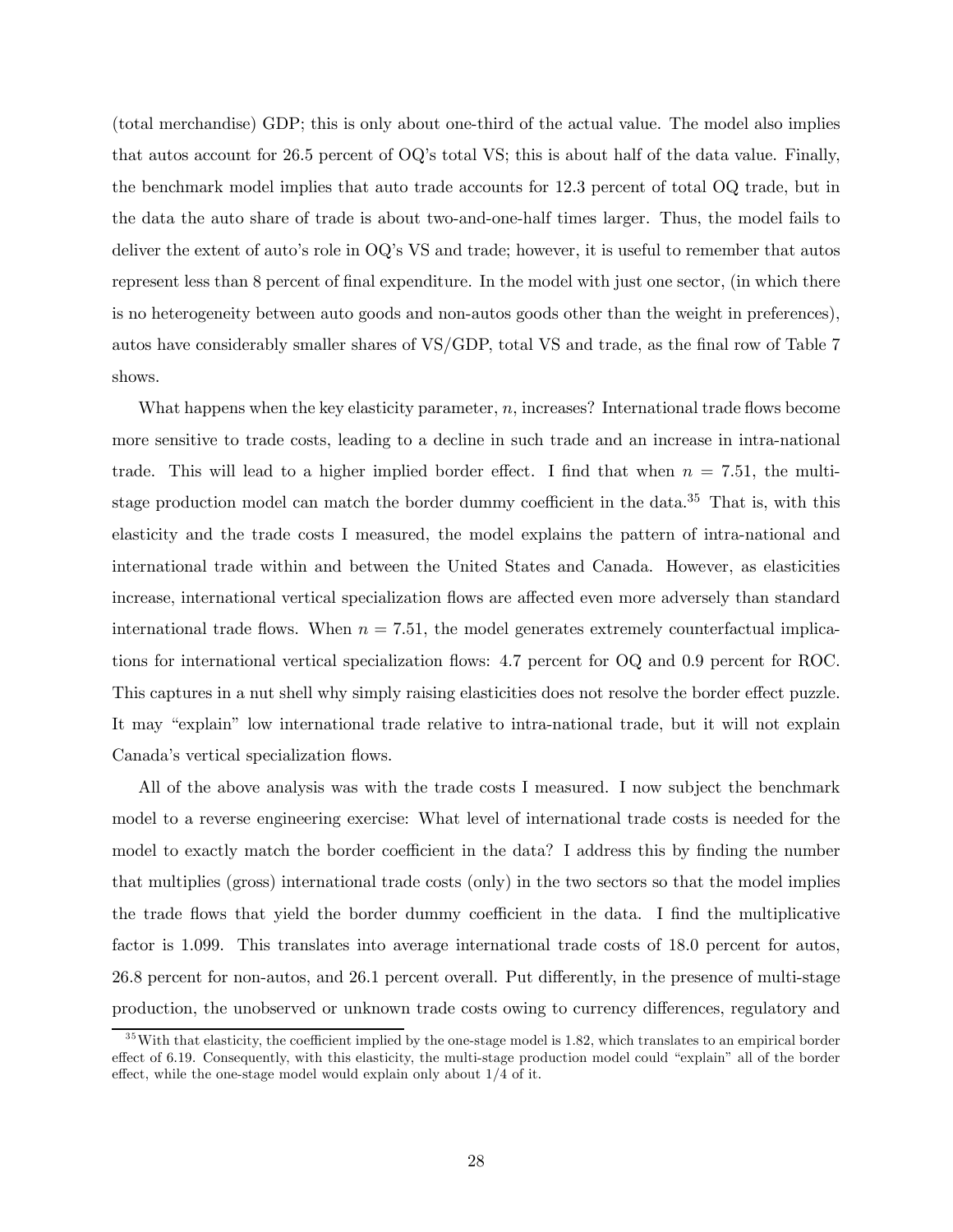cultural factors, and other barriers, add up to only  $26.1 - 14.8 = 11.3$  percentage points.<sup>36</sup> This result helps establish bounds on how large these other costs are.

# 5 Conclusion

This paper offers multi-stage production as an explanation for the home bias in trade puzzle. The presence of multi-stage production — which carries with it the possibility of vertical specialization — magnifies the effects of trade costs. I showed that there are two magnification forces. The "back and forth" trade associated with vertical specialization means that at least some stages of production bear multiple trade costs. Also, because different stages can be produced in different countries, sometimes the marginal production process is a single stage or a subset of stages. Then the "effective" trade cost is the trade cost divided by the share of the marginal stages' value-added in the total cost. Hence, under multi-stage production, a given level of trade costs can explain more of the puzzle, relative to a framework with one stage of production, because it leads to a greater reduction of international trade and a greater increase in intra-national trade.

Multi-stage production and vertical specialization break the tight link between the elasticity of trade with respect to iceberg-type trade barriers and the elasticity of substitution between goods (on either the production or consumption side) that is present in the EK model, the monopolistic competition model, and the Armington aggregator models. In these models the two elasticities are virtually identical. In a special case of the model, I demonstrate that the elasticity of trade with respect to barriers involves both the elasticity of substitution (i.e., the Frechét distribution variance parameter) and the share of stage 1 inputs used in stage 2 production. This suggests that there may be an upward bias in estimates of the substitution elasticity that do not control for multi-stage production. Chaney (2007) presents a model with firm heterogeneity and fixed costs that also breaks the link between the elasticity of trade with respect to barriers and the elasticity of substitution. Ruhl (2008) is a quantitative analysis of a similar mechanism in which there is a distinction between the short run and the long run.

The main contribution of the paper is quantitative. I develop a multi-stage, multi-region Ricardian model of trade and then pursue a calibration approach to evaluating the model's ability to address the home bias puzzle. I directly measure three types of trade costs — tariff rates and NTBs,

 $36$ I do the same exercise for the one-stage model. I find that when average international trade costs are 41.6 percent for autos and 52.2 percent for non-autos, or 51.5 percent overall. This implies that the unobserved or unknown trade costs are 36.7 percent, or more than twice as large as the trade costs I measured.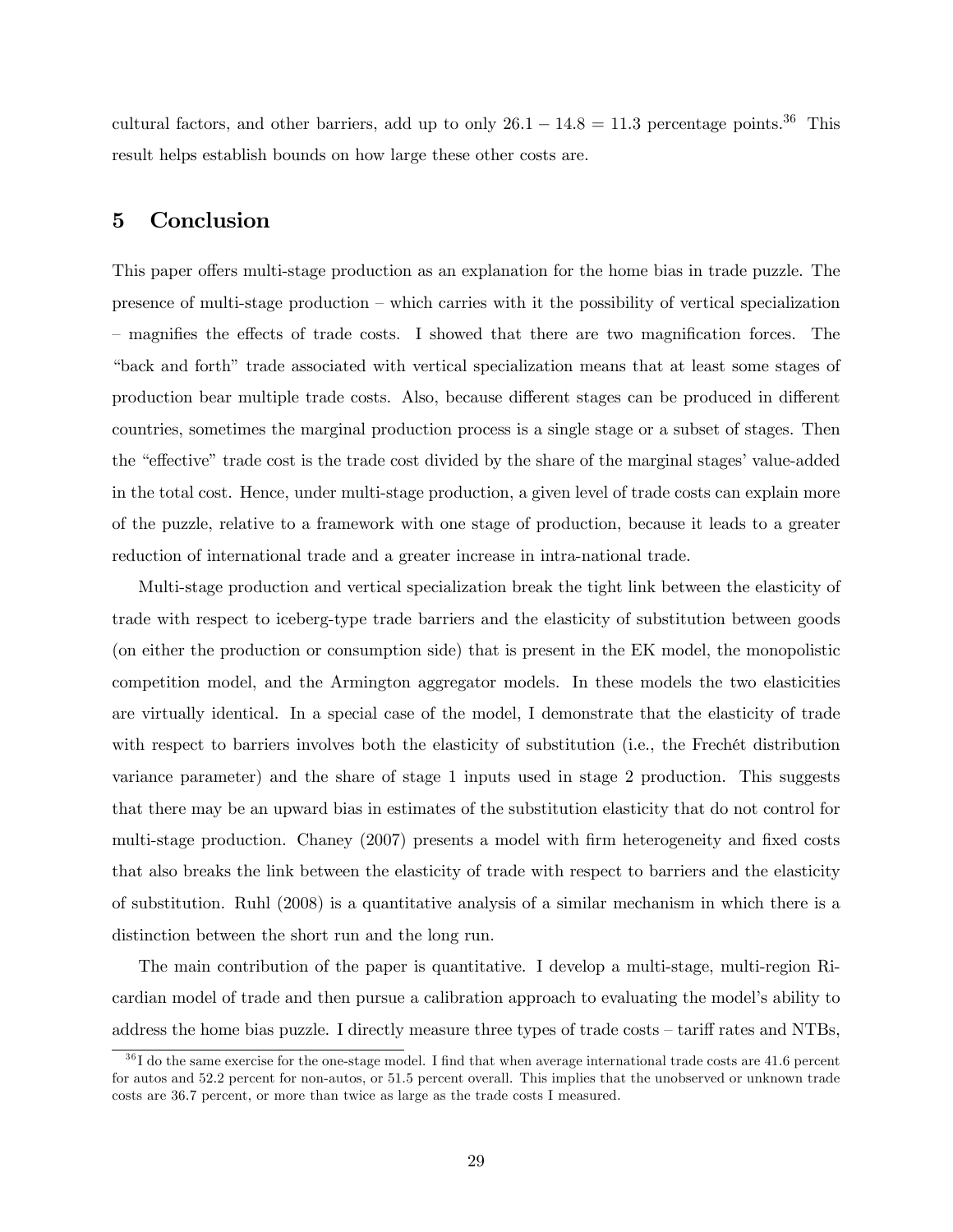transport costs, and wholesale distribution costs — for the U.S. and Canada in 1990. Aided by new data from Statistics Canada, my paper also measures trade costs for autos and for non-autos; the auto sector plays a large role in U.S.-Canada trade and vertical specialization flows. I find that the international trade costs are 7.4 percent for autos, 15.5 percent for non-autos, and 14.8 percent overall. I calibrate the model to match output, value-added, and value-added per worker in each region in each sector. The challenge for the model, then, is to match the allocation of output to the different regions. In particular, the challenge is for the lower trade costs in the auto sector to generate a large volume of trade, while at the same time, the higher trade costs in the non-auto sector generate very little international trade so that a large border effect occurs.

I solve the model and estimate the usual gravity regression with the model-implied trade flows. I find that the model can explain almost 3/8 of the border effect. By contrast, a calibrated one-stage model can explain only about 1/9 of the border effect. The model generates a magnified role for the auto sector, but the extent of the magnification falls short of what is in the data. An independent test of the model is its ability to explain the extent of vertical specialization. There is a good fit, overall, but again, it fails to capture the large role played the auto sector. The fact that the most of the auto firms in Canada are affiliates of U.S. multinational parents may be a reason for this.37

Clearly, there are additional trade costs beyond tariffs and NTBs, transportation costs, and wholesale distribution costs. Measuring these costs - lack of a common currency or language, information barriers, regulatory burdens, security concerns, cultural differences, time, etc. — is an important task for future research.<sup>38</sup> However, the results from my reverse engineering exercise suggest that in the presence of multi-stage production and its magnification effect, there is an upper bound on the size of these costs, on the order of 10 percent. Put differently, the benefits of a common language or a common currency may not be as large as had been previously thought. On the other hand, my findings suggests that changes in tariffs are still important, and policies encouraging investment in transportation infrastructure may be, as well.

In the model, there are just two stages of production. Many goods are made in at least three stages. Indeed, within North America, some auto parts are already part of a three-stage vertical specialization chain: parts are made in the United States, they are exported to Mexico, where they are assembled into engines, they are exported back to the United States where they are installed in autos, and some of these autos are exported to Canada. Allowing for additional stages would

<sup>&</sup>lt;sup>37</sup>See Feinberg and Keane (2006) for a study of the special role of multinationals in U.S.-Canada trade.

<sup>&</sup>lt;sup>38</sup>Anderson and van Wincoop (2004) is a comprehensive survey of trade costs. Most of the costs listed above are measured indirectly.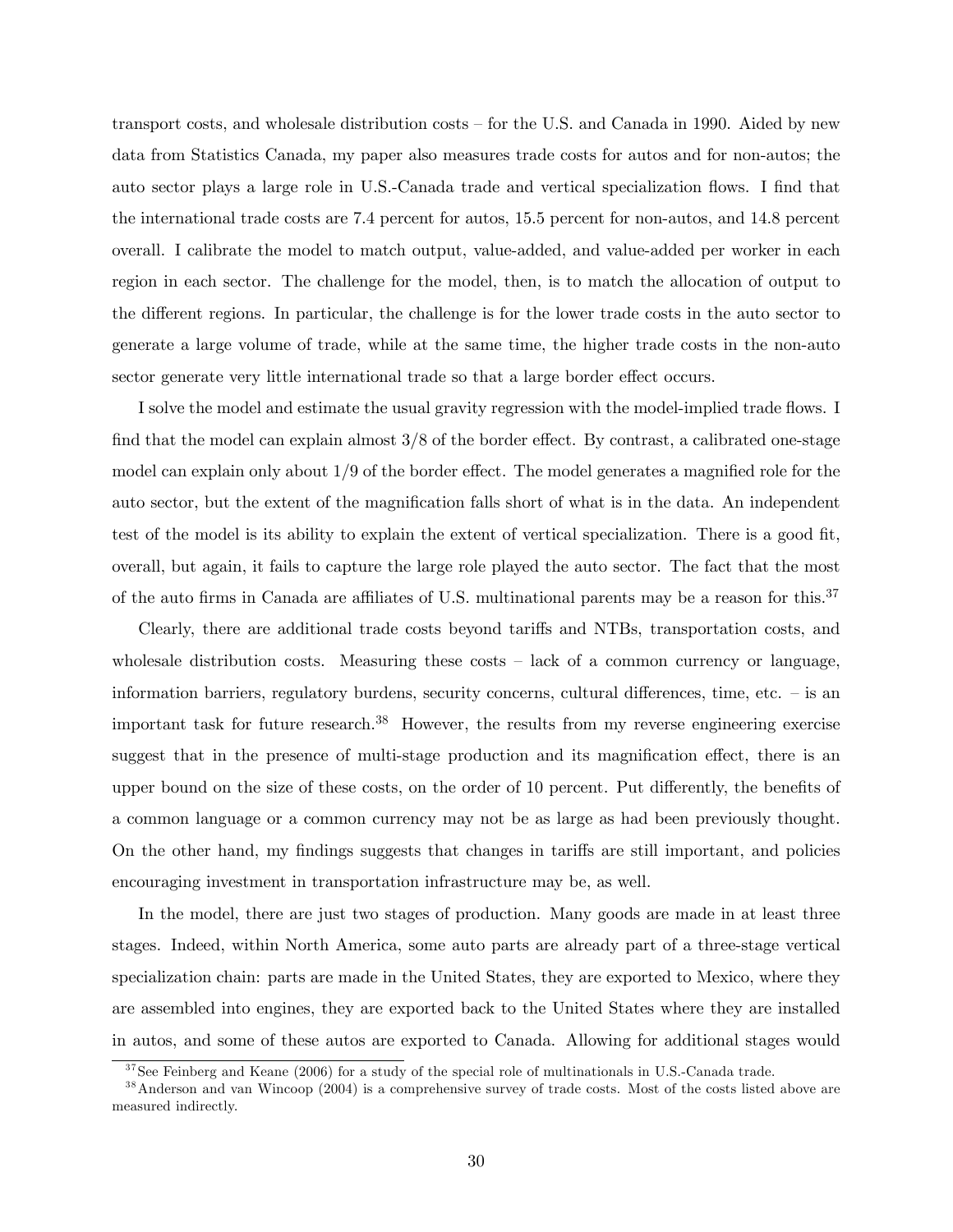likely enhance the explanatory power of a multi-stage production framework.

In my framework, the trade costs enter in an *ad valorem* way. Recent empirical research suggests the importance of fixed or sunk costs in international trade costs.<sup>39</sup> It would be useful to extend the framework to include fixed costs of exporting, as in Melitz (2003), Chaney (2007), Alessandria and Choi (2008), and Ruhl (2008). If fixed costs are increasing in the number of border crossings, it seems plausible that multi-stage production can generate magnification effects along the lines obtained with ad valorem costs.

This paper pursued the home bias in trade puzzle from the perspective of trade flows. There is a separate and important literature that examines the puzzle from the perspective of prices. See, for example, Engel and Rogers (1996), Gorodnichenko and Tesar (2007), and Broda and Weinstein (2008). It would be useful to merge these two literatures. For a given set of trade costs, just as multi-stage production produces magnification in terms of trade flows, multi-stage production would produce magnification in terms of prices, as well. Moreover, the magnified effects on trade flows occur precisely because of their magnified effect on prices.

# A Appendix

# A.1 Solution for  $z^h$  in the one-stage model

For each good consumed in the home country, there are two production methods: it can be produced at home or abroad. I follow DFS by ordering the continuum of goods according to declining home country comparative advantage. There is a cutoff  $\underline{z}^h$  for which goods on the interval  $[0, \underline{z}^h]$  are produced by the home country, and goods on the interval  $[\underline{z}^h, 1]$  are produced by the foreign country. This cutoff is determined by the arbitrage condition that the price of purchasing this good (by a home country consumer) is the same across the two methods:

$$
p^{H}(\underline{z}^{h}) \equiv \frac{(w^{h})^{1-\theta_{1}}(P^{H})^{\theta_{1}}}{A^{h}(\underline{z}^{h})} = (1+b)\frac{(w^{f})^{1-\theta_{1}}(P^{F})^{\theta_{1}}}{A^{f}(\underline{z}^{h})} \equiv (1+b)p^{F}(\underline{z}^{h})
$$
\n(27)

Simplifying yields:

$$
\omega^{1-\theta_1} \left(\frac{P^H}{P^F}\right)^{\theta_1} = \left(\frac{A^h(\underline{z}^h)}{A^f(\underline{z}^h)}\right)(1+b) \tag{28}
$$

where  $\omega = w^h/w^f$ . Using the result from (18), as well as the symmetry assumptions, yields:

$$
1 = \left(\frac{1 - \underline{z}^h}{\underline{z}^h}\right)^{\frac{1}{n}} (1 + b) \tag{29}
$$

Solving for  $z^h$  yields (19).

 $39$ See Roberts and Tybout (1997), Anderson and van Wincoop (2004), and Helpman, Melitz, and Yeaple (2004), for example.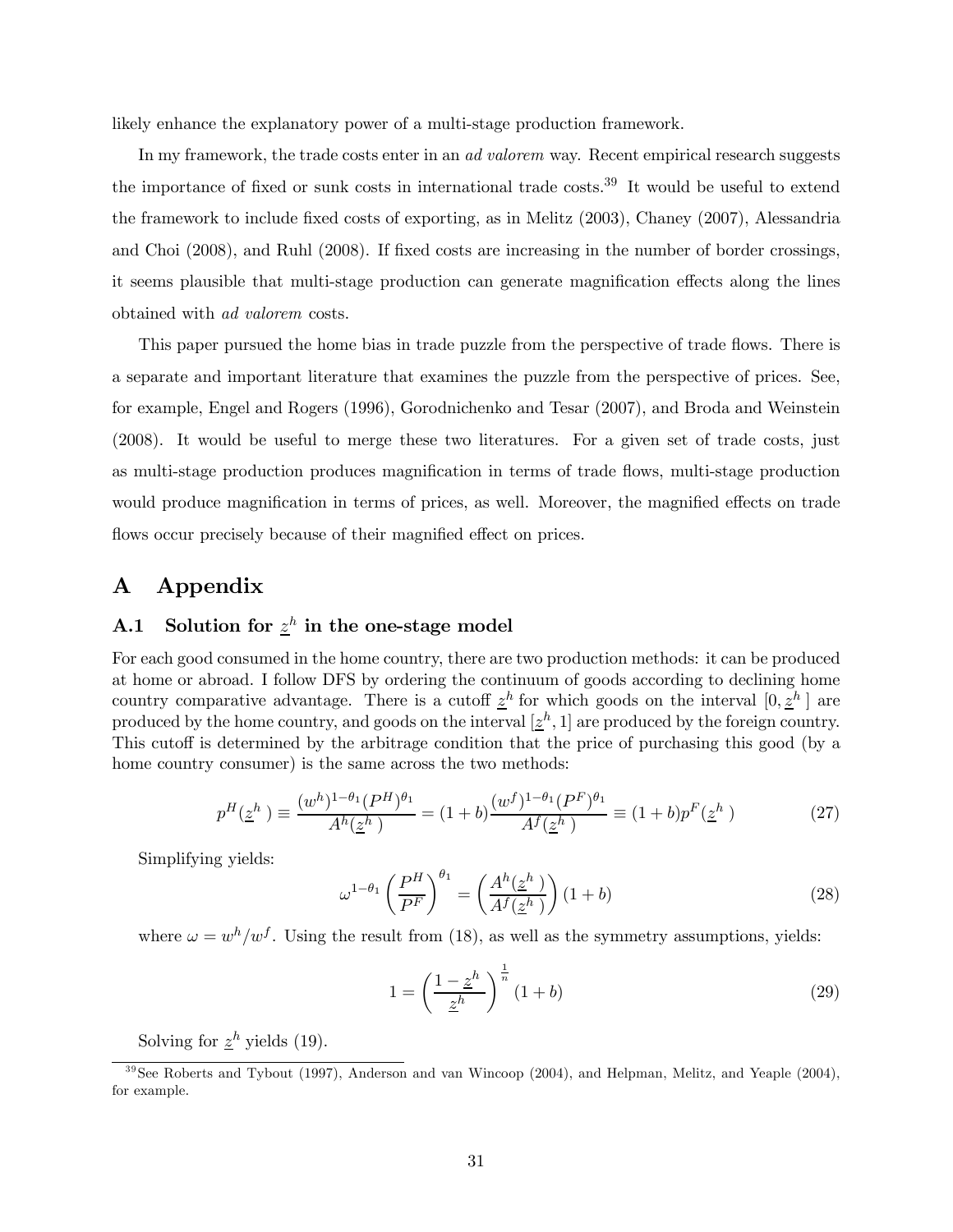# A.2 Solution for  $\underline{z}^h$  in the multi-stage production model special case

For goods ultimately consumed in the home country, there are two production methods, HH and HF. As above, ordering the continuum of goods according to declining home country comparative advantage in stage 2 production, there is a cutoff  $\underline{z}^h$  for which goods on the interval  $[0, \underline{z}^h]$  are produced by  $HH$ , and goods on the interval  $[\underline{z}^h, 1]$  are produced by  $HF$ . This cutoff is determined by the arbitrage condition that the price of purchasing this good (by a home country consumer) is the same across the two methods:

$$
p_2^{HH}(\underline{z}^h) \equiv \frac{B(w^h)^{1-\theta_1\theta_2}(P^H)^{\theta_1\theta_2}}{A_1^h(\underline{z}^h)^{\theta_2}A_2^h(\underline{z}^h)^{1-\theta_2}} = (1+b)\frac{B(1+b)^{\theta_2}(w^h)^{(1-\theta_1)\theta_2}(P^H)^{\theta_1\theta_2}(w^f)^{1-\theta_2}}{A_1^h(\underline{z}^h)^{\theta_2}A_2^f(\underline{z}^h)^{1-\theta_2}} \equiv (1+b)p_2^{HF}(\underline{z}^h)
$$
\n(30)

where  $B$  is a constant. Simplifying yields:

$$
\omega^{1-\theta_2} = \left(\frac{A_2^h(\underline{z}^h)}{A_2^f(\underline{z}^h)}\right)^{1-\theta_2} (1+b)^{(1+\theta_2)}\tag{31}
$$

which leads to:

$$
1 = \left(\frac{1 - \underline{z}^h}{\underline{z}^h}\right)^{\frac{1 - \theta_2}{n}} (1 + b)^{(1 + \theta_2)} \tag{32}
$$

Solving for  $\underline{z}^h$  yields (24).

# A.3 Border effect with multi-stage production when barriers are value-added

When border costs such as tariffs are applied only to the value-added that occurred in the exporting country, then (30) now becomes:

$$
p_2^{HH}(\underline{z}^h) \equiv (1 + b(1 - \theta_2)) p_2^{HF}(\underline{z}^h)
$$
\n(33)

Solving for  $\underline{z}^h$  as before, and then plugging it into the expression for the border effect yields:

$$
\left[ (1+b)^{\theta_2} (1+b(1-\theta_2)) \right]^{\frac{n}{1-\theta_2}} \tag{34}
$$

When  $\theta_2 \ge 1/2$ , (34) is clearly greater than  $(1+b)^n$ . When  $0 < \theta_2 < 1/2$ , it can be shown that  $f(\theta_2) = \left[ (1+b)^{\theta_2} (1+b(1-\theta_2)) \right]^{1-\theta_2} - (1+b)$ , for which  $f(0) = 0$  and  $f(0.5) > 0$ , is concave. This implies that for this range of  $\theta_2$ , (34) exceeds  $(1 + b)^n$ . Hence, the magnification effect still holds.

When  $b(1 - \theta_2)$  is small,  $1 + b(1 - \theta_2)$  can be approximated by  $(1 + b)^{1-\theta_2}$ ; hence, the border effect is:

$$
(1+b)^{\frac{n}{1-\theta_2}}\tag{35}
$$

With this approximation, it can be seen that the  $\frac{1+\theta_2}{1-\theta_2}$  term from the "gross" barrier case is replaced by  $\frac{1}{1-\theta_2}$ . This is intuitive, because  $\theta_2$  is the stage  $\overline{1}$  portion that is taxed twice in the gross case.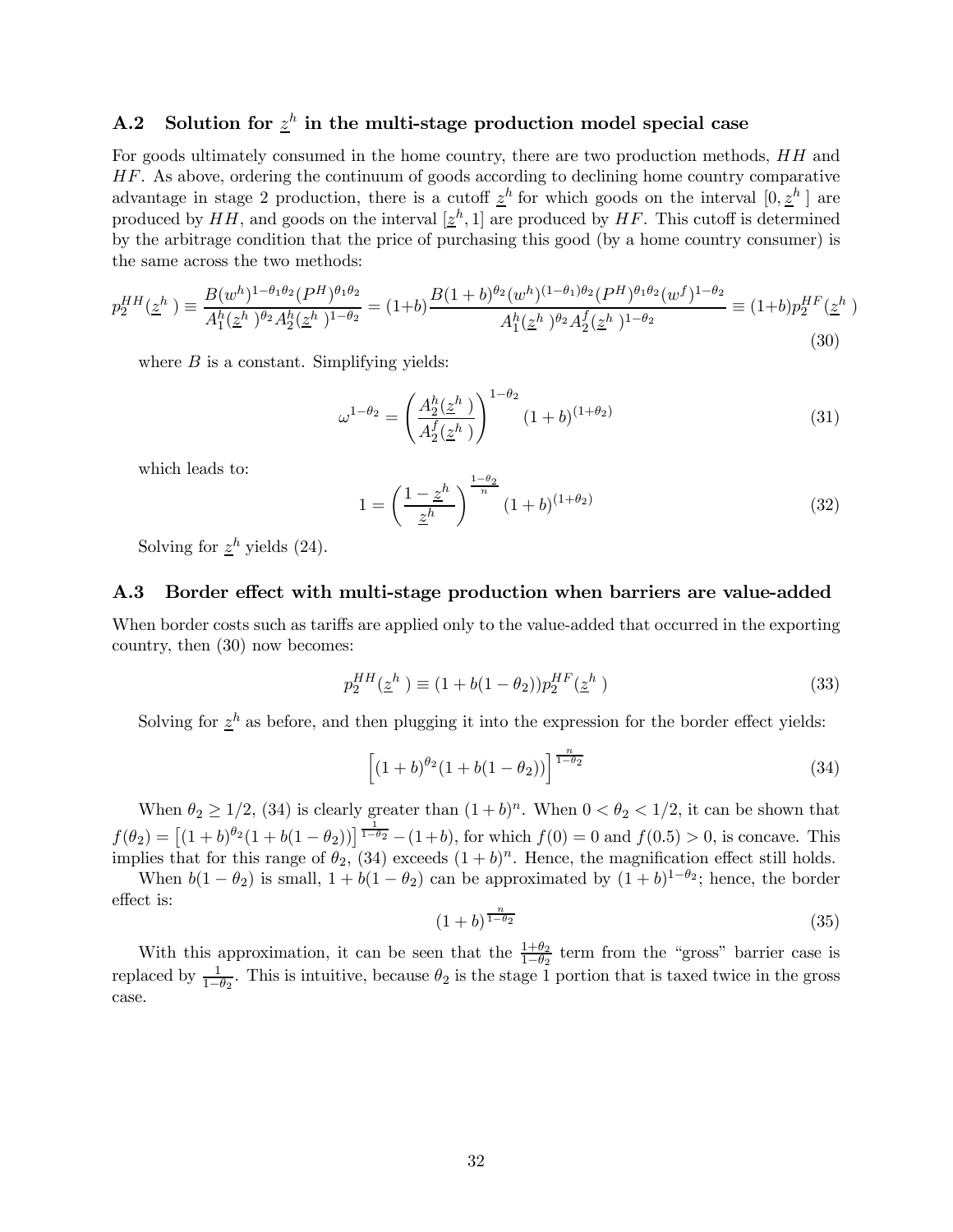## A.4 Data

## A.4.1 Trade Costs

Tariffs and NTBs Table 2 in Lester and Morehen (1988) provides data on U.S. tariffs on Canadian goods and Canadian tariffs on U.S. goods, quantitative restrictions between the two countries, and federal procurement policies for 31 goods-producing industries for 1987. The latter two barriers are non-tariff barriers (NTBs). Lester and Morehen began with the most favored nation tariff rates on individual commodities and used import and production weights to create aggregate tariff measures for each of the 31 industries. The 31 industries correspond closely to SIC 2-digit level industries. One of these industries is autos (motor vehicles). The tariff-equivalent of the quantitative restrictions is calculated "as the difference between the observed producer price in Canada and the comparable world price (adjusted for tariffs and transportation charges)" (p. 19). The tariffequivalent of the federal procurement policies is calculated as "the tariff rate required to reduce total imports by the same amount as the change in government imports attributable to preferential procurement practices" (p. 21).

These data are converted into tariffs plus NTBs for the U.S. vis-a-vis Ontario-Quebec (OQ) and vis-a-vis the rest of Canada (ROC) in two steps. First, the tariffs for 1987 were updated to 1990 using the "staging list" for the Canada-U.S. Free Trade Agreement (CUSFTA), obtained from Keith Head. The staging list provides the timing of the phasing out of tariffs for each industry. Most phaseouts were linear and occurred over a period of 5 to 10 years. The NTBs for 1990 are assumed to equal the NTBs for 1987. Second, Statistics Canada data on trade flows between Ontario-Quebec and the U.S. and between the rest of Canada and the U.S. were used to create import-weighted aggregate tariff plus NTB measures for each region. The tariff+NTB rate for non-autos is computed as the appropriately weighted difference between the overall aggregate tariff+NTB rate and the autos tariff+NTB rate.

#### Transport cost and wholesale margins for intra-national trade

- 1. United States. Transport cost margins and wholesale margins for intra-national U.S. trade for autos and for non-autos were calculated from the 1992 U.S. input-output tables, and include both intermediate and final demand.
- 2. Canada. Transport cost and wholesale margin data for intra-national Canada trade in autos and in non-autos were obtained from the Input-Output division of Statistics Canada (Stat-Can) and from StatCan Table 386-0001 for 1992. I assume the transport cost margins and wholesale margins (in *ad valorem* terms) are the same in 1990 as in 1992. Several adjustments were made to the Canadian trade data, because the 1992 data are incomplete; I used data from the 1997 intra-national trade tables constructed under the same methodology as the 1992 tables, as well as data from a set of 1997 tables constructed under a newer methodology, to impute the missing trade values. To calculate the transport cost margins for autos, I used the overall within-Canada transport cost margin for autos, and an additional assumption that the transport cost margins within and between OQ and ROC for autos are proportional to the transport cost margins within and between OQ and ROC for all goods, with the constant of proportionality set so that average transport cost margin matches the overall within-Canada transport cost margin for autos (obtained from the Canada input-output table). I do a similar exercise for non-autos, and for the wholesale margins. Further details are available from the author on request.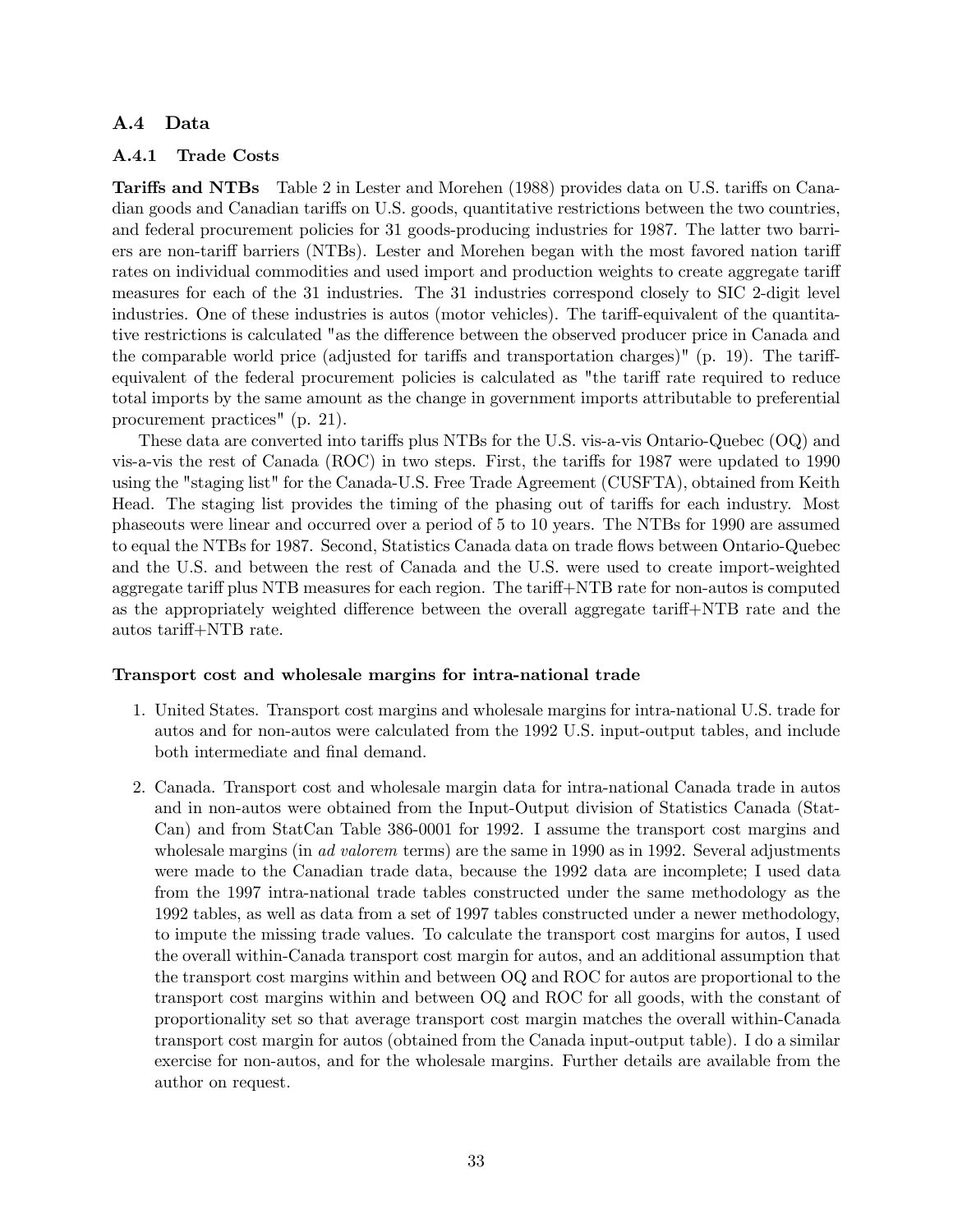Transport cost and wholesale margins for international trade Calculating transport cost and wholesale margins for international trade involves two steps: First, calculate the transport cost and wholesale margin associated with shipping a good from the factory to the border; second, calculate the transport cost and wholesale margin associated with shipping the good from the border to its ultimate destination.

- 1. Transport costs, first step. I use input-output tables from the BEA and StatCan, trade data and margins data from StatCan, and inland freight data from the U.S. Census Bureau
	- (a) For U.S. auto exports to OQ and ROC, I assume the transport cost margin equals the transport cost margin for U.S. auto exports to the world. These data are from the 1992 U.S. input-output tables. I assume the margins in 1990 equal the margins in 1992. For U.S. non-auto exports to OQ or to ROC, I compute the value of the margin so that the import-weighted sum of the U.S. autos and non-autos export margins equals the Census Bureau estimate of the cost of inland freight for U.S. exports to Canada. The Census estimate for 1990 was 4.5%.
	- (b) For OQ and ROC exports to the U.S., I use data for 1992 from StatCan Table 386-0001 and two StatCan publications, "Interprovincial and International Trade, 1992-1998" and "Interprovincial and International Trade, 1984-1996", as well as the 1997 provincial input-output tables. I assume the export margins in 1990 are the same as in 1992; I also assume the export margin to the U.S. equals the export margin to the world. I impute the export margins for autos and for non-autos from the export margin for all goods by using the export shares of autos and non-autos, and by employing the assumption that the ratio of the auto export margin to the non-auto export margin in 1992 equals the ratio in 1997.
- 2. Transport costs, second step. I employ a symmetry assumption.<sup>40</sup> I assume the costs of shipping U.S. autos from the U.S.-Canada border to OQ, for example, are equal to the costs of shipping OQ-made autos to the U.S.-Canada border, i.e., the costs of shipping goods in the reverse direction, and similarly for non-autos. Also, I assume the costs of shipping an OQ or ROC auto from the U.S.-Canada border to its ultimate destination are the same as the costs of shipping a U.S.-made auto to the U.S.-Canada border, and similarly for non-autos.
- 3. Wholesale margins, first step. I use input-output tables from the BEA and Statistics Canada, as well as data from the U.S. Census Bureau. I assume the margins for 1990 equal the margins for 1992.
	- (a) For U.S. auto exports, I assume the wholesale margin equals the wholesale margin for U.S. auto exports to the world. These data are from the 1992 U.S. input-output tables. For U.S. non-auto exports to OQ, I calculate the OQ-import-weighted average of the industry-level U.S. export margins for all non-auto industries (also from the 1992 U.S. input-output tables), and similarly for ROC. The import weights are based on 1990 import data from StatCan.
	- (b) The first step wholesale margins for OQ exports and for ROC exports are computed from the same sources and with the same methodology as the first step transport costs for OQ and ROC exports.

 $40$  Rousslang and To (1993) employ similar assumptions.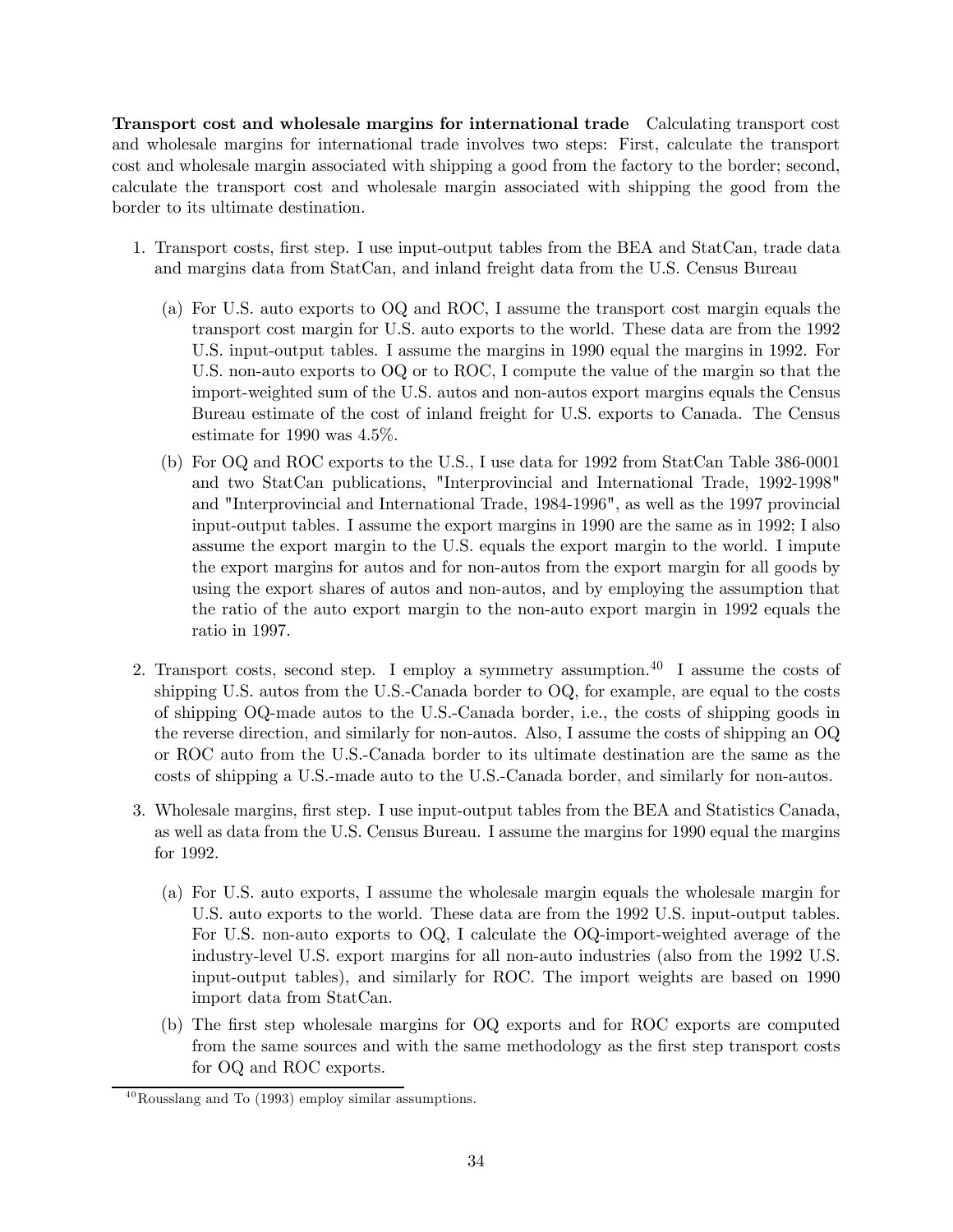4. Wholesale margins, second step. I employ a symmetry assumption. The second step wholesale margins for OQ and ROC exports are assumed to be the same as within-U.S. wholesale margins; that is, once the Canadian good crosses into the U.S., the wholesale margin to distribute the good to the retailer is assumed to be the same as the wholesale margin for a U.S. good that is shipped to a retailer. The second step wholesale margins for U.S. exports are assumed to be the same as the within-OQ or within-ROC wholesale margins.<sup>41</sup>

Tables Trade costs for the three categories are listed below in percent. The costs are added (I assume that each cost is applied to the factory gate price) to yield the total trade costs in Tables 4 and 5 of the text.

| Table A1: Tariffs and Non-Tariff Barriers: Autos (Non-Autos) |             |                               |      |            |  |  |
|--------------------------------------------------------------|-------------|-------------------------------|------|------------|--|--|
|                                                              |             | From                          |      |            |  |  |
|                                                              |             | Ontario-Quebec Rest-of-Canada | U.S. |            |  |  |
|                                                              |             |                               |      |            |  |  |
| To Rest-of-Canada                                            |             |                               |      | 1.16(6.18) |  |  |
|                                                              |             |                               |      | 1.16(6.22) |  |  |
| U.S.                                                         | 0.230(3.56) | 0.230(2.37)                   |      |            |  |  |

Sources: Canada Ministry of Finance; U.N.; U.S. ITC; Head and Ries (2001), Author's calculations Table A2: Transportation Costs: Autos (Non-Autos)

|                                                                                            |                               | From       |            |
|--------------------------------------------------------------------------------------------|-------------------------------|------------|------------|
|                                                                                            | Ontario-Quebec Rest-of-Canada |            | U.S.       |
|                                                                                            |                               |            |            |
|                                                                                            | 0.937(2.23)                   | 3.54(8.40) | 4.49(8.42) |
| $\begin{array}{c c}\n\text{Ontario-Queue} \text{bec} \\ \text{Test-of-Canada} \end{array}$ | 2.08(5.13)                    | 1.06(2.49) | 4.26(14.4) |
| $\perp$ U.S.                                                                               | 4.49(8.42)                    | 4.26(14.4) | 2.73(4.65) |

Sources: U.S. Census Bureau, Statistics Canada, U.S. BEA, Author's calculations Table A3: Wholesale Costs: Autos (Non-Autos)

|                                                                                                                                     |                                        | From                                   |                                        |
|-------------------------------------------------------------------------------------------------------------------------------------|----------------------------------------|----------------------------------------|----------------------------------------|
|                                                                                                                                     |                                        | Ontario-Quebec Rest-of-Canada          | U.S.                                   |
| $\begin{tabular}{ l } \hline \textbf{O}ntario-Quebec}\\ \hline \textbf{To} & Rest-of-Canada\\ \hline \end{tabular}$<br>$\vert$ U.S. | 8.03(11.9)<br>9.96(15.0)<br>9.08(17.7) | 8.19(12.1)<br>7.03(10.3)<br>7.72(18.3) | 14.9(25.0)<br>13.9(23.6)<br>5.55(13.1) |

Sources: U.S. Census Bureau, Statistics Canada, U.S. BEA, Author's calculations

## A.4.2 Other Data

All data in U.S. dollars is converted to Canadian dollars using the average exchange rate for 1990, obtained from the IMF's International Financial Statistics. The data for the gravity regression

 $^{41}$ I thank Rebecca Hellerstein and Tom Holmes for useful conversations on the nature of wholesale distribution. In Goldberg and Hellerstein (2007), beer manufacturers are assumed to use one or more domestic wholesale distributors to ship beer to the wholesale distributor located near the retail outlet in the foreign country. Multinationals have manufacturing sales offices that coordinate the shipments of goods from factories to other factories and to retail outlets. These offices may also hold inventory. Goods produced in OQ, for example, may go through more than one sales office on each side of the border, before they reach their final destination.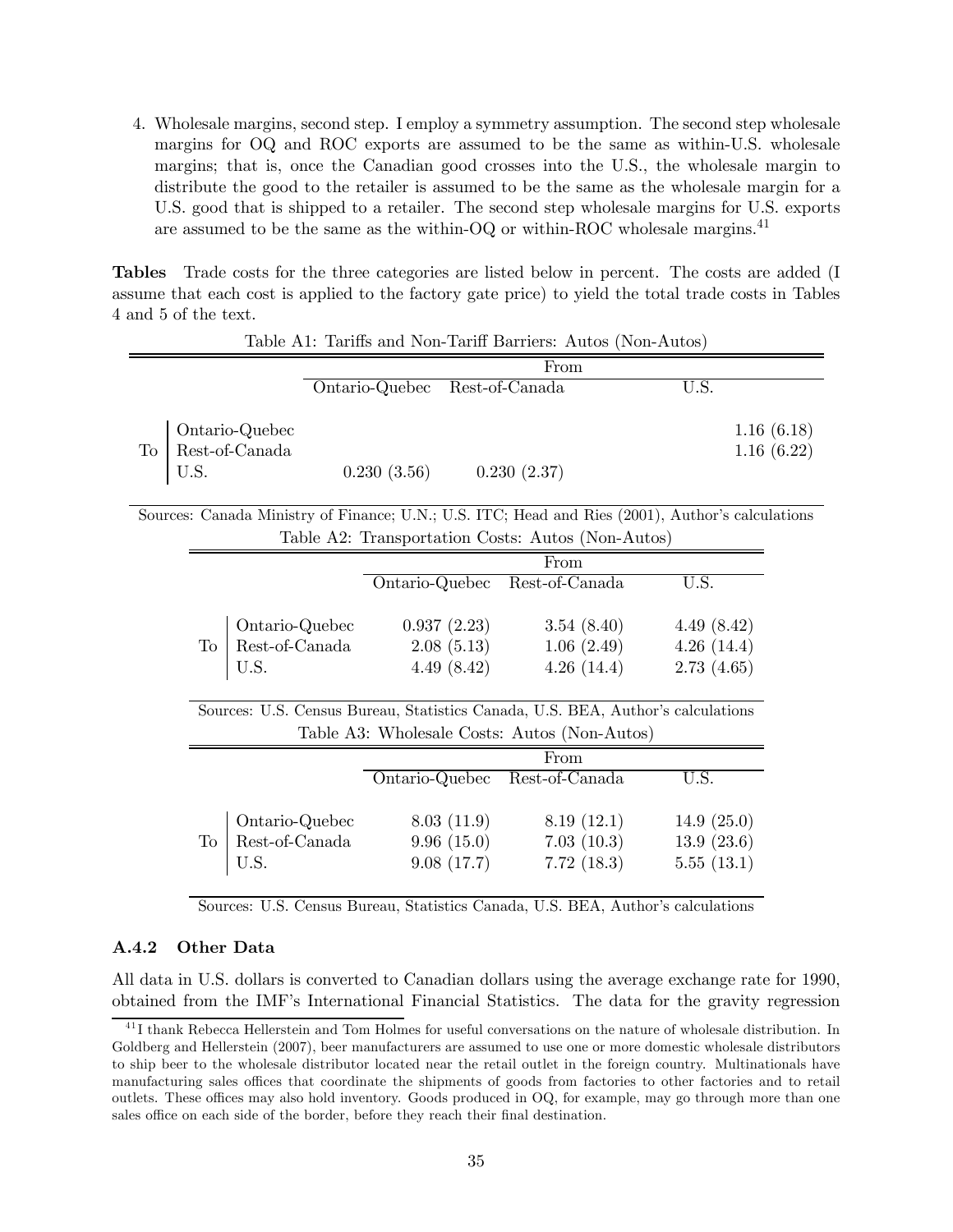come from several sources. All trade flow data refer to merchandise flows (agriculture, mining, and manufacturing) and are for 1990. The intra-national Canada trade flow data are from Anderson and van Wincoop (2003); they are adjusted to remove flows associated with construction and utilities. The trade flows between OQ and the U.S. and between ROC and the U.S. are obtained from Statistics Canada. The intra-national U.S. trade flow data are computed following the approach of Wei (1996), Helliwell (1998), and others, as gross output in agriculture, mining, and manufacturing minus merchandise exports. Canadian GDP for 1990 is from Statistics Canada. U.S. GDP for 1990 is from the BEA. Distances between the 3 regions are computed using great circle distance between each region's centers — Toronto for OQ, Calgary for ROC, and Chicago for the U.S. Distances within regions are computed via a slight modification of Wei (1996): the within OQ distance is 0.25 times the average of the great circle distance between Toronto and Calgary and between Toronto and Chicago, and similarly for the other two regions.

## A.5 Solution Method

I compute an approximate solution to the model. I approximate the [0, 1] continuum with 1,500,000 equally spaced intervals; each interval corresponds to one good. I reduce the model to nine equations in the four productivity parameters T, two aggregate intermediates  $M<sup>i</sup>$  (for OQ and ROC), and the three aggregate regional price levels  $P^i$ . I draw a stage 1 productivity and a stage 2 productivity from the Frechét distribution for each of the 1,500,000 goods and for each region. Because there are three regions and two stages of production, there are nine possible production methods for each good. For each region's consumer, I calculate the cheapest production method (i.e., the locations of stage 1 and stage 2 production) for each good. I then calculate whether the resulting pattern of production, trade, and prices is consistent with the data targets, with intermediates goods market equilibrium, and with the candidate aggregate prices. The model uses a Gauss-Newton algorithm to adjust the candidate vector until these conditions are met. The algorithm takes about 20-30 minutes in Gauss.

# References

- [1] Alessandria, George, and Choi, Horag. "Establishment Heterogeneity, Exporter Dynamics, and the Effects of Trade Liberalization." Federal Reserve Bank of Philadelphia WP07-17, 2007.
- [2] Anderson, James E. and van Wincoop, Eric. "Gravity with Gravitas: A Solution to the Border Puzzle." American Economic Review, March 2003, 93 (1), 170-192.
- [3] Anderson, James E. and van Wincoop, Eric. "Trade Costs." Journal of Economic Literature, September 2004, 42, 691-751.
- [4] Anderson, Michael and Smith, Stephen. "Do National Borders Really Matter? Canada-U.S. Regional Trade Reconsidered." Review of International Economics, 1999, 7 (2), 219-227.
- [5] Baier, Scott and Bergstrand, Jeffrey. "The Growth of World Trade: Tariffs, Transport Costs, and Income Similarity." Journal of International Economics, 2001, 53, 1-27.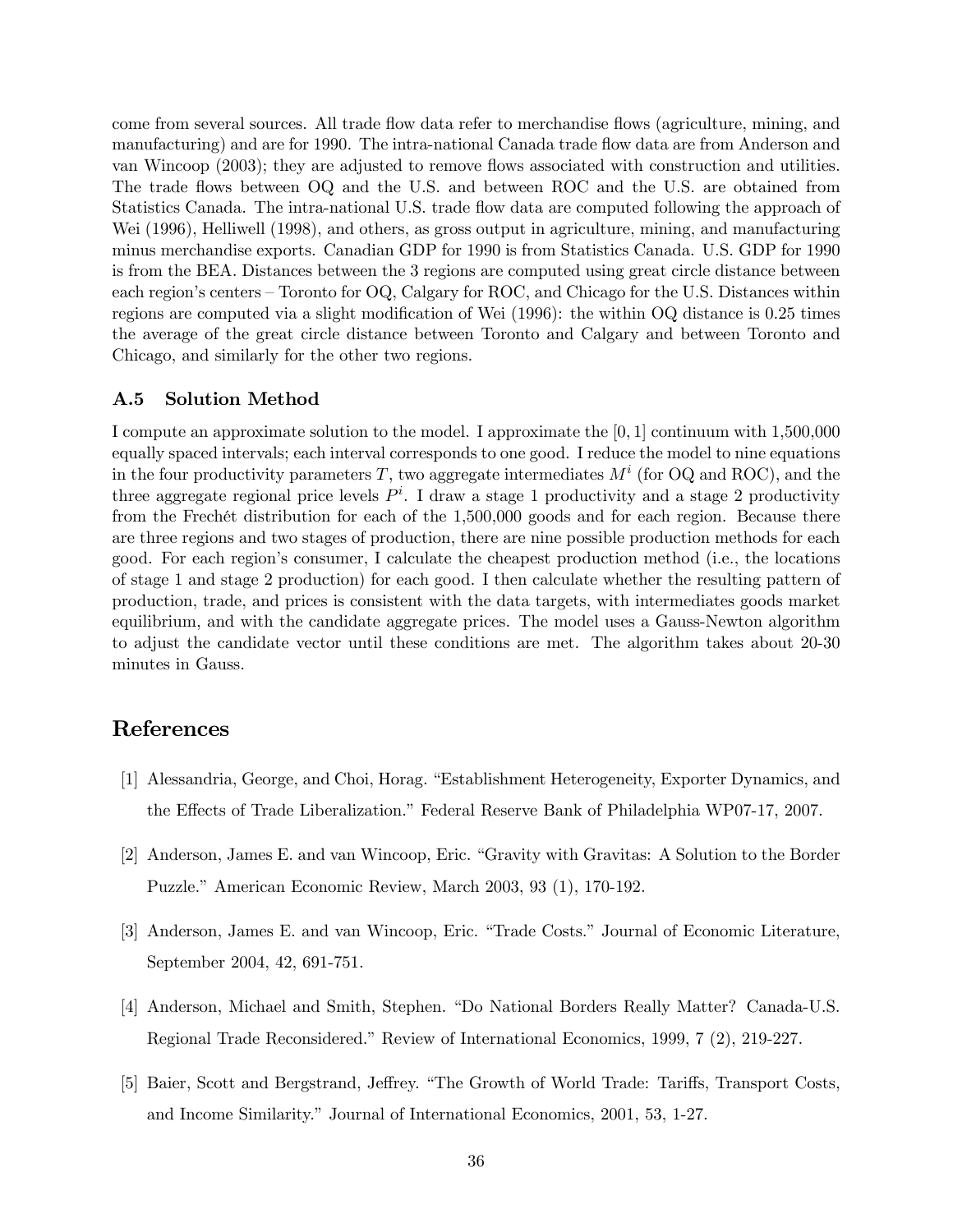- [6] Broda, Christian and Weinstein, David. "Understanding International Price Differences Using Barcode Data." Manuscript, University of Chicago and Columbia University, May 2008.
- [7] Chaney, Thomas. "Distorted Gravity: The Intensive and Extensive Margins of International Trade." Manuscript, University of Chicago, May 2007.
- [8] Chen, Natalie. "Intra-national versus International Trade in the European Union: Why Do National Borders Matter?" Journal of International Economics, 2004, 63, 93-118.
- [9] Combes, Pierre-Philippe; Lafourcade, Miren, and Thierry Mayer. "The Trade-Creating Effects of Business and Social Networks: Evidence from France." Journal of International Economics, 2005, 66, 1-29.
- [10] Deardorff, Alan. "Determinants of Bilateral Trade: Does Gravity Work in a Neoclassical World?" in Frankel, Jeffrey A., ed., The Regionalization of the World Economy. Chicago: University of Chicago Press, 1998.
- [11] Dornbusch, Rudiger; Fischer, Stanley and Paul Samuelson. "Comparative Advantage, Trade, and Payments in a Ricardian Model with a Continuum of Goods." American Economic Review, 1977, 67, 823-839.
- [12] Eaton, Jonathan and Kortum, Samuel. "Technology, Geography, and Trade." Econometrica, September 2002, 70 (5), 1741-1779.
- [13] Engel, Charles and Rogers, John H. "How Wide is the Border?" American Economic Review, December 1996, 86 (5), 1112-1125.
- [14] Evans, Carolyn. "The Economic Significance of National Border Effects." American Economic Review, September 2003, 93 (4), 1291-1312.
- [15] Evans, Carolyn. "Border Effects and the Availability of Domestic Products Abroad." Canadian Journal of Economics, February 2006, 39 (1), 211-246.
- [16] Feinberg, Susan and Keane, Michael. "Accounting for the Growth of MNC-based Trade using a Structural Model of U.S. MNCs." American Economic Review, December 2006, 96 (5), 1515-1558.
- [17] Goldberg, Pinelopi K. and Hellerstein, Rebecca. "A Framework for Identifying the Sources of Local-Currency Price Stability with an Empirical Application." Manuscript, August 2007.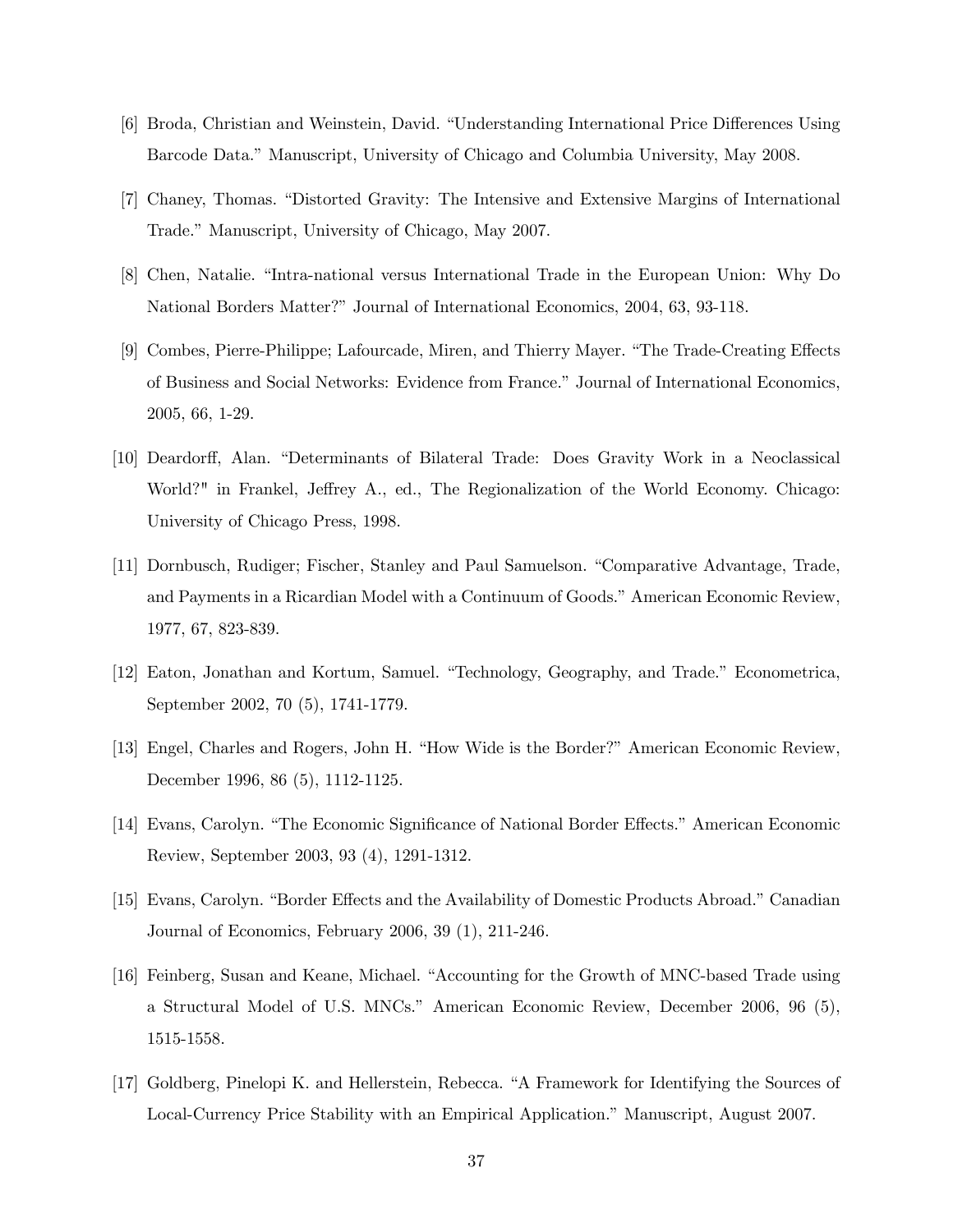- [18] Goldberg, Pinelopi K. and Verboven, Frank. "The Evolution of Price Dispersion in European Car Markets." Review of Economic Studies, October 2001, 811-848.
- [19] Gorodnichenko, Yuriy and Tesar, Linda. "Border Effect or Country Effect? Seattle is 110 Miles from Vancouver After All." Manuscript, University of California, Berkeley and University of Michigan, November 2007.
- [20] Head, Keith and Mayer, Thierry. "Illusory Border Effects: Distance Mismeasurement Inflates Estimates of Home Bias in Trade." Manuscript, CEPII, January 2002.
- [21] Head, Keith and Ries, John. "Increasing Returns Versus National Production Differentiation as an Explanation for the Pattern of U.S.-Canada Trade." American Economic Review, September 2001, 91 (4), 858-876.
- [22] Helliwell, John. How Much Do National Borders Matter? Washington D.C.: Brookings Institution Press, 1998.
- [23] Helliwell, John and Verdier, Genevieve. "Measuring Internal Trade Distances: A New Method Applied to Estimate Provincial Border Effects in Canada." The Canadian Journal of Economics, November 2001, 34 (4), 1024-41.
- [24] Hillberry, Russell H. "Aggregation Bias, Compositional Change, and the Border Effect." Canadian Journal of Economics, August 2002, 517-530.
- [25] Hillberry, Russell H. and Hummels, David. "Trade Responses to Geographic Frictions: A Decomposition Using Micro-Data." European Economic Review, 2008, 52, 527-550.
- [26] Hummels, David; Ishii, Jun and Kei-Mu Yi. "The Nature and Growth of Vertical Specialization in World Trade." Federal Reserve Bank of New York Staff Reports #72, March 1999.
- [27] Hummels, David; Ishii, Jun and Kei-Mu Yi. "The Nature and Growth of Vertical Specialization in World Trade." Journal of International Economics, June 2001, 54, 75-96.
- [28] Hummels, David; Rapoport, Dana and Kei-Mu Yi. "Vertical Specialization and the Changing Nature of World Trade." Federal Reserve Bank of New York Economic Policy Review, June 1998, 59-79.
- [29] Lester, John and Morehen, Tony. "Trade Barriers Between Canada and the United States." Department of Finance, Canada, Working Paper No. 88-3, 1988.